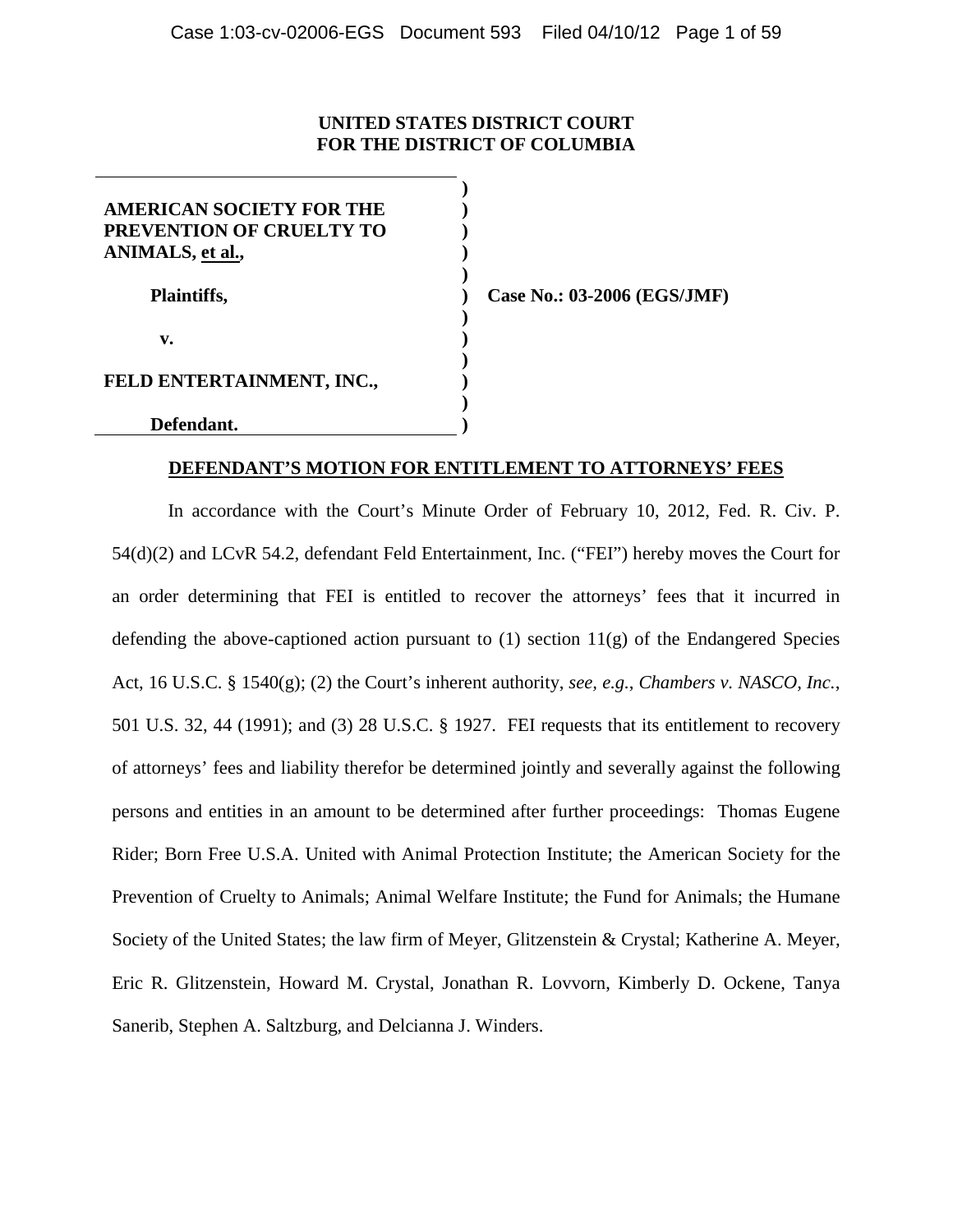A Memorandum of Points and Authorities and exhibits thereto in support of this motion and proposed order are submitted herewith.

Pursuant to LCvR 7(m), undersigned counsel states that, following the 2011 appellate decision in this case, *see ASPCA v. Feld Ent. Inc.*, 677 F. Supp. 2d 55 (D.D.C. 2009) (Docket Entry 559), *aff'd* 659 F.3d 13 (D.C. Cir. 2011), *pet. for panel reh'g den.* (Jan. 11, 2012), counsel for defendant consulted with counsel for plaintiffs regarding FEI's claim for recovery of attorneys fees. No resolution of that matter was reached, which led to the briefing schedule set forth in the Court's Minute Order of February 10, 2012. Plaintiffs oppose the relief requested by this motion.

WHEREFORE, premises considered, FEI respectfully requests that its motion be granted.

Dated: April 10, 2012 Respectfully submitted,

/s/ John M. Simpson

John M. Simpson (D.C. Bar # 256412) jsimpson@fulbright.com Michelle C. Pardo (D.C. Bar # 456004) mpardo@fulbright.com Kara L. Petteway (D.C. Bar # 975541) kpetteway@fulbright.com Rebecca E. Bazan (D.C. Bar # 994246) rbazan@fulbright.com FULBRIGHT & JAWORSKI L.L.P. 801 Pennsylvania Avenue, N.W. Washington, D.C. 20004-2623 Telephone: (202) 662-0200 COUNSEL FOR DEFENDANT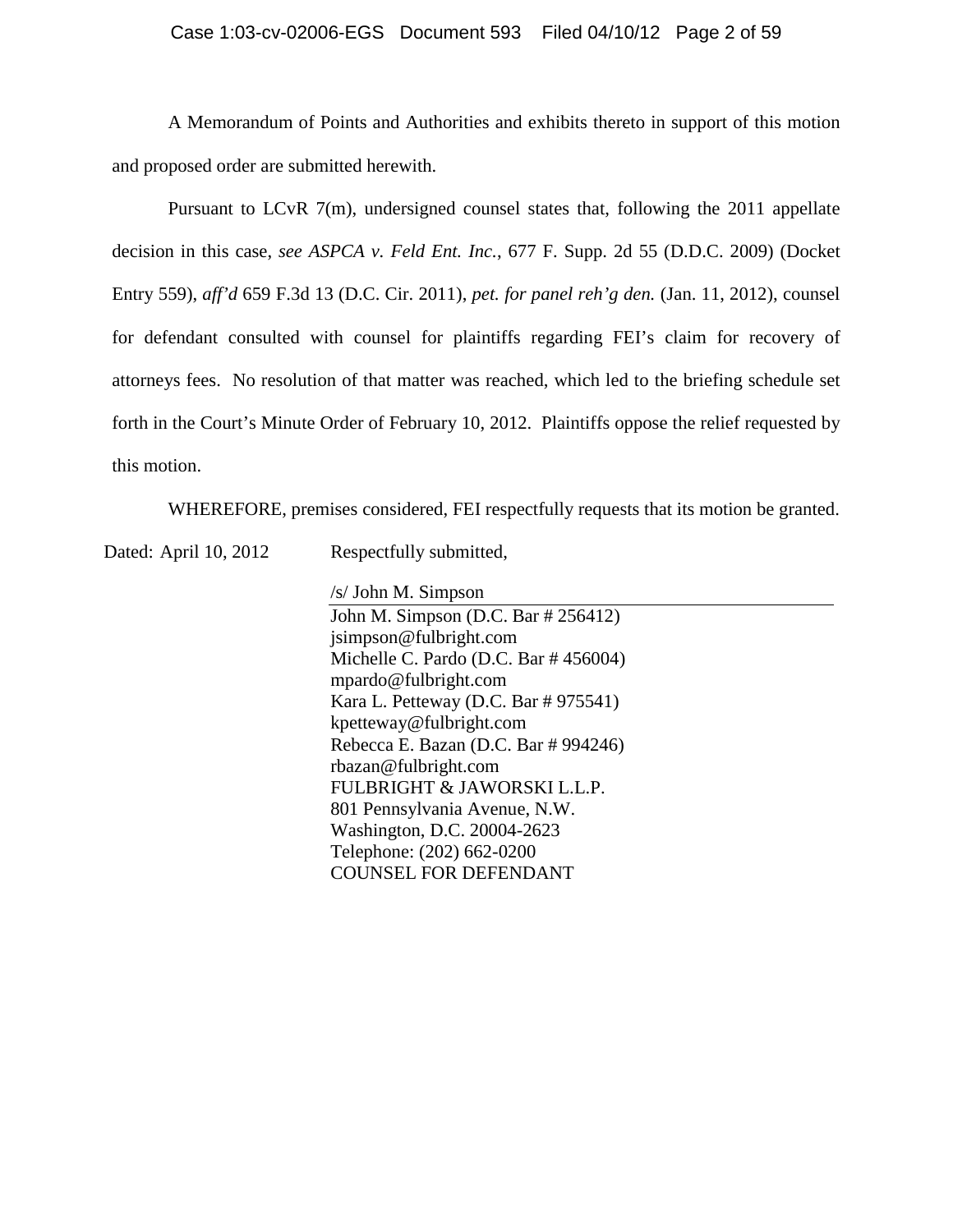# **UNITED STATES DISTRICT COURT FOR THE DISTRICT OF COLUMBIA**

| AMERICAN SOCIETY FOR THE  |  |
|---------------------------|--|
| PREVENTION OF CRUELTY TO  |  |
| ANIMALS, et al.,          |  |
|                           |  |
| Plaintiffs,               |  |
|                           |  |
| v.                        |  |
|                           |  |
| FELD ENTERTAINMENT, INC., |  |
|                           |  |
| Defendant.                |  |

**Case No.: 03-2006 (EGS/JMF)** 

# **MEMORANDUM IN SUPPORT OF DEFENDANT'S MOTION FOR ENTITLEMENT TO ATTORNEYS' FEES**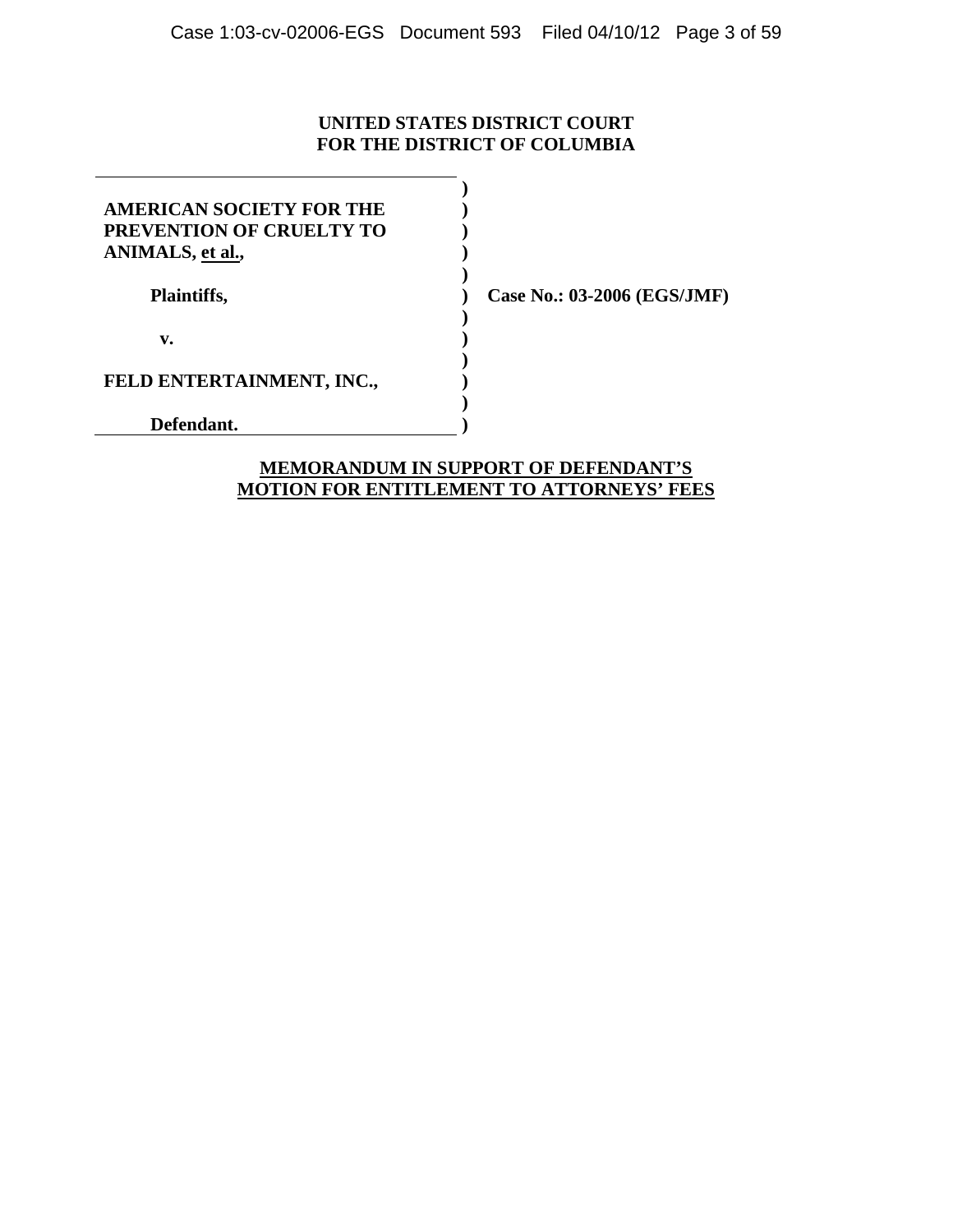# **TABLE OF CONTENTS**

| L.   |                 |    |       |                                                                                                                    |  |
|------|-----------------|----|-------|--------------------------------------------------------------------------------------------------------------------|--|
|      | А.              |    |       |                                                                                                                    |  |
|      | <b>B.</b>       |    |       | Plaintiffs and Counsel Continued to Make Critical Misrepresentations                                               |  |
|      | $\mathcal{C}$ . |    |       | Evidence Available to Plaintiffs and Counsel Showed that Rider Had No                                              |  |
|      | D.              |    |       | Rider was Purchased as a Plaintiff and Witness Before the Original                                                 |  |
|      | E.              |    |       | The Parties, Claims and Requests for Relief Were Moving Targets                                                    |  |
|      | F.              |    |       | At Trial, Rider was Discredited and API Had No Evidence of Injury  18                                              |  |
| II.  |                 |    |       |                                                                                                                    |  |
|      | A.              |    |       | The Court Should Award FEI Attorneys' Fees Pursuant to § 11 of the ESA 20                                          |  |
|      |                 | 1. |       |                                                                                                                    |  |
|      |                 | 2. |       |                                                                                                                    |  |
|      |                 |    | a.    | Plaintiffs and Counsel Filed and Pursued Claims that were<br>Frivolous, Unreasonable, and/or Without Foundation 23 |  |
|      |                 |    | $b$ . | Plaintiffs and Counsel are Not Immune from Responsibility                                                          |  |
|      | <b>B.</b>       |    |       | The Court Should Award FEI Attorneys' Fees Pursuant to its Inherent                                                |  |
|      |                 | 1. |       |                                                                                                                    |  |
|      |                 | 2. |       | Plaintiffs and Counsel Acted in Bad Faith, Vexatiously, Wantonly                                                   |  |
|      | $\mathcal{C}$ . |    |       | The Court Should Sanction Counsel Pursuant to 28 U.S.C. § 1927 41                                                  |  |
| III. |                 |    |       |                                                                                                                    |  |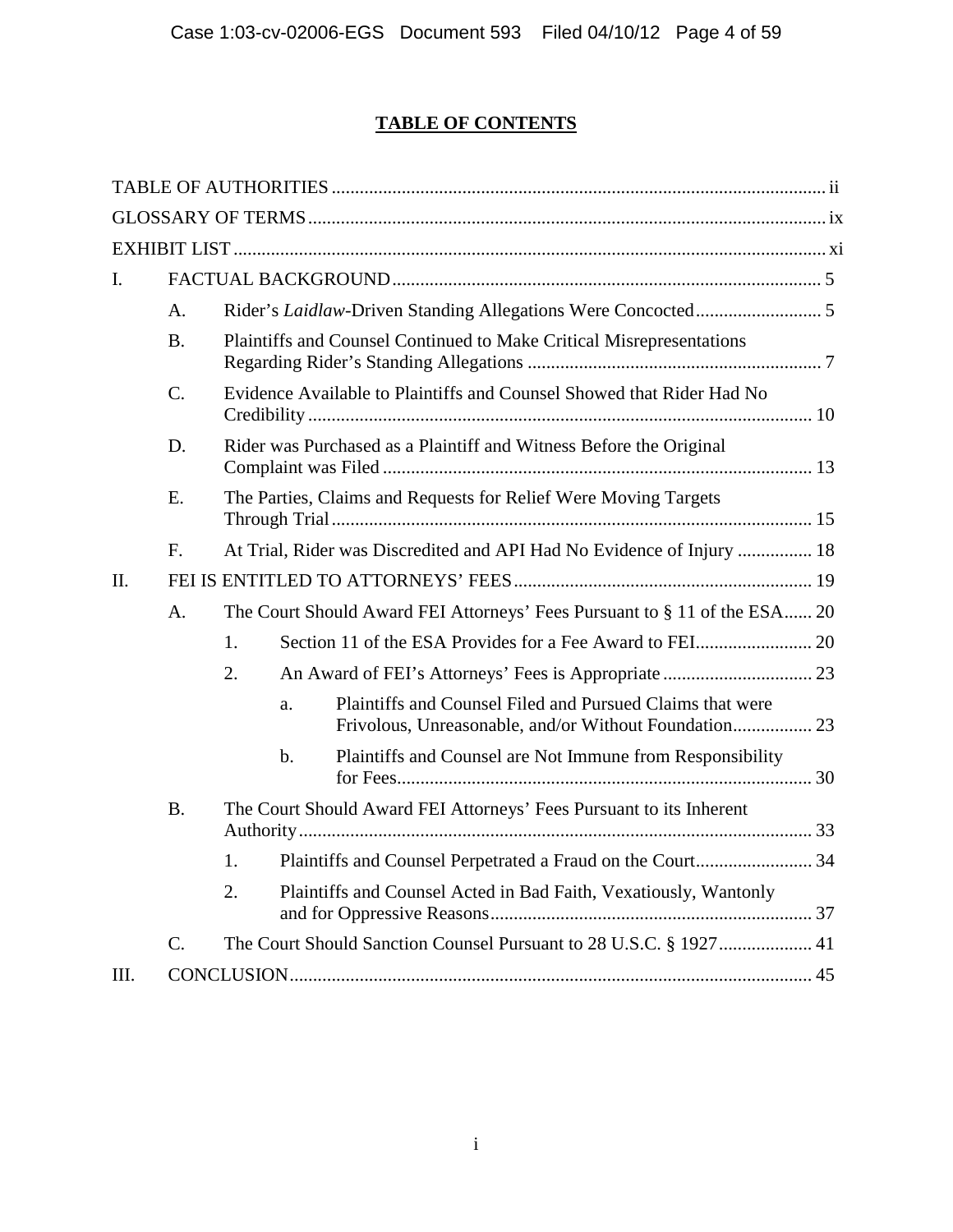# **TABLE OF AUTHORITIES**

**CASES** 

# **Page(s)**

| *Access Now, Inc. v. Town of Jasper,<br>2004 U.S. Dist. LEXIS 905 (E.D. Tenn. Jan. 7, 2004)20, 23, 26, 27, 30       |
|---------------------------------------------------------------------------------------------------------------------|
| Alexander v. FBI,                                                                                                   |
| Am. Hosp. Ass'n v. Sullivan,                                                                                        |
| Andrade v. Jamestown Hous. Auth.,                                                                                   |
| *ASPCA v. Feld Ent. Inc.,<br>677 F. Supp. 2d 55 (D.D.C. 2009) (DE 559), 1, 2, 3, 4, 5, 7, 8, 15, 16, 17, 18, 28, 29 |
| <i>*ASPCA v. Feld Ent. Inc., (ASPCA II)</i>                                                                         |
| *ASPCA v. Ringling Bros.,                                                                                           |
| Assoc. of Am. Physicians & Surgeons v. Clinton,                                                                     |
| Atkins v. Fischer,                                                                                                  |
| Auode v. Mobil Oil Corp.,                                                                                           |
| Avirgan v. Hull,                                                                                                    |
| Baltia Air Lines, Inc. v. Transaction Mgmt., Inc.,                                                                  |
| *Blue v. U.S. Army,                                                                                                 |
| Bowie v. Maddox,                                                                                                    |
| Carrion v. Yeshiva Univ.,                                                                                           |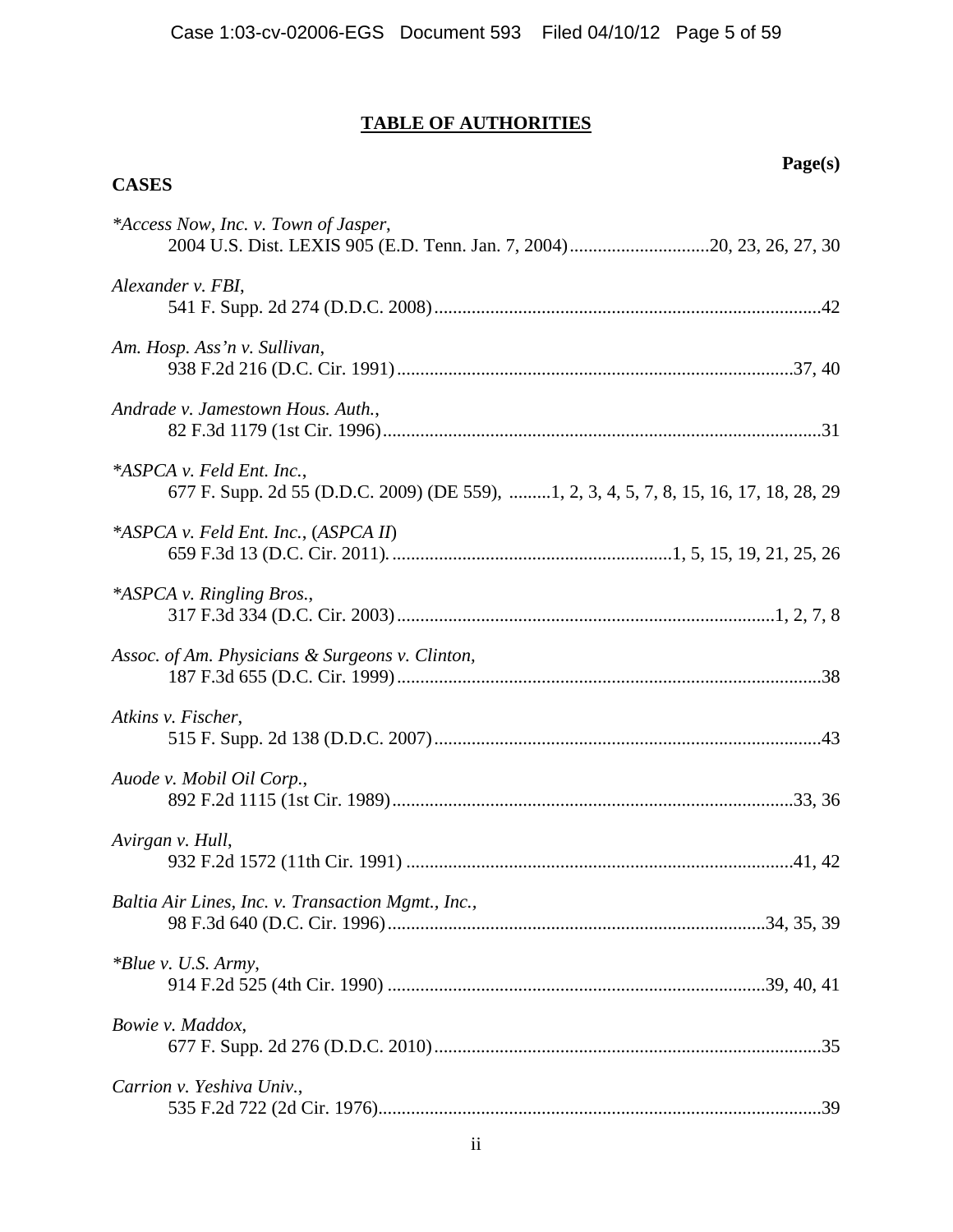| *Chambers v. NASCO, Inc.,                      |  |
|------------------------------------------------|--|
| *Christiansburg Garment Co. v. EEOC,           |  |
| Citizens for a Better Env't v. Steel Co.,      |  |
| Clean Air Council v. Sunoco, Inc.,             |  |
| Cleveland Demolition Co. v. Azcon Scrap Corp., |  |
| Cobell v. Norton,                              |  |
| Cohen v. Virginia Elec. & Power Co.,           |  |
| Cooter & Gell v. Hartmarx Corp.,               |  |
| *Copeland v. Martinez,                         |  |
| Cruz v. Savage,                                |  |
| Danik, Inc. v. Hartmarx Corp.,                 |  |
| Dist. of Columbia v. Jeppsen,                  |  |
| Durrett v. Jenkins Brickyard, Inc.,            |  |
| EEOC v. Peoplemark, Inc.,                      |  |
| Ellipso, Inc. v. Mann,                         |  |
| Fisher v. Fashion Inst. of Tech.,              |  |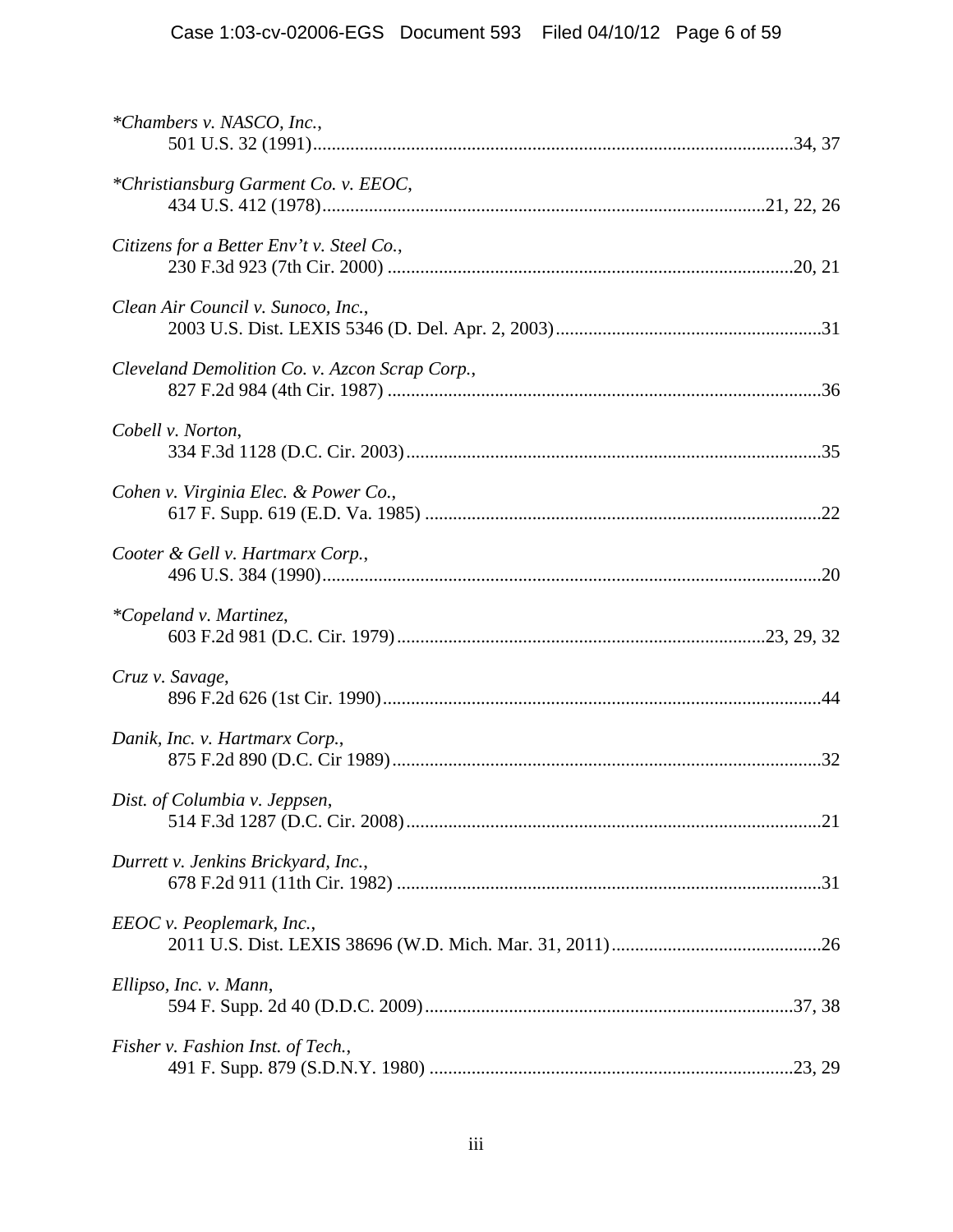| Fogerty v. Fantasy, Inc.,                                           |
|---------------------------------------------------------------------|
| Footman v. Cheung,                                                  |
| Fraige v. Vinyl Prod. Mfg.,                                         |
| Friends of the Earth v. Laidlaw,                                    |
| Fritz v. Honda Motor Co.,                                           |
| Great Coastal Express, Inc. v. Int'l Bhd. of Teamsters,             |
| U.S. ex rel. Grynberg v. Praxair, Inc.,                             |
| Hall v. Cole,                                                       |
| Harris v. Group Health Ass'n, Inc.,                                 |
| <i>*Hazel-Atlas Glass Co. v. Hartford-Empire Co.,</i>               |
| Healey v. Labgold,                                                  |
| Hensley v. Eckerhart,                                               |
| Hilton Hotels Corp. v. Banov,                                       |
| Hispanos Unidos v. Scab Rock Feeders, Inc.,                         |
| Huthnance v. Dist. of Columbia,                                     |
| U.S. ex rel. J. Cooper & Assoc., Inc. v. Bernard Hodes Group, Inc., |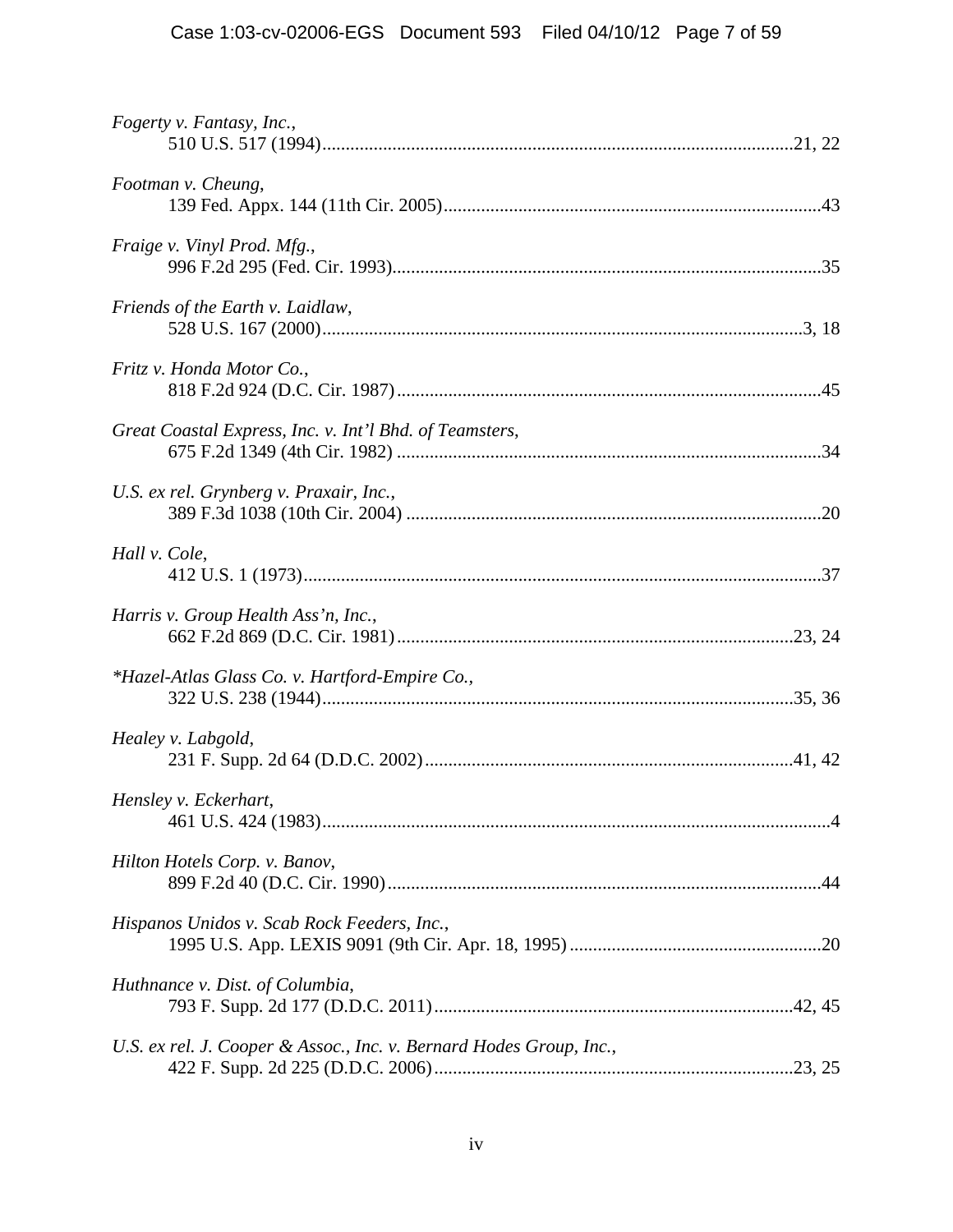| Johnson v. Univ. of Rochester Med. Ctr.,       |  |
|------------------------------------------------|--|
| Kreager v. Solomon & Flanagan, P.A.,           |  |
| Kuperman v. Consol. Research & Mfg. Corp.,     |  |
| Landmark Legal Found. v. EPA,                  |  |
| Laprade v. Kidder Peabody,                     |  |
| In re Levander,                                |  |
| Lockary v. Kayfetz,                            |  |
| Lockwood v. Bowles,                            |  |
| Lujan v. Defenders of Wildlife,                |  |
| Marbled Murrelet v. Babbitt,                   |  |
| McLaughlin v. Bradlee,                         |  |
| Md. Minority Contractors Ass'n, Inc. v. Lynch, |  |
| Mona v. Hersh,                                 |  |
| Morrison v. Int'l Programs Consortium,         |  |
| Moss v. ITT Cont'l Baking Co.,                 |  |
| *Murphy v. Bd. of Educ.,                       |  |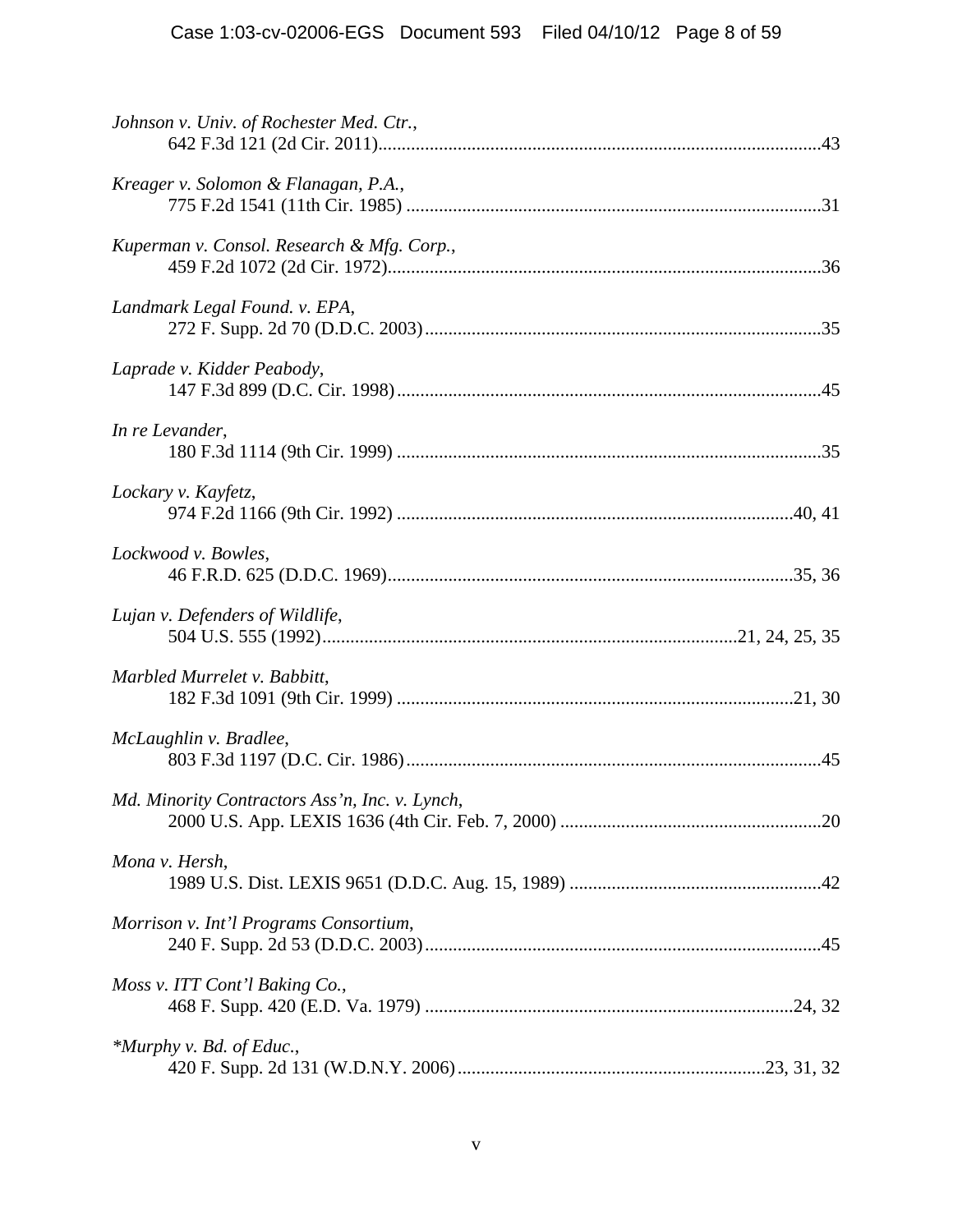| In re Nat'l Student Mktg. Litig.,<br>78 F.R.D. 726 (D.D.C. 1978), aff'd Lipsig v. Nat'l Student Mktg., |
|--------------------------------------------------------------------------------------------------------|
| Nat'l Treas. Employee's Union v. U.S.,                                                                 |
| Nepera Chemical, Inc. v. Sea-Land Serv., Inc.,                                                         |
| Nichols v. Klein Tools, Inc.,                                                                          |
| Oliveri v. Thompson,                                                                                   |
| Pennsylvania v. Delaware Valley Citizen's Council,                                                     |
| Perichak v. Int'l Union of Elec. Radio & Mach. Workers,                                                |
| PETA v. Babbitt,                                                                                       |
| Pfizer v. Int'l Rectifier Corp.,                                                                       |
| Pioneer Inv. Servs. Co v. Brunswick Assocs. L.P.,                                                      |
| Reliance Ins. Co. v. Sweeney,                                                                          |
| Richardson v. Union Oil Co.,                                                                           |
| Ridder v. City of Springfield,                                                                         |
| Robertson v. Cartinhour,                                                                               |
| Ruckelshaus v. Sierra Club,                                                                            |
| Schreiber Foods, Inc. v. Beatrice Cheese, Inc.,                                                        |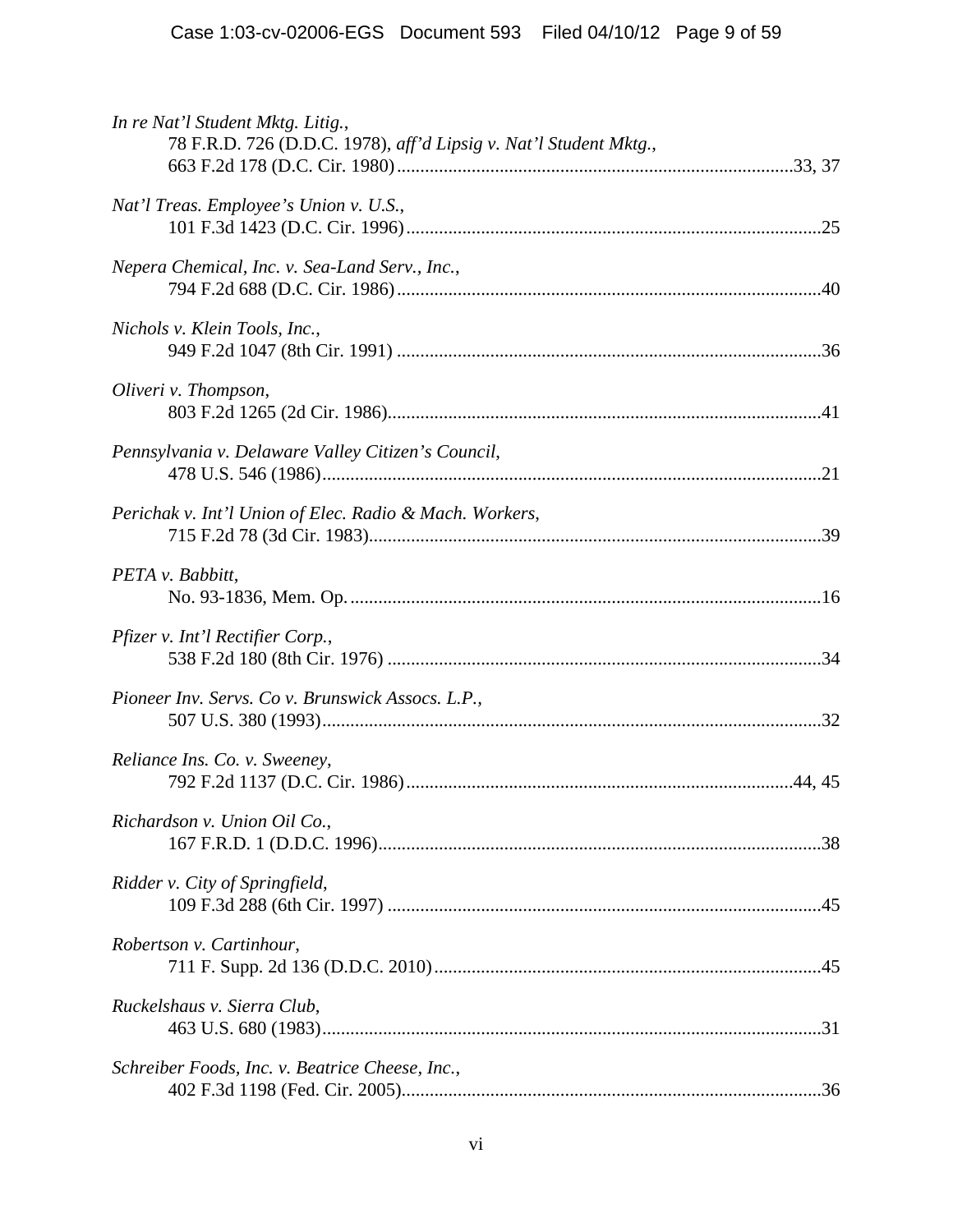| Shepherd v. Am. Broad. Co., Inc.,                                                                         |  |
|-----------------------------------------------------------------------------------------------------------|--|
| Sierra Club v. Cripple Creek,                                                                             |  |
| Sierra Club v. EPA,                                                                                       |  |
| Sierra Club v. Morton                                                                                     |  |
| Sierra Club v. Shell Oil Co.,                                                                             |  |
| Synanon Church v. U.S.,<br>579 F. Supp. 967 (D.D.C. 1984), aff'd, 820 F.2d 421 (D.C. Cir. 1987)34, 35, 36 |  |
| Tuf-Flex Glass v. NLRB,                                                                                   |  |
| Turner v. D.C. Bd. of Elections & Ethics,                                                                 |  |
| U.S. v. ITT Educ. Svs.,                                                                                   |  |
| *U.S. v. Wallace,                                                                                         |  |
| Universal Oil Prod. Co. v. Root Ref. Co.,                                                                 |  |
| U.S. ex rel. Vuyyuru v. Joadhav,                                                                          |  |
| Wang v. Gordon & Inland Real Estate Corp.,                                                                |  |
| Waterkeeper Alliance, Inc. v. Hudson Farm et al.,                                                         |  |
| Whitney Bros. Co. v. Sprafkin,                                                                            |  |
| Wilson-Simmons v. Lake Cty. Sheriff's Dept.,                                                              |  |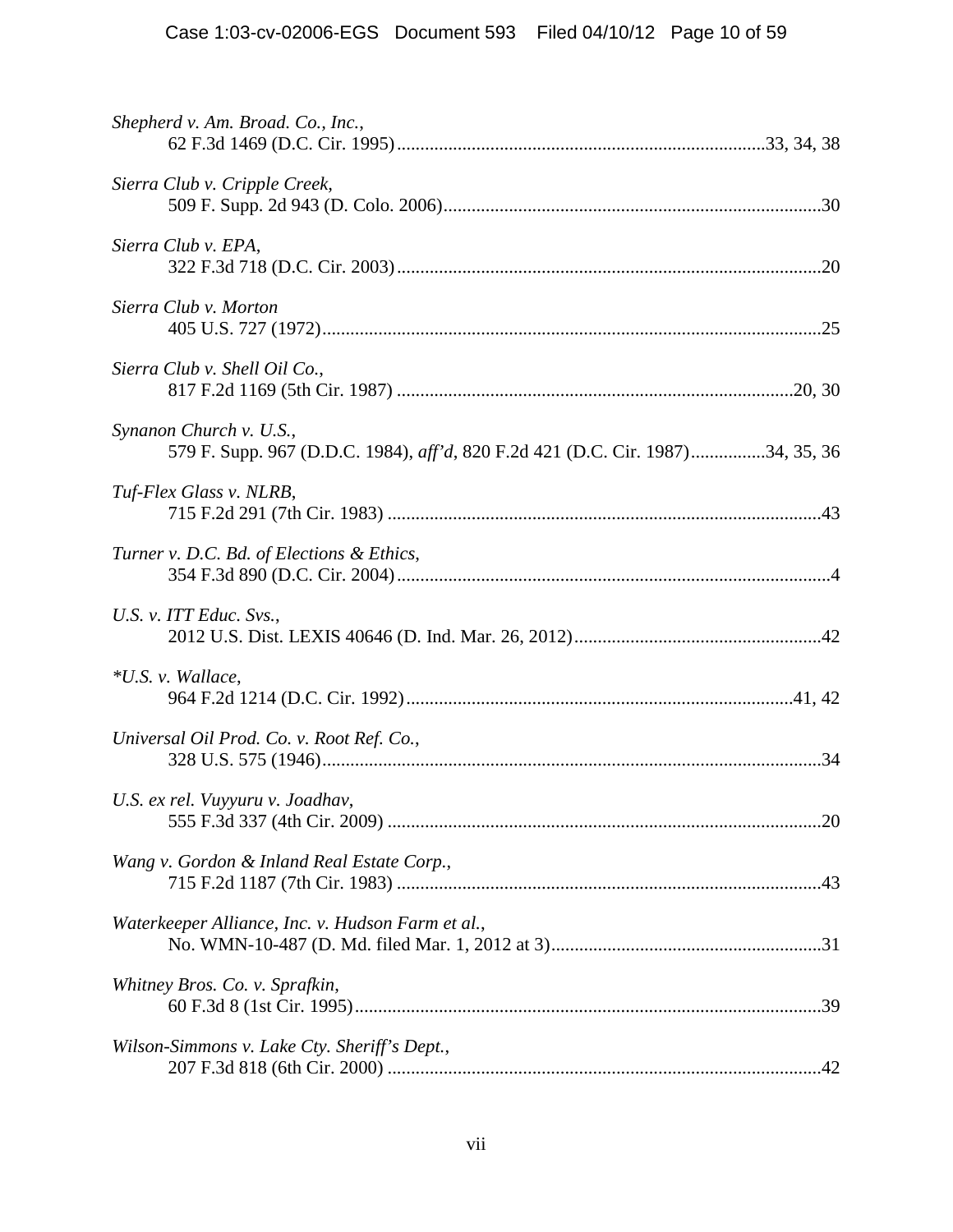| Wisdom v. Centerville Fire Dist., Inc., |
|-----------------------------------------|
| Young v. U.S. Senate Sergeant at Arms,  |
| <b>RULES AND STATUTES</b>               |
|                                         |
|                                         |
|                                         |
|                                         |
|                                         |
|                                         |
|                                         |
|                                         |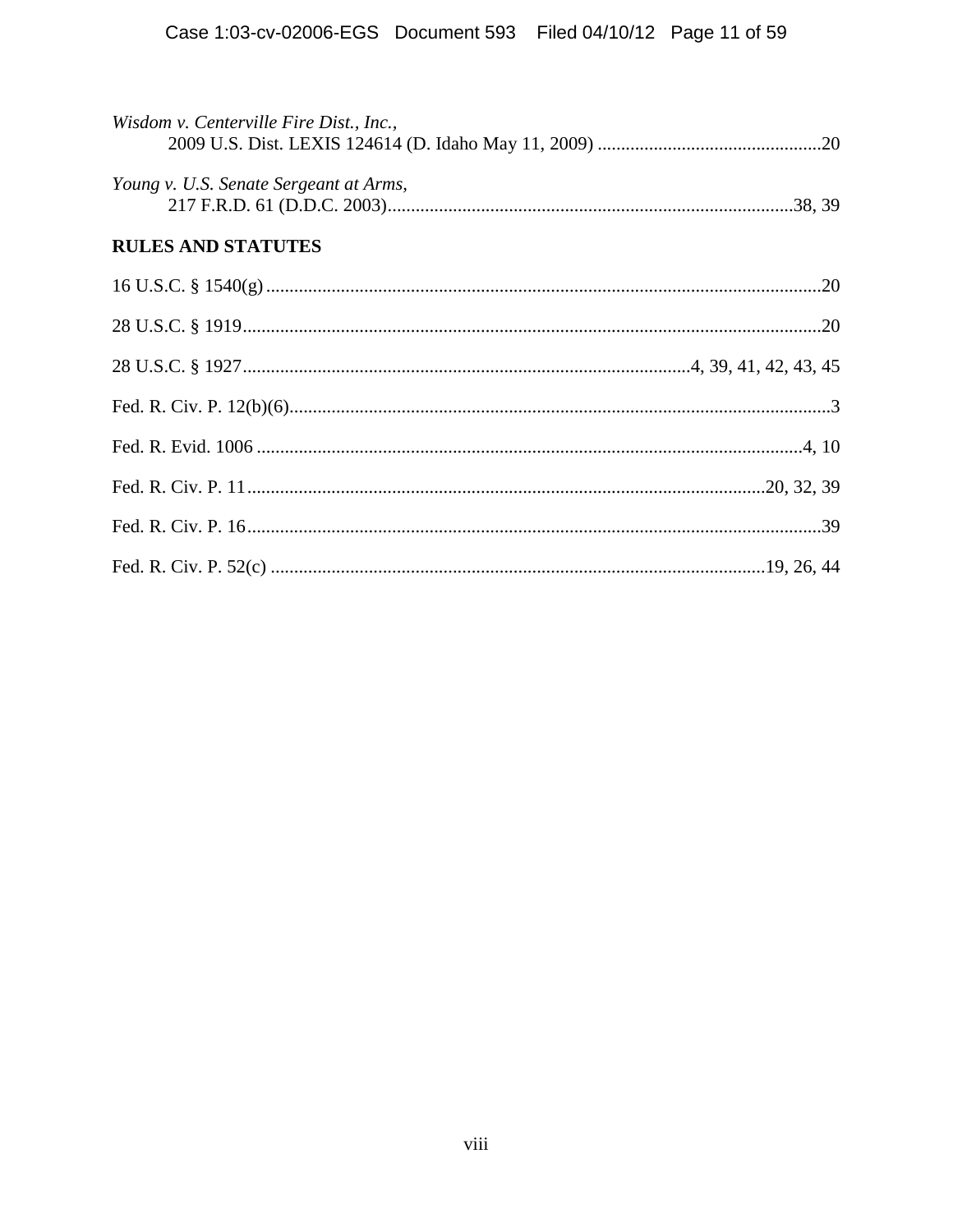# **GLOSSARY OF TERMS**

| <b>Term</b>                                       | <b>Explanation</b>                                                                                                                                                                                                                                                                               |
|---------------------------------------------------|--------------------------------------------------------------------------------------------------------------------------------------------------------------------------------------------------------------------------------------------------------------------------------------------------|
| $-$ - $-$ -09<br>a.m.<br>or $p.m.$ at $\_\_\_\$ . | A citation to the transcript of the trial in the present case which was conducted in<br>February and March, 2009. Thus, for example, "3-18-09 a.m. at 14:24-15:24"<br>indicates a citation to the March 18, 2009 day of trial, morning session, at page 14,<br>line 24 through page 15, line 24. |
| <b>API</b>                                        | Born Free USA United with Animal Protection Institute, plaintiff herein.                                                                                                                                                                                                                         |
| <b>ASPCA</b>                                      | American Society for the Prevention of Cruelty to Animals, plaintiff herein.                                                                                                                                                                                                                     |
| <b>AWI</b>                                        | Animal Welfare Institute, plaintiff herein.                                                                                                                                                                                                                                                      |
| $CB-CB$                                           | Clyde Beatty – Cole Bros. Circus.                                                                                                                                                                                                                                                                |
| <b>CEC</b>                                        | Ringling Bros. Center for Elephant Conservation.                                                                                                                                                                                                                                                 |
| Chipperfield<br>Elephants                         | Three elephants owned by Richard Chipperfield (Lechame, Meena, and Kamala),<br>with whom Rider worked when they toured with FEI's Blue Unit and<br>subsequently with Daniel Raffo's European circus.                                                                                             |
| <b>COL</b>                                        | A Conclusion of Law set forth in the Court's December 30, 2009 Memorandum<br>Opinion (DE 559), reported at ASPCA v. Feld Ent. Inc., 677 F. Supp. 2d 55<br>(D.D.C. 2009), aff'd 659 F.3d 12 (D.C. Cir. 2011).                                                                                     |
| Crystal                                           | Howard M. Crystal, counsel of record for plaintiffs in the instant case.                                                                                                                                                                                                                         |
| DE                                                | A docket entry in the instant case, when it was pending under Civil Action No. 03-<br>2006-EGS (D.D.C.), from and after September 26, 2003.                                                                                                                                                      |
| 00-1641<br>No.<br>DE                              | A docket entry in the instant case when it was pending under Civil Action No. 00-<br>1641-EGS (D.D.C.), from July 11, 2000 to September 26, 2003.                                                                                                                                                |
| DX                                                | A trial exhibit of the defendant, admitted into evidence, in the instant case.                                                                                                                                                                                                                   |
| <b>ESA</b>                                        | Endangered Species Act, 16 U.S.C. § 1531 et seq.                                                                                                                                                                                                                                                 |
| <b>ESA</b> Action                                 | The litigation styled, American Society for the Prevention of Cruelty to Animals, et<br>al. v. Feld Entertainment, Inc., Civil Action Nos. 00-1641-EGS & 03-2006-EGS<br>(D.D.C.).                                                                                                                |
| Ex.                                               | An exhibit attached to the instant Memorandum in Support of Defendant's Motion<br>for Entitlement to Attorneys' Fees and Costs.                                                                                                                                                                  |
| <b>FEI</b>                                        | Feld Entertainment, Inc., defendant herein.                                                                                                                                                                                                                                                      |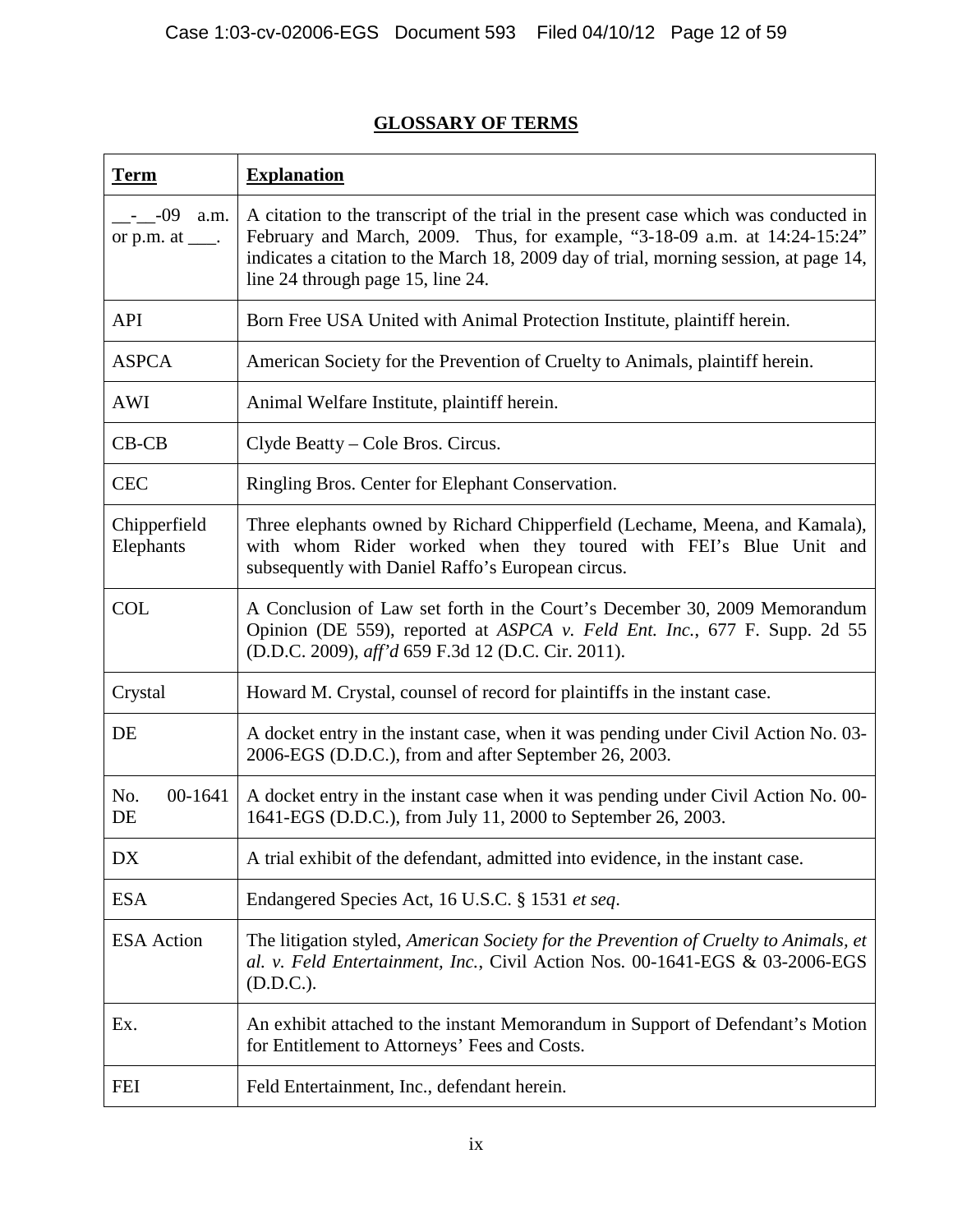| <b>Term</b>  | <b>Explanation</b>                                                                                                                                                                                         |
|--------------|------------------------------------------------------------------------------------------------------------------------------------------------------------------------------------------------------------|
| <b>FFA</b>   | The Fund for Animals, Inc., plaintiff herein.                                                                                                                                                              |
| FOF          | A Finding of Fact set forth in the Court's December 30, 2009 Memorandum<br>Opinion (DE 559), reported at ASPCA v. Feld Ent. Inc., 677 F. Supp. 2d 55<br>(D.D.C. 2009), aff'd 659 F.3d 12 (D.C. Cir. 2011). |
| Glitzenstein | Eric R. Glitzenstein, counsel of record for plaintiffs in the instant case.                                                                                                                                |
| <b>HSUS</b>  | The Humane Society of the United States.                                                                                                                                                                   |
| Lovvorn      | Jonathan R. Lovvorn, counsel of record for plaintiffs in the instant case.                                                                                                                                 |
| Meyer        | Katherine A. Meyer, counsel of record for plaintiffs in the instant case.                                                                                                                                  |
| <b>MGC</b>   | Meyer, Glitzenstein & Crystal, counsel of record for plaintiffs in the instant case.                                                                                                                       |
| Ockene       | Kimberly D. Ockene, counsel of record for plaintiffs in the instant case.                                                                                                                                  |
| Paquette     | Nicole Paquette, General Counsel of API, during a certain portion of the time<br>period during which the instant case has been pending.                                                                    |
| <b>PAWS</b>  | Performing Animal Welfare Society, an original plaintiff in the instant case under<br>Civil Action No. 00-1641-EGS (D.D.C.).                                                                               |
| <b>PWC</b>   | A will call trial exhibit of plaintiffs, admitted into evidence, in the instant case.                                                                                                                      |
| Raffo        | Daniel Raffo, a former FEI elephant handler, for whose European circus act Rider<br>left employment with Feld Entertainment.                                                                               |
| Rider        | Thomas Eugene Rider, plaintiff herein.                                                                                                                                                                     |
| Silverman    | Tracy Silverman, General Counsel of AWI, during a certain portion of the time<br>period during which the instant case has been pending.                                                                    |
| <b>WAP</b>   | Wildlife Advocacy Project, an organization operated by Meyer and Glitzenstein.                                                                                                                             |
| Weisberg     | Lisa Weisberg, Senior Vice President of Government Affairs and Public Policy of<br>ASPCA, during a certain portion of the time period during which the instant case<br>has been pending.                   |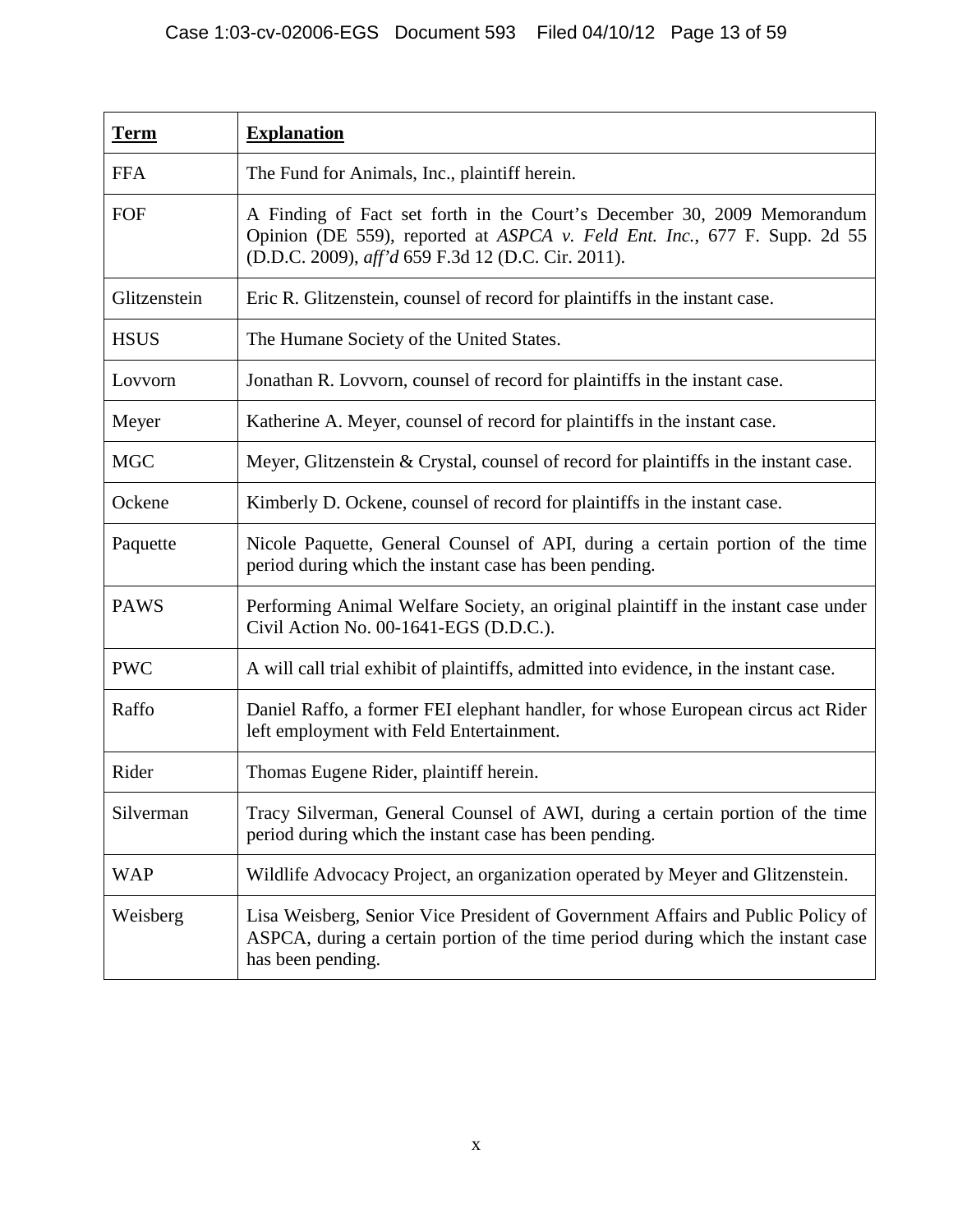# **Ex. Number Description** 1 3-23-10 hearing transcript excerpts. 2 6-23-11 hearing transcript excerpts. 3 List of MGC cases listed on MGC website. 4 Symposium: Confronting Barriers to the Courtroom for Animal Advocates, 13 Animal L. 1 (2006). 5 Printouts of API and WAP websites. 6 Chart: Findings of Fact and Conclusions of Law Demonstrating FEI's Entitlement to Attorneys' Fees. 7 No. 01-8166, Reply Brief of Pls.-Appellants, D.C. Cir. 2002. 8 Nos. 10-7007 & 10-7021, Brief of Appellants, D.C. Cir. 2011. 9 No. 00-1641, 9-23-03 hearing transcript excerpts. 10 Chart: Pre-Trial Rider Evidence Relied Upon in the Court's 12-30-09 Opinion 11 3-25-00 Rider *ex parte* sworn PAWS statement excerpts. (PWC 184) 12 10-12-06 Rider deposition excerpts. 13 12-18&19-07 Rider deposition excerpts. 14 9-16-05 hearing transcript excerpts. 15 *PETA v. Babbitt*, No. 93-1836, Mem. Op. (2-25-05) (D.D.C.). 16 6-11-08 hearing transcript excerpts. 17 **5-22-08 hearing transcript excerpts.** 18 Chart: Financial Information Appearing on Internal Revenue Service Form 990, "Return of Organization Exempt from Income Tax" (2010). 19 Carbondale lecture (9-02) (TR 00203) (produced by plaintiffs on 3-2-07). 20 *Waterkeeper Alliance, Inc. v. Hudson Farm et al.*, No. WMN-10-487, Letter Decision (3-1-12) (D. Md.).

# **EXHIBIT LIST**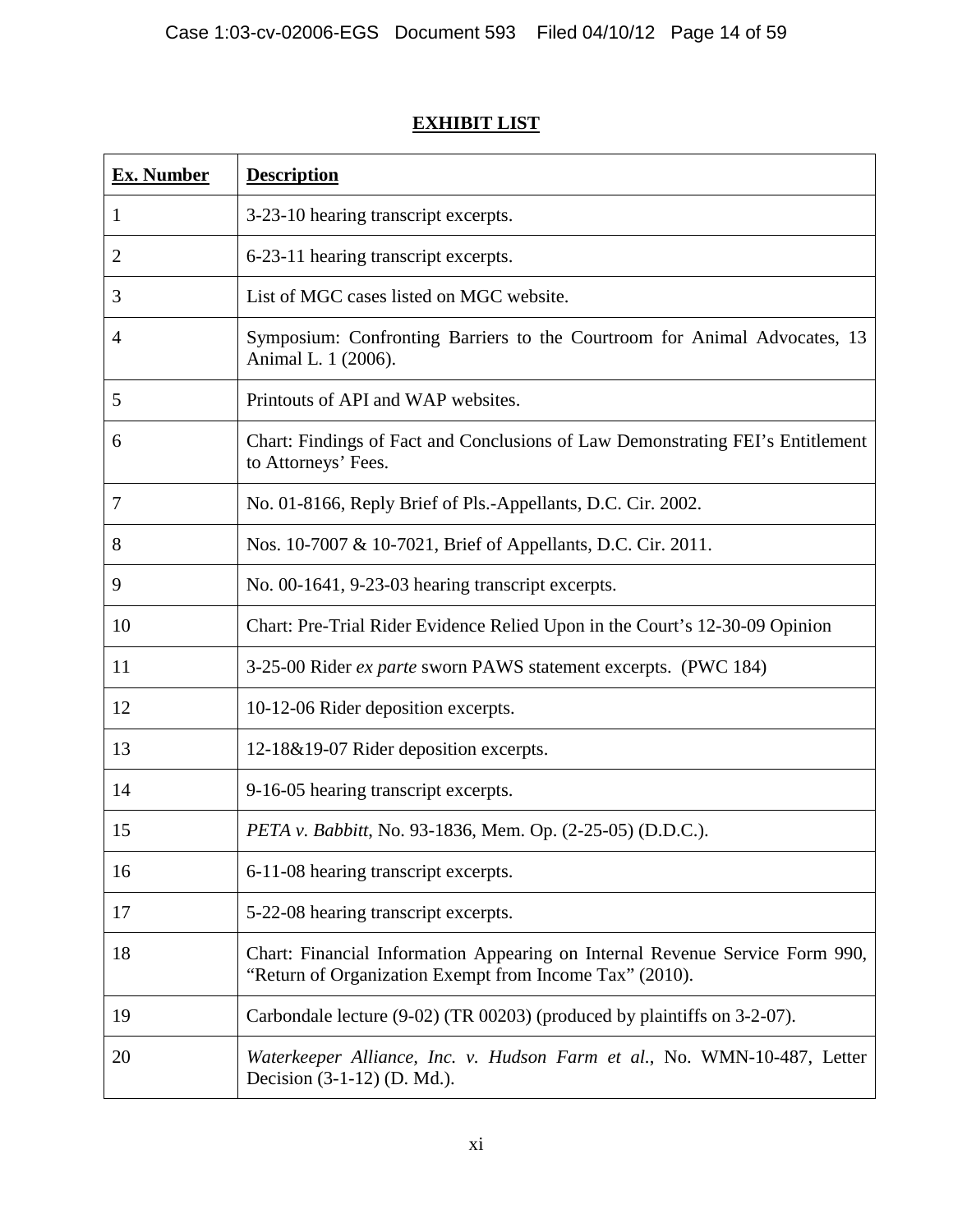#### Case 1:03-cv-02006-EGS Document 593 Filed 04/10/12 Page 15 of 59

After a decade of needless and expensive litigation, FEI is now the prevailing party and seeks to recover its attorneys' fees. Plaintiffs dispute FEI's entitlement, but the grounds have already been found in the Court's December 30, 2009 opinion, which was affirmed in its entirety. *ASPCA v. Feld Ent. Inc.*, 677 F. Supp. 2d 55 (D.D.C. 2009) (DE 559), *aff'd* 659 F.3d 13 (D.C. Cir. 2011) (*ASPCA II*), *pet. for panel reh'g den.* (1-11-12).

Far from a garden-variety protracted lawsuit, this case presented the uniquely troubling situation in which a defendant had to overcome a fraud on the court to win the case on the same grounds – *twice*. Remarkably, Tom Rider testified at trial and was found to be a plaintiff for hire who was completely untruthful. FOF  $1$ .<sup>1</sup> Rider's purchased lies fraudulently opened the courthouse door by creating federal jurisdiction where none existed, and are the sole reason that this case has been ongoing since July 2000. FOF 53.

This case should have ended with this Court's 2001 dismissal of all plaintiffs, No. 00- 1641, DE 20, but purposeful deception kept it alive. The D.C. Circuit's 2003 decision held that Rider's standing allegations – the "strongest case for standing" – sufficed, based upon:

> his desire to visit the elephants (which we must assume might include attending a performance of the circus), his experience with the elephants, his alleged ability to recognize the effects of mistreatment, and what an injunction would accomplish … .

*ASPCA v. Ringling Bros.*, 317 F.3d 334, 335 & 338 (D.C. Cir. 2003). However, *each* of these allegations, which the D.C. Circuit relied on and assumed true, was patently false, misleading, and never capable of evidentiary support. Counsel and plaintiffs knew this because, at the time, they were paying Rider to do and say things that later proved these assertions were not truthful. Rider never had an "attachment" to *FEI's* elephants. FOF 1, 63; COL 3, 18.1; *cf. ASPCA*, 317 F.3d at 337 ("Rider says he became attached to the elephants when he worked with them"). Nor

1

<sup>&</sup>lt;sup>1</sup> A glossary of acronyms and defined terms used herein appears after the Table of Authorities, *supra*.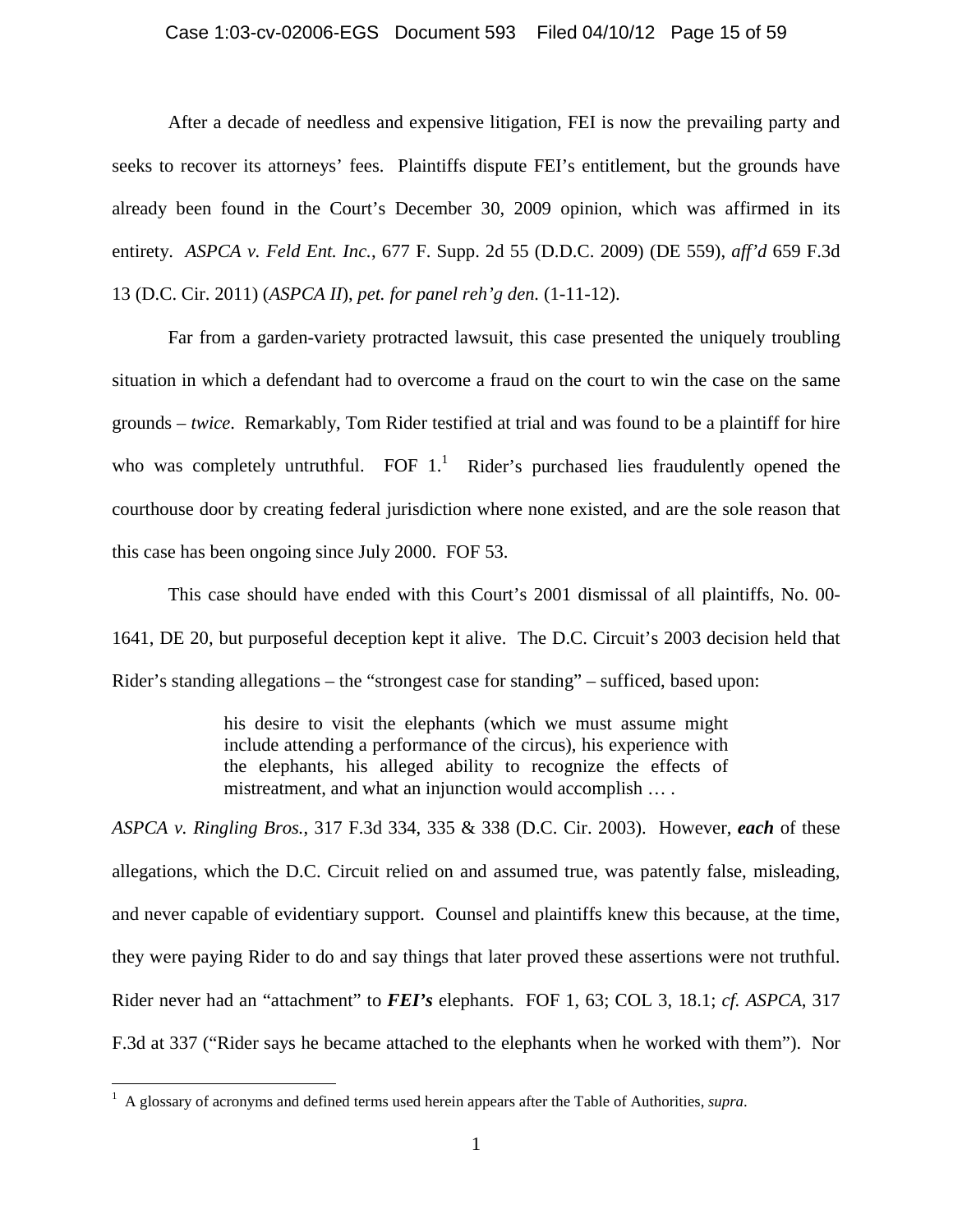#### Case 1:03-cv-02006-EGS Document 593 Filed 04/10/12 Page 16 of 59

was he "refraining from" "visiting" FEI's elephants. FOF 61; COL 6, 11, 18.4; *cf. ASPCA*, 317 F.3d at 335 ("Rider would [] like to visit the elephants, but is unwilling to do so because he would suffer 'aesthetic and emotional injury'"). Plaintiffs and counsel knew this was not true because *they were paying Rider to see the elephants*, well before the 2001 dismissal. PWC 132P (6-1-01 Rider-made elephant video). When the D.C. Circuit decided the 2003 appeal, Rider already had pocketed more than \$36,000. FOF 48; DX 48A (undisputed payment chart). Rider's prior "experience with the elephants" included his own use of the bullhook on them. FOF 16-18; COL 4, 18.2. At trial, plaintiffs had no evidence that Rider's "powers of perception" would allow him to "recognize the effects of mistreatment." COL 15, 18.4. Nor was there any evidence that an injunction would effect "some kind of change" in elephant behavior. COL 14- 15, 18.4. And, in any event, plaintiffs abandoned their request for injunctive relief *in final argument*. COL 13; *cf. ASPCA,* 317 F.3d at 338 ("If Rider wins the case, we must assume – because the case is at the pleading stage – that his injury will be resolved.").

The truth about Rider was deliberately misrepresented to, and concealed from, the D.C. Circuit. But for that fraud, the 2001 dismissal would have stood, and this case would have ended in 2003 – just as it did more than six years and millions of dollars later when the truth about Rider *was* revealed on the witness stand. (FEI's attorney fee hemorrhage and the squandering of judicial resources<sup>2</sup> also would have stopped.) But, the Rider misrepresentations revived the case, and FEI was forced through burdensome pre-trial proceedings, trial and a second appeal.

Plaintiffs did not just lose the case. Ex. 1, 3-23-10 Hr'g Tr. at 15:1 ("*[W]e lost. We recognize that.*") (Glitzenstein; erroneously attributed to Crystal) (emphasis added). Rider "wasn't just impeached." Ex. 2, 6-23-11 Hr'g Tr. at 101:25-102:1. He was "pulverized," DE

<sup>&</sup>lt;sup>2</sup> "Significant judicial resources were expended, particularly during the more than five years of discovery in this matter, in order to advance this litigation to trial." DE 559 at 5 n.5.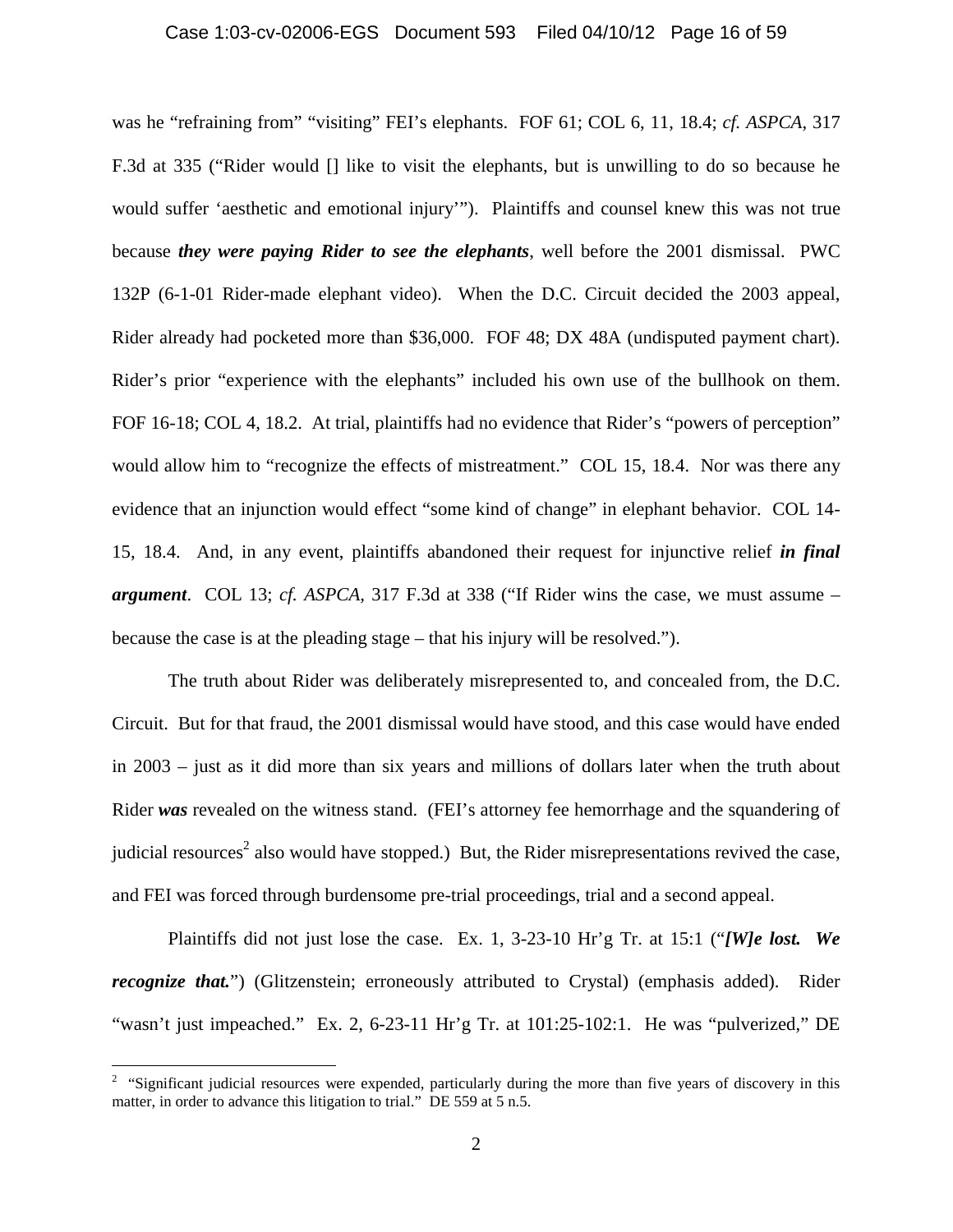# Case 1:03-cv-02006-EGS Document 593 Filed 04/10/12 Page 17 of 59

559 at 19-20 n.12, prompting this Court's observation that it probably had never "seen a witness as totally discredited on just about every aspect of his testimony … ." Ex. 2 at 101:15-19. Rejecting Rider's trial testimony in its entirety, the Court found that it lacked credibility or was unpersuasive *eighteen* separate times. DE 559 at 19-23, 33, 37-41, 44, 49.

Rider was "pulverized" because he lied to instigate claims that were made up (and purchased). His standing allegations mixed factual absurdities and fictions to mirror the Supreme Court's decision in *Friends of the Earth v. Laidlaw*, 528 U.S. 167 (2000). Even in the unlikely event that Rider was not a paid puppet, but a master manipulator bent on fooling his coplaintiffs and counsel, evidence available to them *before* the complaint was filed showed that Rider's claims were a charade. If plaintiffs and their counsel did not know Rider was a fraud in 2000, they should have. However, Rider's credibility evidently was immaterial to them because Fed. R. Civ. P. 12(b)(6) required the courts to accept his allegations as true. Rider's false and misleading allegations got these sophisticated litigants and experienced counsel<sup>3</sup> what they needed: access to federal court. Hiring Rider side-stepped Article III of the Constitution (which plaintiffs' counsel see as "largely a sham"<sup>4</sup>) and hijacked the ESA citizen-suit provision as a vehicle to advance plaintiffs' ulterior purposes, not to preserve an endangered species. FOF 52 ("these payments were primarily intended to  $-$  and indeed did  $-$  keep Mr. Rider involved with the litigation and advance plaintiffs' purposes for this litigation"). Whether the "purposes" were ending animals in entertainment; publicity for "animal rights"; fundraising (*see, e.g.,* Ex. 5 (API

<sup>&</sup>lt;sup>3</sup> See, e.g., Ex. 3, MGC Docket (listing MGC cases, many brought by the organizational plaintiffs in this case).

<sup>&</sup>lt;sup>4</sup> In a 2006 NYU symposium entitled "Confronting Barriers to the Courtroom for Animal Advocates," attorneys Meyer, Glitzenstein and Lovvorn appeared as "leading scholars and practitioners" in "the field of animal law." Ex. 4, 13 Animal L. 1 (2006). Of Article III standing, Mr. Lovvorn stated: "*I agree that the Article III standing test is largely a sham in most cases, but it also shows that there is a method by which you can play and win this particular game. And cases like Laidlaw certainly help in that regard*." *Id*. at 77 (emphasis added).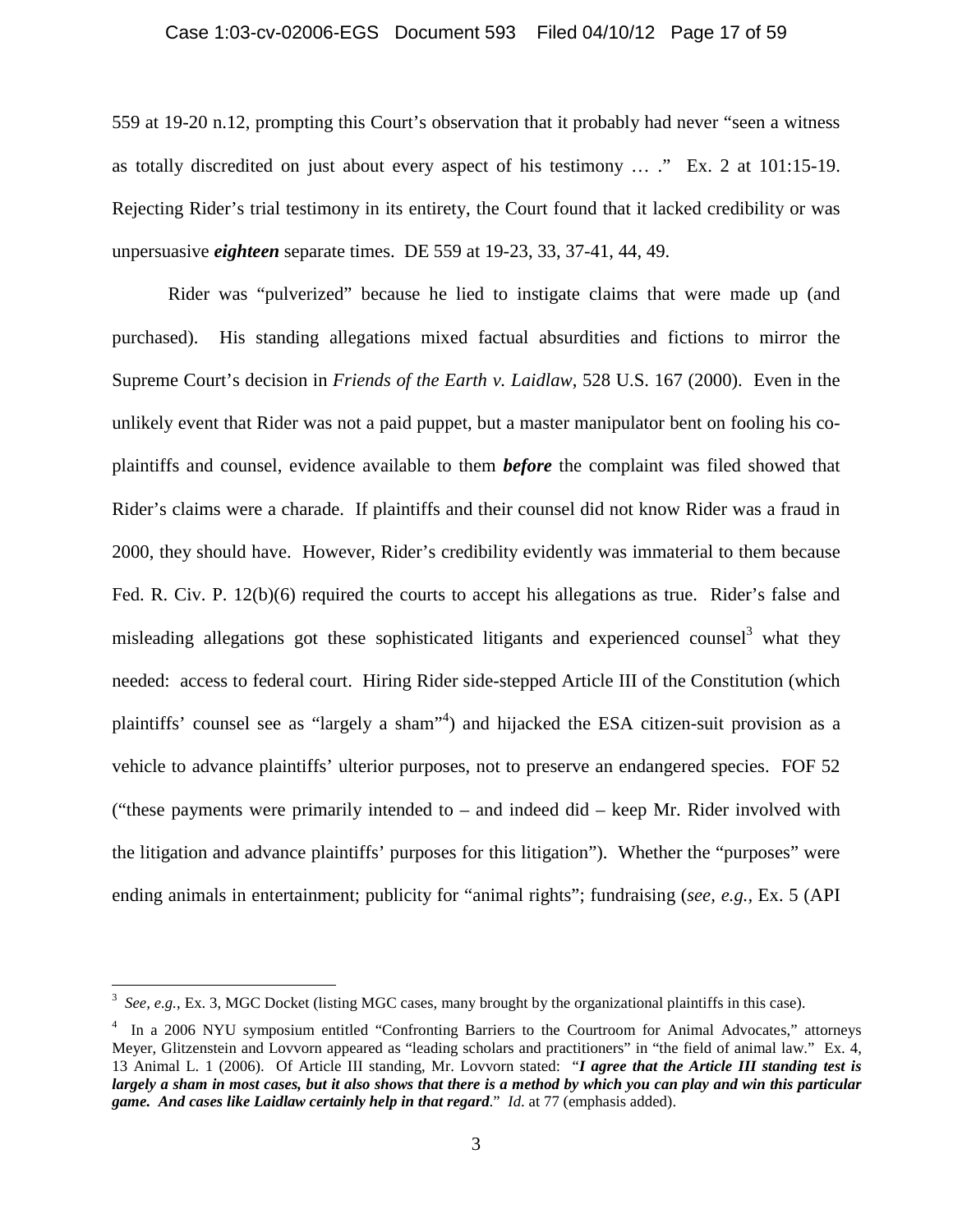& WAP websites)); bleeding FEI dry through costly litigation; or all of the above, they certainly were not to redress Rider's purported "injury."

Now, after more than eleven years of protracted litigation; well over 500 trial court docket entries; a six-week bench trial with approximately 30 witnesses and hundreds of exhibits; hundreds of pages of post-trial submissions; two appeals to the D.C. Circuit; and more than \$20 million in FEI legal fees, the parties have returned to square one: this Court's initial 2001 determination that no plaintiff has a right to even be in court. FOF 1; COL 18-20 (Rider); COL 21, 32 (API). FEI therefore should be awarded its attorneys' fees, jointly and severally<sup>5</sup> against all plaintiffs<sup>6</sup> and all counsel of record, pursuant to: (1) section 11 of the ESA; (2) the Court's inherent authority; and (3) 28 U.S.C. § 1927. The Court should declare FEI's entitlement, and then set the matter for determination of amount.

FEI's motion is not an opportunity for plaintiffs to re-litigate the ESA Action. *See Hensley v. Eckerhart*, 461 U.S. 424, 437 (1983) ("A request for attorney's fees should not result in a second major litigation."). Nor can plaintiffs avoid responsibility through denial. What plaintiffs and their counsel dismissed in 2006-07 as merely groundless allegations by FEI have since been proven and found by the Court to have occurred. The 136 findings and conclusions in this Court's December 30, 2009 decision, DE 559, establish all three bases of liability here.<sup>7</sup>

1

<sup>&</sup>lt;sup>5</sup> Whether crafting Rider's false standing allegations and paying him to make them were the handiwork of plaintiffs, counsel, or both, they are all jointly and severally liable for FEI's fees. *See Turner v. D.C. Bd. of Elections & Ethics*, 354 F.3d 890, 898 (D.C. Cir. 2004) (joint and several liability for attorneys' fees where claims are "centered on a set of common issues").

<sup>&</sup>lt;sup>6</sup> FEI refers to FFA and HSUS herein as "FFA/HSUS" as did the Court. DE 559 at 30 n.15. HSUS disputes FEI's contention that these entities merged, effective January 1, 2005, but that is irrelevant here. In the relevant document, HSUS expressly agreed to an assumption of liability covering any claim by FEI against FFA for attorneys' fees in this case, DX 68 (§ 1.3), thereby rendering HSUS responsible for any award entered against FFA.

<sup>7</sup> Ex. 6 hereto is a summary of the voluminous FOFs and COLs that support each of FEI's claims. *See* Fed. R. Evid. 1006.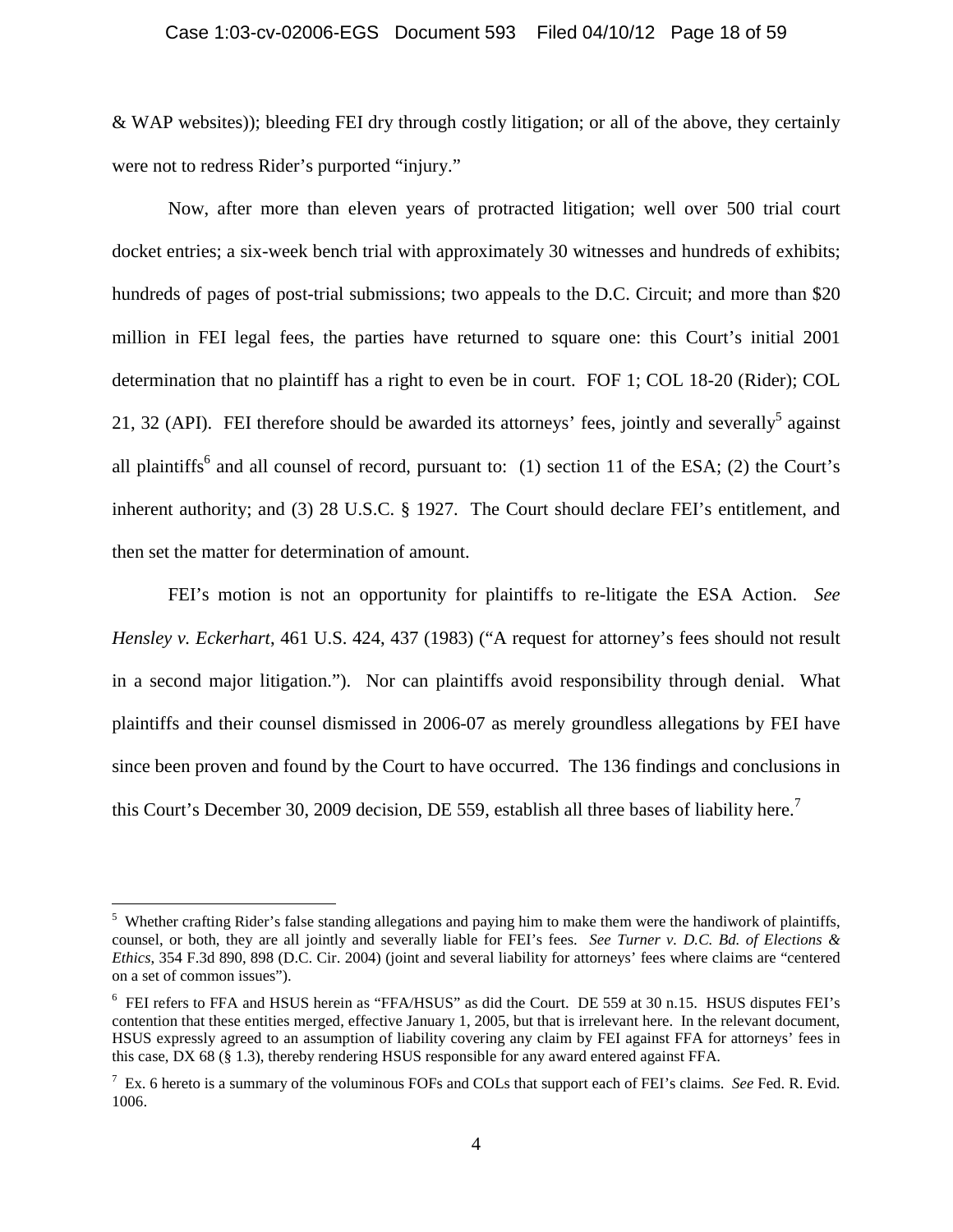# **I. FACTUAL BACKGROUND**

1

#### **A. Rider's** *Laidlaw***-Driven Standing Allegations Were Concocted**

"This lawsuit could not have been maintained without Mr. Rider's participation as a plaintiff … ." COL 5. To sue, plaintiffs and their counsel knew they needed someone alleging an aesthetic injury. Ex. 4 at 66 (Meyer) ("[Standing] is a complete barrier to the courtroom. If you do not have standing, you do not get through the door."). They got through the door here by manipulation. Rider was just another expendable "John Doe" willing to claim an alleged "aesthetic injury." *Id*. at 106 (Glitzenstein) ("*[I]t does not matter really who the plaintiff is, as long as you can bring a lawsuit and effectively accomplish the result you want.* … And if John Doe is the one who is bringing the case, who cares?") (emphasis added).

If any organizational plaintiff really believed it had "informational" or "economic" injury standing, it would have sued in 1999, shortly after the original notice letters were sent. PWC 91.<sup>8</sup> By then, the principal cases ultimately cited to support the organizational standing arguments (*Public Citizen*; *Akins*; *Havens Realty*; *Spann*) were all decided. COL 24-27. The purported "informational" or "economic" injury facts did not change between December 21, 1998 (the date of the first notice letter) and July 11, 2000 (the date suit began). The organizational standing theories (brought later through API), failed at trial in 2009 and on appeal in 2011 because API failed to present *any* evidence of its purported "informational" and "economic" injuries – proof that was entirely within API's knowledge and control. COL 28, 31. API had no proof because it had no injury, hence the organizations' need for Rider's purported "aesthetic injury" to anchor the case.

<sup>&</sup>lt;sup>8</sup> Indeed, API has opposed FEI's elephant treatment since 1998, DE 60; *ASPCA II*, 659 F.3d at 18, and knew of the lawsuit's initial filing in 2000, but did not attempt to join the suit until late 2005, after it had started an elephant/circus fundraising campaign. 2-19-09 a.m. at 65:23-67:01, 74:06-75:22.

<sup>&</sup>lt;sup>9</sup> PAWS, a party to the first notice letter, alleged "informational" and "economic" injuries in 2000 identical to what the other organizations claimed. No. 00-1641, DE 1 ¶¶ 6, 11, 16, 21; No. 03-2006, DE 1 ¶¶ 6, 11, 16; DE 180 ¶ 6.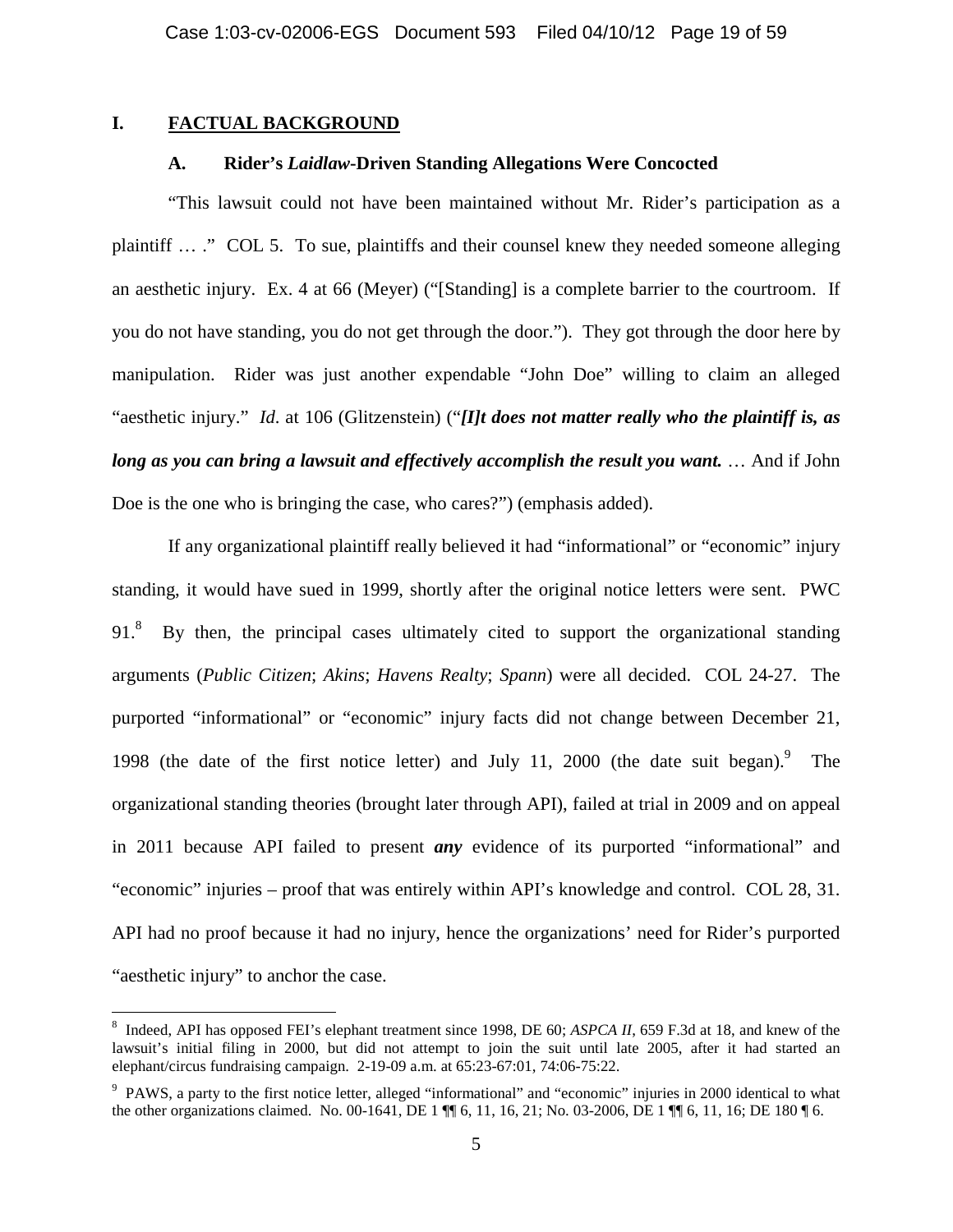What changed between the first notice letter and the filing of the first complaint was

*Laidlaw*, the appearance of Rider (recruited through the "animal rights" network, *see* FOF 23-

28), and the exchange of money and other things of value for his participation and testimony in

this case. As Ms. Meyer publicly stated in 2006:

In the Ringling Bros. case, *our main argument was that Tom Rider had been a barn man for the elephants* and had seen the mistreatment of the Asian elephants. … *The trick for Rider was*, *how do you show a continuing injury or a future injury*, when the circus is going to argue that the plaintiff only has past injuries, and therefore, those injuries are not cognizable for Article III purposes?

*When [Laidlaw] was issued, we saw an opening for Rider to have standing*. … *These are the kind of hoops through which we must jump; this is what you have to do to come up with these standing theories.* 

*So we used [Laidlaw]* … and *came up with the novel argument* that Rider was suffering Article III injury *because he had to avoid going back to see his "girls,"* as he calls them, whom he loved so much. We lost on this theory on a motion to dismiss in the district court, on the grounds that Rider would never suffer that kind of injury again, because he is not allowed to come back and see the elephants. *We said, "Well, all he has to do is buy a ticket to the circus,"* and we prevailed on appeal.

Ex. 4 at 74-75 (emphasis added).

Deliberately tracking *Laidlaw*, the complaint alleged that Rider (1) "stopped working in the circus community because he could no longer tolerate the way the elephants were treated by defendants" and (2) "would very much like to visit the elephants in defendants' [sic] possession" but was "unable to do so without suffering more aesthetic and emotional injury." No. 00-1641, DE 1 ¶¶ 33-34. As Ms. Meyer's comments indicate, the *Laidlaw*-driven imminence of Rider's "injury" was the key issue. *See* No. 00-1641, DE 20 at 6; DE 22 at 8-11; DE 25 at 1-2. Plaintiffs aggressively argued on appeal in 2002 that Rider's present and continuing "injury" was his "refraining from" seeing his "girls." *See, e.g.,* Ex. 7, No. 01-8166, Rep. of Pls.-Appellants at 13 ("Mr. Rider alleges an aesthetic injury akin to the one that survived a motion for summary judgment in *Laidlaw* – *i.e.*, the present, ongoing injury of having to *refrain* from visiting or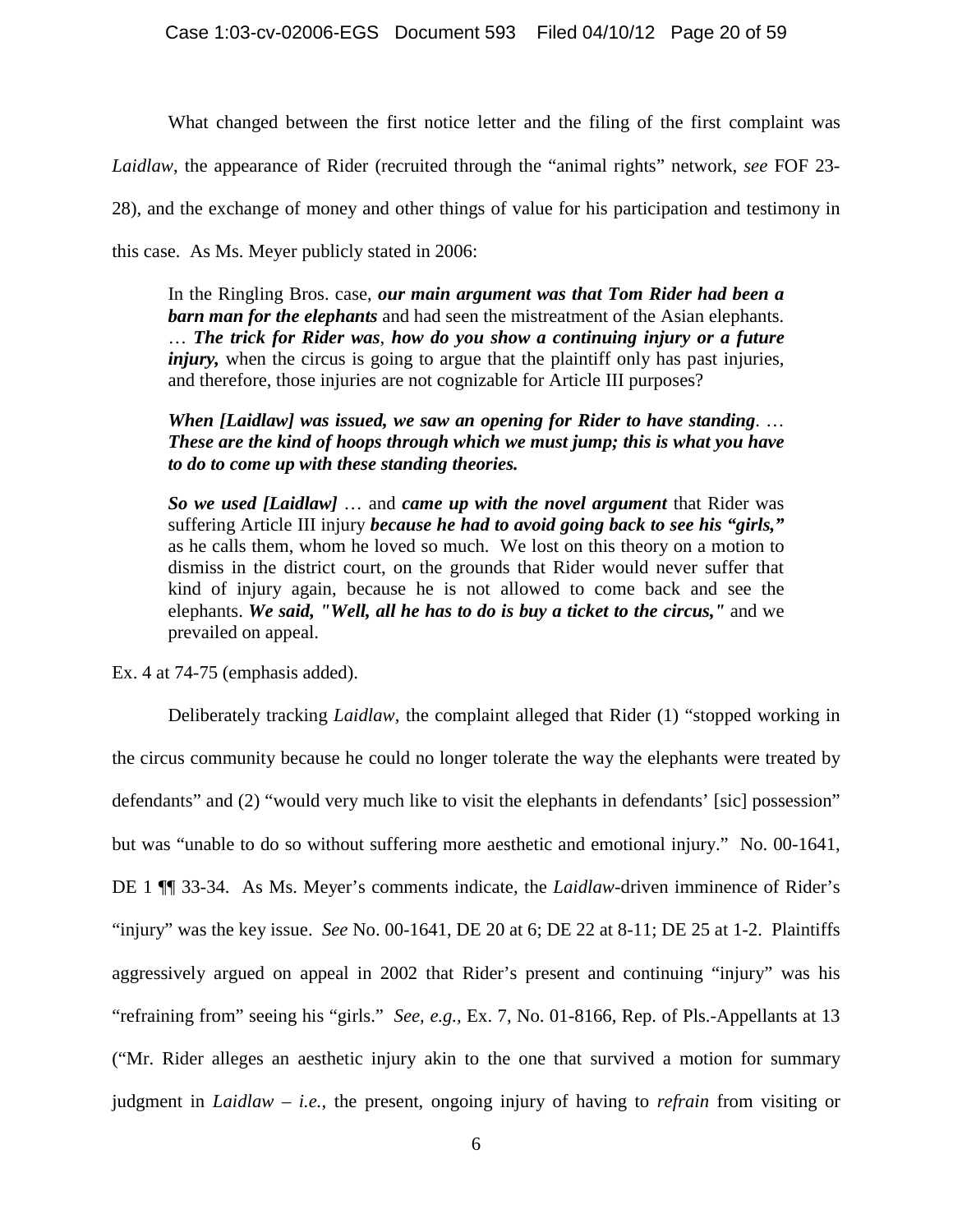#### Case 1:03-cv-02006-EGS Document 593 Filed 04/10/12 Page 21 of 59

observing the elephants with whom he has formed a personal attachment in order to avoid additional aesthetic injury.").<sup>10</sup> Accepting as true Rider's crucial "refraining from" allegations  $$ which counsel and plaintiffs knew were false – the D.C. Circuit reversed and revived the case "solely" based on Rider's standing. *ASPCA,* 317 F.3d at 337-38; FOF 53. (As this Court observed, the D.C. Circuit noted the pleading standard five times in its five-page opinion. DE 559 at 16.) The organizational plaintiffs stayed in the case, not because they had standing in their own right, but because they were allowed to ride Rider's coattails. 317 F.3d at 338. This outcome foreshadowed the fatal flaw in plaintiffs' "novel" theory: at trial, plaintiffs would have to actually prove what they had Rider allege – an impossibility since it was not true.

# **B. Plaintiffs and Counsel Continued to Make Critical Misrepresentations Regarding Rider's Standing Allegations**

It became apparent through discovery and was established at trial that Rider's assertions were never true. FOF 60 ("Mr. Rider's allegations of aesthetic and emotional injury … *are not credible*. Mr. Rider's allegations, which both this Court and the Court of Appeals were required to accept as true … for purposes of ruling on this issue of standing in 2001 and 2003, *were not truthful*.") (emphases added). Counsel made critical misrepresentations to the courts which were neither semantic nor immaterial; they lay at the very heart of Rider's claims of "imminent" injury. Rider had no attachment to FEI's elephants, COL 3, nor was he injured by "refraining from" seeing them. FOF 61; COL 6, 11, 18.4.

Plaintiffs' pleadings and other filings told the courts that Rider formed a '"strong, personal attachment"' to the elephants and that he '"would like to work with the elephants again and would attempt to do so if the elephants were relocated.'" DE 559 at 18-19 (quoting 317 F.3d

<sup>&</sup>lt;sup>10</sup> That story changed in the 2011 appeal. Ex. 8, Nos. 10-7007 & 10-7021, Br. of Appellants at 41 (after FEI, "Rider visited the elephants between '10 or 15 times per year,'" and "has traveled across the country, year after year, following Defendant's Asian elephants."). Trial showed it all to be lies: Neither "refraining from" nor actually "visiting" the elephants "injured" Rider. FOF 1-20, 60-85; COL 6, 11, 18.4.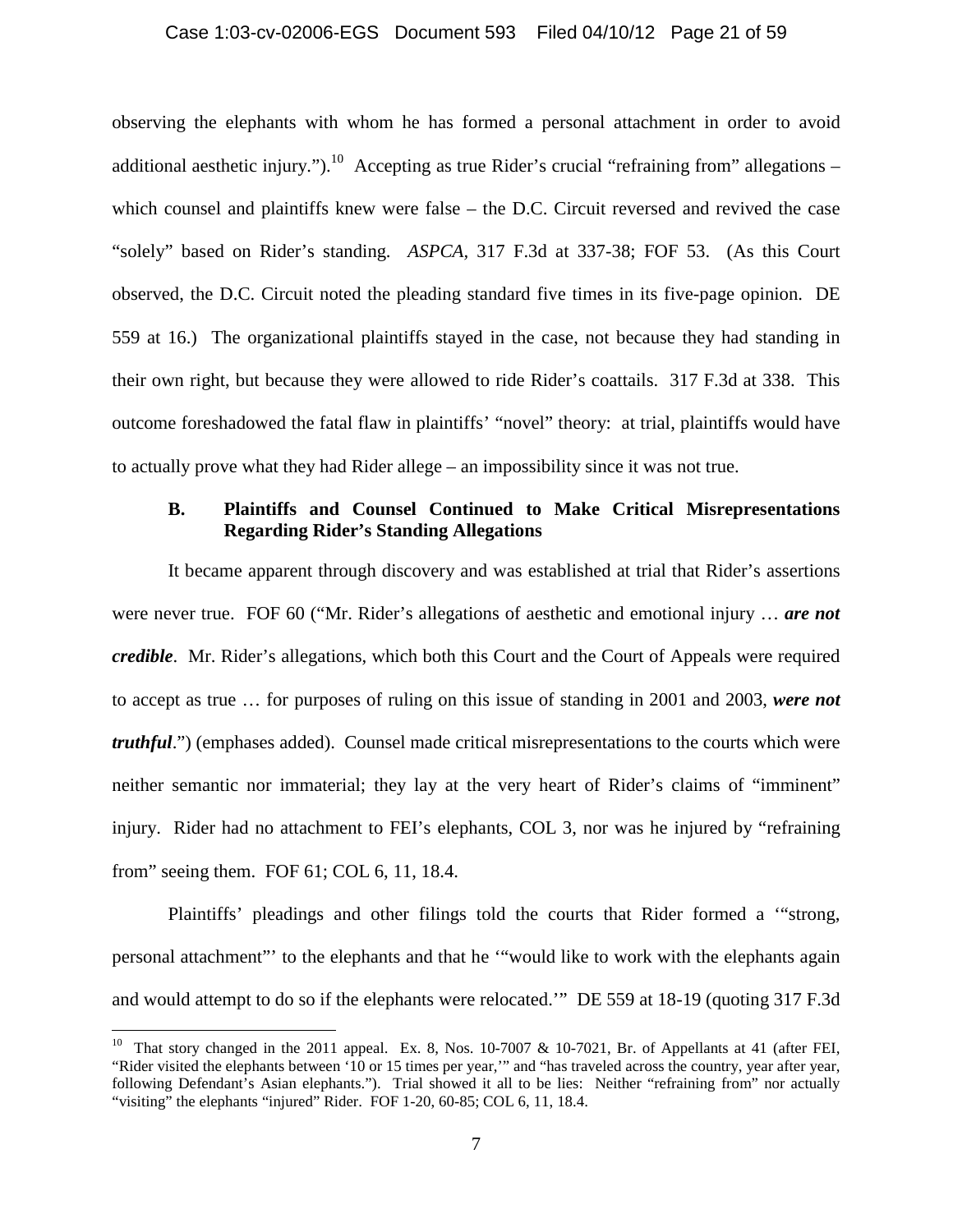#### Case 1:03-cv-02006-EGS Document 593 Filed 04/10/12 Page 22 of 59

at 335 & 337). This was not true. COL 18.1 ("Mr. Rider does not recognize the seven elephants …"; "he struggles to remember the elephants' names"; "he referred to … Karen derogatorily as a 'bitch'"; and "with the exception of one visit, he has made no effort to visit the elephants who are no longer with the circus, despite having the opportunity and means to visit them"); COL 18.3 ("Mr. Rider has made little or no effort to even *visit* the three elephants … who have been relocated to non-circus environments, and he has not sought employment with either the zoo where Sophie has been located since 2003 or with the PAWS sanctuary where Rebecca has been located since 2002.").

Further, the artfully-crafted allegation that Rider stopped working in the "circus community" because of "defendant['s]" treatment of its elephants was intended to, and did, deceive the courts into believing that Rider left the "circus community" when he left FEI. *See* No. 00-1641, DE 20 at 3 ("Rider alleges that he ceased working for defendant because he could no longer tolerate working in such an environment."); *ASPCA*, 317 F.3d at 335 ("Rider left his job at Ringling Bros. because of the mistreatment of the elephants."). Plaintiffs and their counsel knew this was not true. They deliberately omitted Rider's complete "circus community" work history – *i.e.*, that he moved from circus (CB-CB), to circus (FEI), to circus (Raffo), all of which used the bullhook and chains – because it totally undermined the claim that Rider suffered an aesthetic injury when working for FEI. FOF 3, 15-17; COL 4, 18.2. Indeed, when the truth was revealed, it was damning. FOF 3 ("The Court finds it unlikely that a person who claims he quit one job (CB-CB) due to elephant abuse would continue to work – for two and a half years – for a subsequent employer (FEI)" allegedly engaged in the same practice); *see also* FOF 20 (Rider quit these jobs for personal reasons, such as higher wages, *etc.*).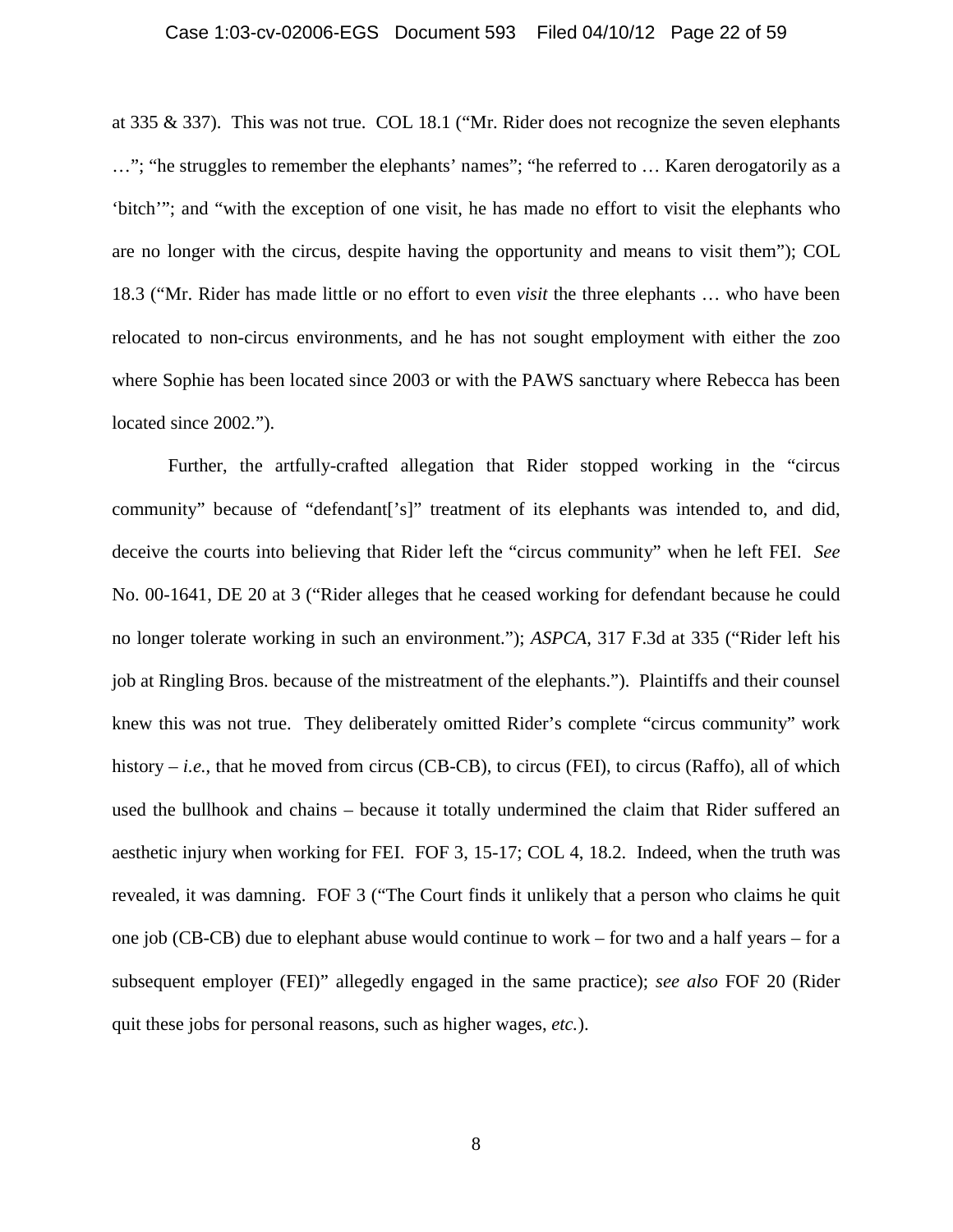#### Case 1:03-cv-02006-EGS Document 593 Filed 04/10/12 Page 23 of 59

The misleading "circus community" allegation was neither coincidental nor an innocent factual mistake: Rider gave a sworn video statement to PAWS nearly four months *before* the complaint was filed admitting that FEI was the second of three circuses for which he worked. PWC 184 at 5, 108. Indeed, the difference between Rider's allegations ("stopped working in the *circus community*") and former FEI employee Glen Ewell's ("stopped working for *Ringling Bros.*") is telling. *Compare* No. 00-1641, DE 1 ¶ 33 (Rider) *with* ¶ 39 (Ewell).

Further, while the complaint alleged that, like in *Laidlaw*, Rider was "refraining from" seeing "his girls" to "avoid" subjecting himself to further injury, those allegations were false. COL 6; *see also* FOF 61; COL 11, 18.4. Rider was not like the *Laidlaw* plaintiffs after all. He was observing "his girls" on a payment plan *directly involving ASPCA, AWI, FFA/HSUS and their counsel who signed the briefs in this Court and the D.C. Circuit.* COL 6 ("Shortly after he began taking money from the organizational plaintiffs and/or their counsel (and his), Mr. Rider began following FEI's circus units and observing the elephants, including the elephants on the Blue Unit. Therefore, *contrary to his representations to the Court*, Mr. Rider was not refraining from seeing his 'girls.'") (emphasis added).

In September 2003, *after* the appellate remand, the Court directed plaintiffs to file an "identical" complaint in a new civil action to address the 60-day notice letter issue. Ex. 9, 9-23- 03 Hr'g Tr. at 9:22-25 (The Court: "You're going to file an amended complaint that extensively addresses this notice issue, *and your complaint is identical to the complaint that's pending before the Court*.") (emphasis added). Contrary to this instruction, however, the complaint in No. 03-2006 included an entirely new paragraph:

> *Mr. Rider [] still makes efforts to see the animals, and he has been able to observe the elephants he knows,* as well as other Ringling elephants, on several occasions during the last couple of years by going to the cities where the circus is performing.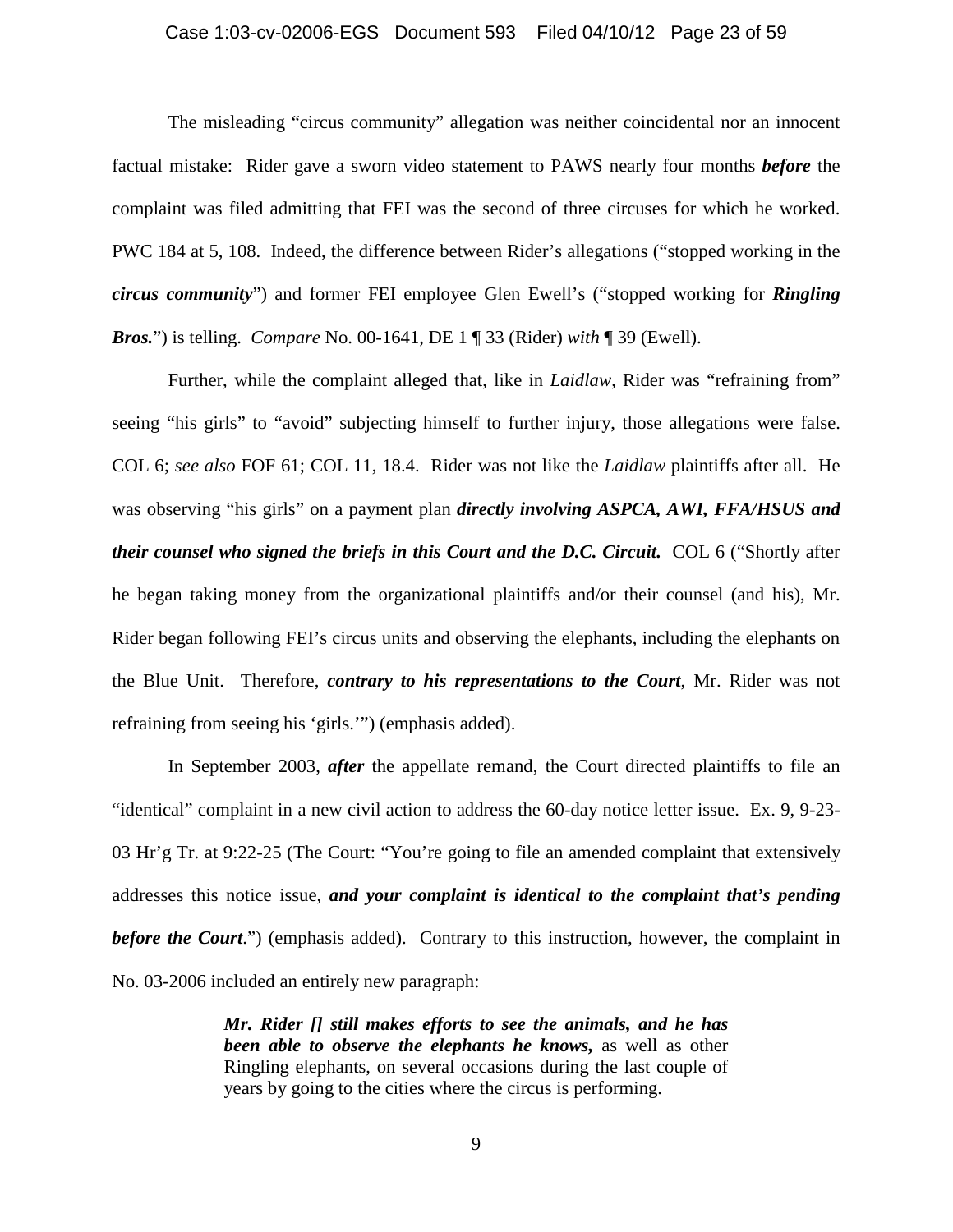DE 1 ¶ 23; *cf.* No. 00-1641, DE 1 ¶ 34. Counsel did not advise the Court or FEI that they altered the new complaint in No. 03-2006 in any way, let alone that one of the *central* issues on the motion to dismiss – Rider's alleged "refraining from" injury – had inexplicably morphed.<sup>11</sup> This alteration, nine months after the appellate victory, anticipated the inevitable: sooner or later FEI would discover that Rider never had a *Laidlaw* "refraining from" injury. However, plaintiffs had achieved their goal of surviving dismissal. On remand, Rider's standing allegations (the litigation anchor point) involved disputed factual claims that were entirely dependent on Rider's credibility and were intertwined with the merits of his ESA "taking" claim. FEI was now hostage to a case that was escapable only through trial.

# **C. Evidence Available to Plaintiffs and Counsel Showed that Rider Had No Credibility**

The "pulverization" of Rider's credibility at trial did not result from "smoking guns" revealed for the first time on cross-examination. It rested in major part on information available to plaintiffs and their counsel *before the complaint was filed* in July 2000. The rest of it, generated by Rider or the other plaintiffs themselves, was known to them *years* before trial. Contrary to the pleadings, it was evident that, *inter alia*, Rider was not opposed to the use of the bullhook and chains, he was not "attached" to the FEI Blue Unit elephants, he had no desire to visit the FEI elephants, and that he was a paid plaintiff. The Court found Rider thoroughly discredited. The discussion below merely highlights some of Rider's myriad lies and inconsistent statements and actions which plaintiffs and counsel were aware of before fact discovery closed in January 2008.<sup>12</sup>

<sup>&</sup>lt;sup>11</sup> Indeed, nearly one month later, plaintiffs represented that they "believe[d] that the claims in the two cases [were] identical" and that "this Court also seems to have been operating under the same assumption … ." No. 00-1641, DE 54 at 5.

 $12$  Ex. 10 hereto summarizes the Rider evidence as known to plaintiffs and counsel before trial, the time when it became known to them, and the Court's subsequent findings. *See* Fed. R. Evid. 1006.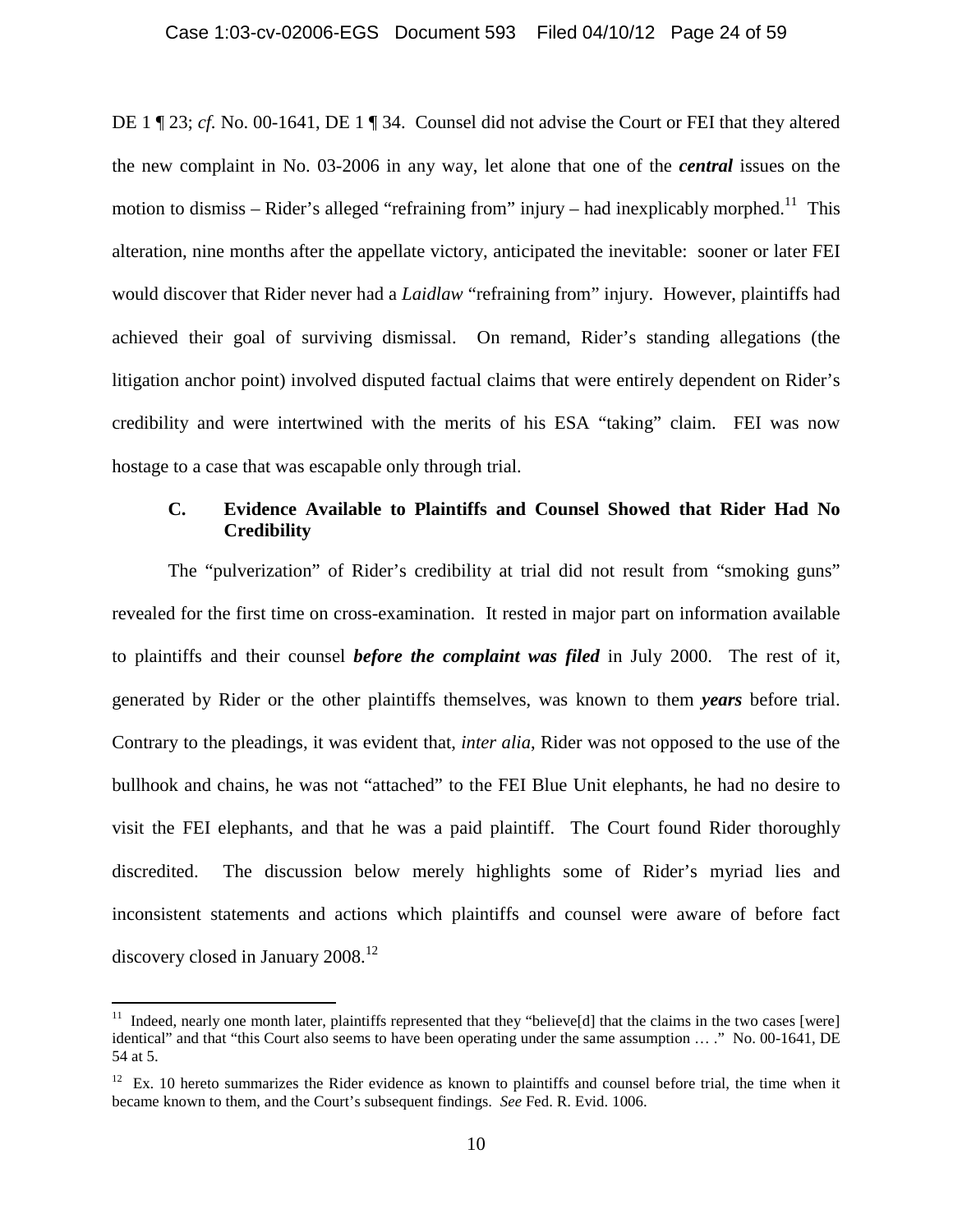# Case 1:03-cv-02006-EGS Document 593 Filed 04/10/12 Page 25 of 59

*Four months before the original complaint was filed*, Rider gave PAWS a sworn *ex parte* statement which revealed some of the very same inconsistencies that undid him at trial (excerpts attached hereto as Ex. 11). Rider admitted that (1) FEI was the second of his three circus jobs where the bullhook and chains were used (Ex. 10, No. 2); (2) he knew of bullhook use at FEI "from the get-go" but continued to work there for two and a half years (*id*., No. 3); (3) he identified Raffo three times as an alleged elephant abuser, yet stated that he went to work with a European circus act where Raffo also was working (*id*., No. 4); and, (4) his "three girls" were the Chipperfield elephants, not the Blue Unit elephants (*id*., No. 5). Moreover, stunning photographic evidence pre-dating the complaint demonstrated that Rider himself was a bullhook user, even though his notice letter (PWC 91) condemned use of that instrument (*id*., No. 1).

Additional evidence surfaced in discovery which further undermined Rider's story at trial. Ironically, plaintiffs and counsel paid Rider to do some of it. Rider gave a videotaped September 2002 lecture in Carbondale, Illinois, and stated, *inter alia*, that (1) the real reason he continued to work for FEI was his attachment to the Chipperfield elephants (*id*., No. 5); and (2) he knew that FEI had donated former Blue Unit elephant Rebecca to a sanctuary (*id.*, No. 6).<sup>13</sup> Ex. 19; DE 445 at 2 (Carbondale lecture marked as impeachment evidence). Plaintiffs and counsel cannot feign ignorance of Rider's Carbondale remarks. Not only did they pay him at the time he gave the lecture, *they produced the video of Rider's lecture to FEI in discovery* (TR 00203), and Rider described it in his 2004 interrogatory responses. DX 16 at 11.

Also in Rider's 2004 interrogatory responses, he admitted that he had observed FEI's elephants on numerous occasions. Ex. 10, No. 7. His responses also made it clear that while at

1

<sup>&</sup>lt;sup>13</sup> This was a key admission because the complaint alleged that if Rider's "girls" were "relocated to a sanctuary or other place where they were no longer mistreated [he] would visit them as often as possible and would seek a position that would allow him to work with [them] again." DE 1 ¶ 34. Rider testified at trial that he was not precluded from visiting PAWS, but, he had not visited Rebecca in the more than 6 years since Carbondale. FOF 67.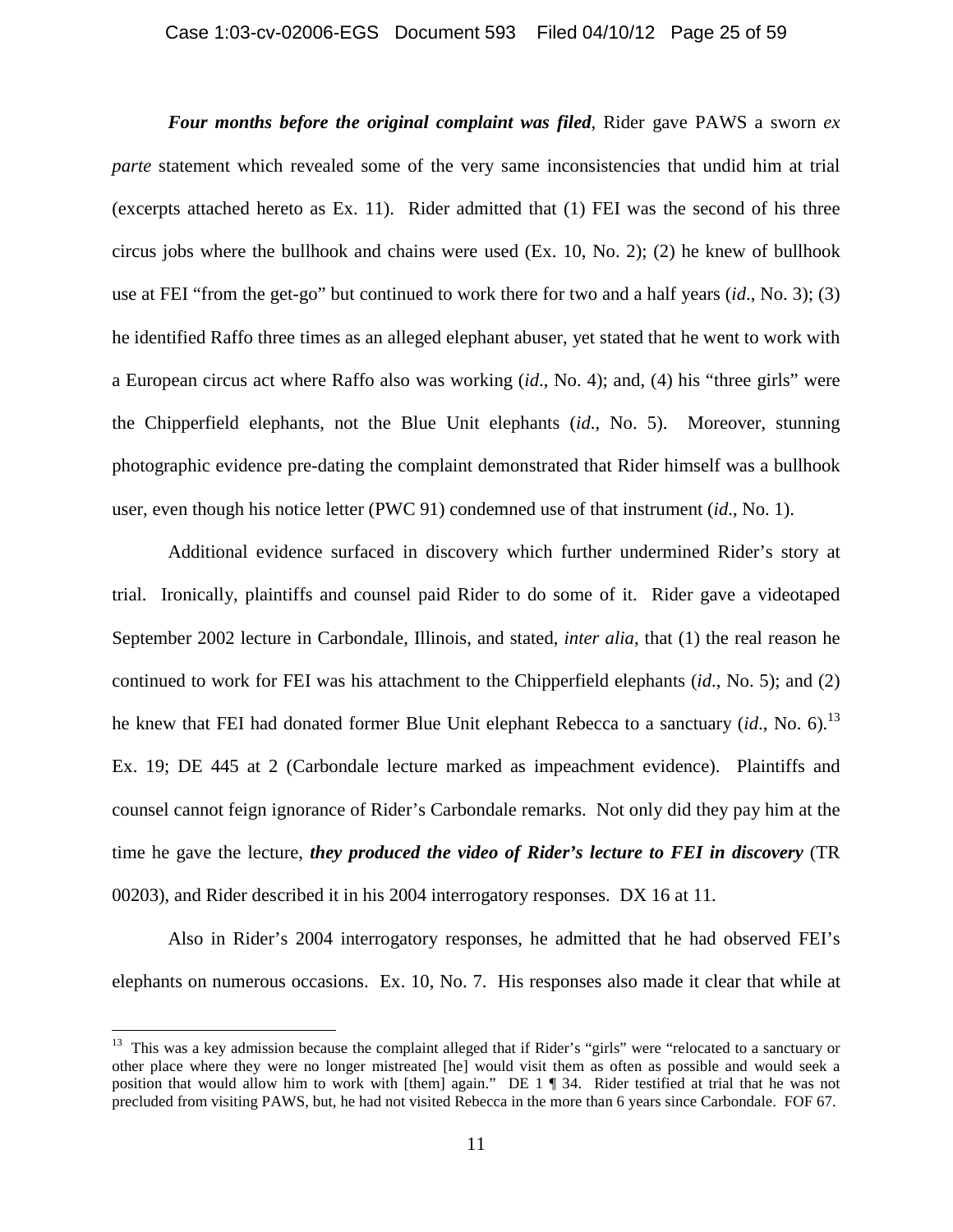#### Case 1:03-cv-02006-EGS Document 593 Filed 04/10/12 Page 26 of 59

FEI he did not complain about alleged elephant abuse, even though he had many opportunities to do so. *Id*., No. 9. Moreover, they included his false response about the payments to him. *Id*., No. 10. Ms. Meyer signed the objections to those responses (FOF 56), making her acutely aware of these holes in Rider's credibility more than *four years* before trial.

In 2006, further warnings to plaintiffs and their counsel materialized about Rider's dishonesty. Rider made an August 2006 videotape (produced by plaintiffs in discovery) in which he called his "girl" Karen a "bitch." Ex. 10, No. 11. Then, in an October 2006 deposition noticed by his own co-plaintiffs and counsel, (excerpts attached hereto as Ex. 12), Rider admitted that (1) FEI reprimanded him for insubordination, even though he falsely told the Nebraska legislature that it was for animal abuse complaints (*Id*., No. 12); (2) at FEI, he could have, but failed to complain about alleged elephant abuse to veterinarians and management (*id*., No. 9); (3) he had no real job, his sole livelihood being the money funneled to him from his co-plaintiffs and counsel through WAP (*id.*, No. 15); and, (4) he had filed no tax returns since 1999 (*id.*, No. 16).

When deposed by FEI in 2007 (excerpts attached hereto as Ex. 13), Rider confirmed that his "desire" to "visit" the FEI elephants in a "sanctuary-like," or indeed any other, environment, DE 1 ¶ 34, was not genuine. Rider *again* admitted actual awareness that Rebecca and Minnie were at PAWS, but he had not bothered to visit either elephant. Ex. 10, No. 6. Rider also admitted that he had visited former Blue Unit elephant Sophie at the Niabi Zoo *one time* – for *one hour* (*id*., No. 19), a visit which the Court subsequently found to be merely "litigation posturing." FOF 62. Rider testified that although he had prior notice of the Court-ordered Blue Unit and CEC inspections, he nevertheless failed to attend and see the elephants. Ex. 10, No. 20. Rider further admitted doing nothing to locate the Chipperfield elephants, the ones, he stated for the *third* time, that he was "really attached to." *Id*., No. 5.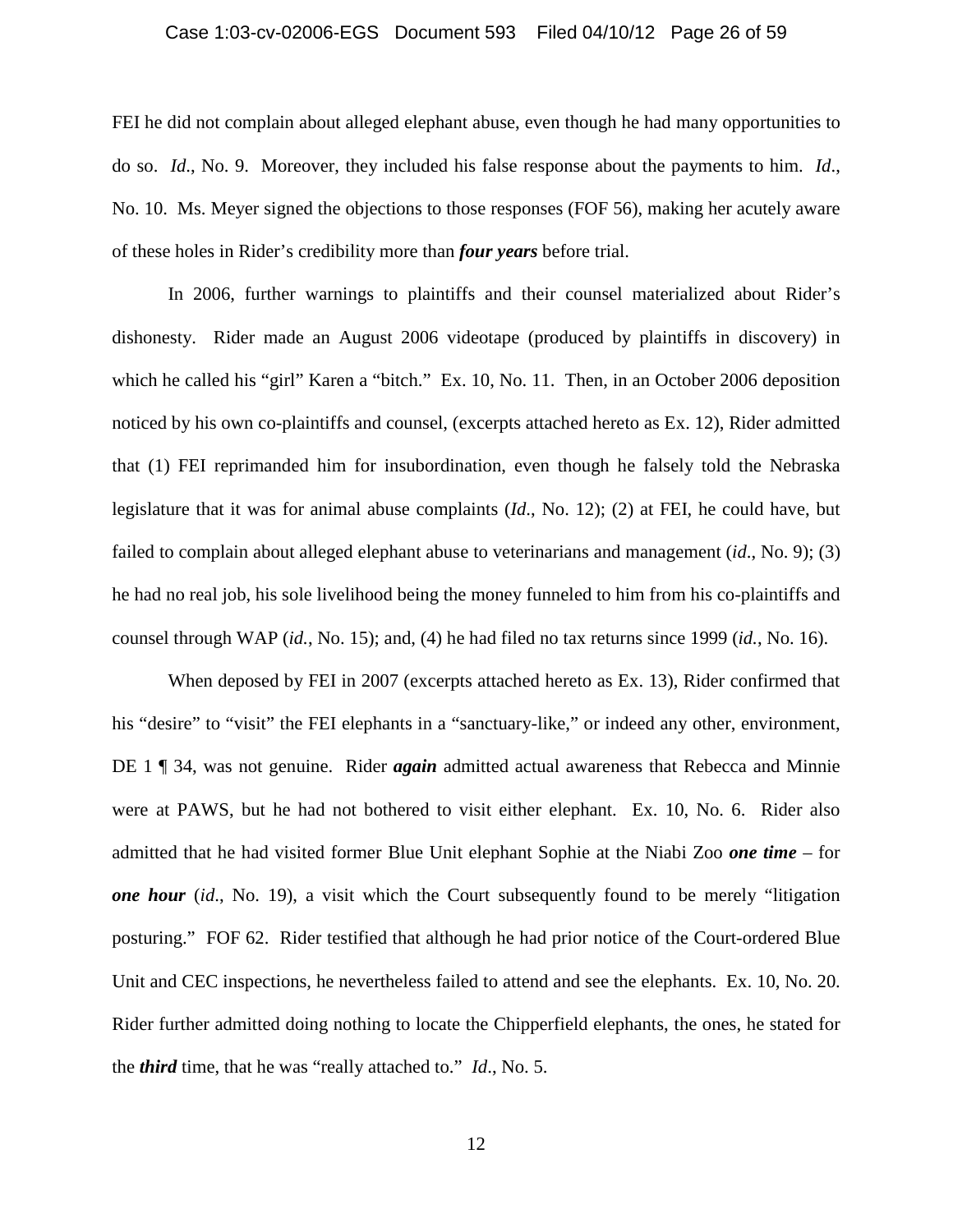#### Case 1:03-cv-02006-EGS Document 593 Filed 04/10/12 Page 27 of 59

During the 2007 deposition, Rider testified that his "attachment" to the Red Unit elephants was as strong as his "attachment" to his Blue Unit "girls," even though he never worked with the Red Unit elephants. *Id*., No. 18. And, like his 2004 interrogatory answer which omitted elephant Meena and his 2006 deposition where he forgot elephant Zina, Rider struggled in the 2007 deposition to remember the Blue Unit elephants' names. *Id.*, No.  $8;^{14}cf$ . DE 1 || 18.

# **D. Rider was Purchased as a Plaintiff and Witness** *Before* **the Original Complaint was Filed**

The substantial pre-filing evidence and discovery information detailed above all underscored the patent falsity of Rider's standing allegations. No reasonable co-plaintiff or counsel would have brought Rider's claims, let alone paid him to make them, and then litigate them all the way through trial and beyond.

"From the time he returned to the United States on March 20, 2000 through December 31, 2008, Mr. Rider [was] paid at least \$190,000.00 by PAWS, ASPCA, AWI, FFA/HSUS and API (directly or through MGC or WAP) and by WAP itself." FOF 48. Rider was paid because he was "the only plaintiff who allege[d] a personal and emotional attachment to the elephants and an aesthetic injury based on the alleged mistreatment he claim[ed] to have witnesse[d] while working for FEI." *Id*. The "primary purpose of the funding … was to secure Mr. Rider's *initial and continuing* participation as a plaintiff in this litigation." FOF 53 (emphasis added). "[T]he financial support in this case began before the advocacy efforts and suggests that absent the financial incentive, Mr. Rider may not have begun or continued his advocacy efforts or his participation as a plaintiff in this case." *Id.*; *see also* FOF 28 ("After meeting with Pat Derby of PAWS, and after accepting money and other things of value from PAWS, Mr. Rider agreed to be

1

<sup>&</sup>lt;sup>14</sup> The 2007 deposition undermined Rider's credibility further with: (1) his inconsistent reasons for leaving CB-CB for FEI (Ex. 10, No. 22); (2) his admission that the payments from co-plaintiffs and counsel would stop when the litigation stopped (*id.,* No. 23); and, (3) his admission of seeing no mistreatment of any of the seven Blue Unit elephants since December 1, 1999 (*id.*, No. 21).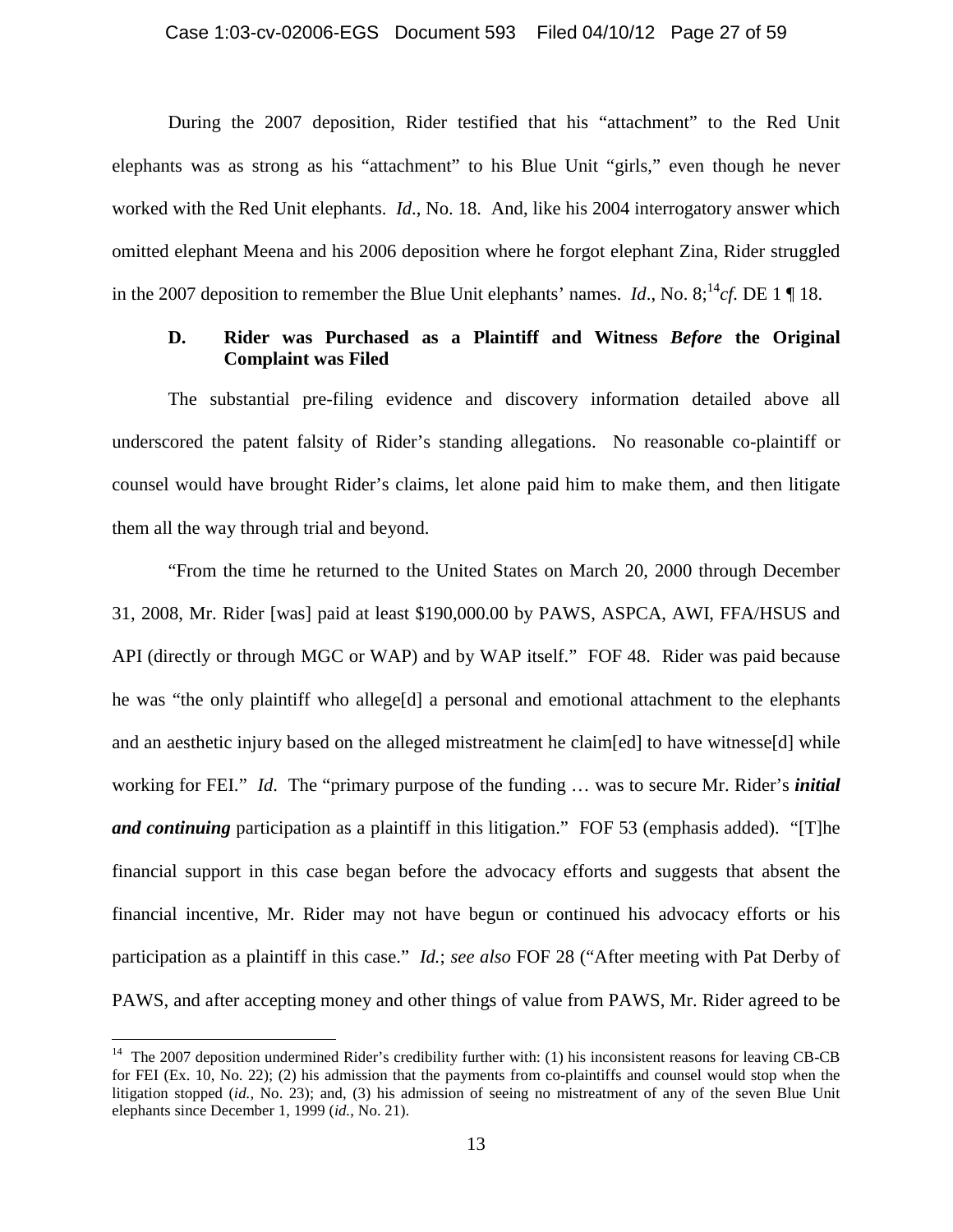#### Case 1:03-cv-02006-EGS Document 593 Filed 04/10/12 Page 28 of 59

a plaintiff in this case.").From March 2000 through at least his 2009 trial testimony, Rider's job as a paid plaintiff and witness was his only source of income and support. FOF 21.

Plaintiffs and counsel attempted to cover-up the payments by calling them "grants;" filtering them through counsel's law firm (MGC) and a "501(c)(3)" organization (WAP) run by counsel; and, failing to disclose them in discovery, for years, "both by *omissions and affirmatively false statements*." FOF 59 (emphasis added). The Court found that Rider flatly lied – under oath – in an interrogatory answer about payments from animal advocates and advocacy organizations, and that Ms. Meyer had direct knowledge of the responsive payment information and signed the objections to that false response. FOF 55-56; *see also* FOF 56 ("[T]he Court finds *no excuse* for this false response.") (emphasis added). ASPCA, FFA/HSUS, and AWI likewise were "less than forthcoming" about the Rider payments by failing to disclose them in written and oral discovery. FOF 57.

Indeed, more than two years before judicially compelled disclosure, Ms. Meyer disingenuously represented to the Court: "[W]e have Tom Rider, a plaintiff in this case, *he's going around the country in his own van*, he gets *grant money* from *some of the clients* and some other organizations to speak out and say what really happened when he worked there." Ex. 14, 9-16-05 Hr'g Tr. at 29:03-11 & 29:25-30:05 (emphases added). What Ms. Meyer failed to say was that: "grant money" meant a steady stream of payments and Rider's only livelihood *for years –* even before suit began (FOF 48, 53); the "grant money" came from not just "some" of her clients – but from **all** of the organizational plaintiffs, MGC and WAP (FOF 48); the "grant money" never reimbursed Rider for expenses actually incurred (FOF 44); the "grant money" was filtered through MGC and WAP (FOF 35, 37-47, 52); Ms. Meyer, via WAP, sent Rider the funds to purchase his "own van" (FOF 43; DX 37); Rider used the van to visit the elephants in FEI's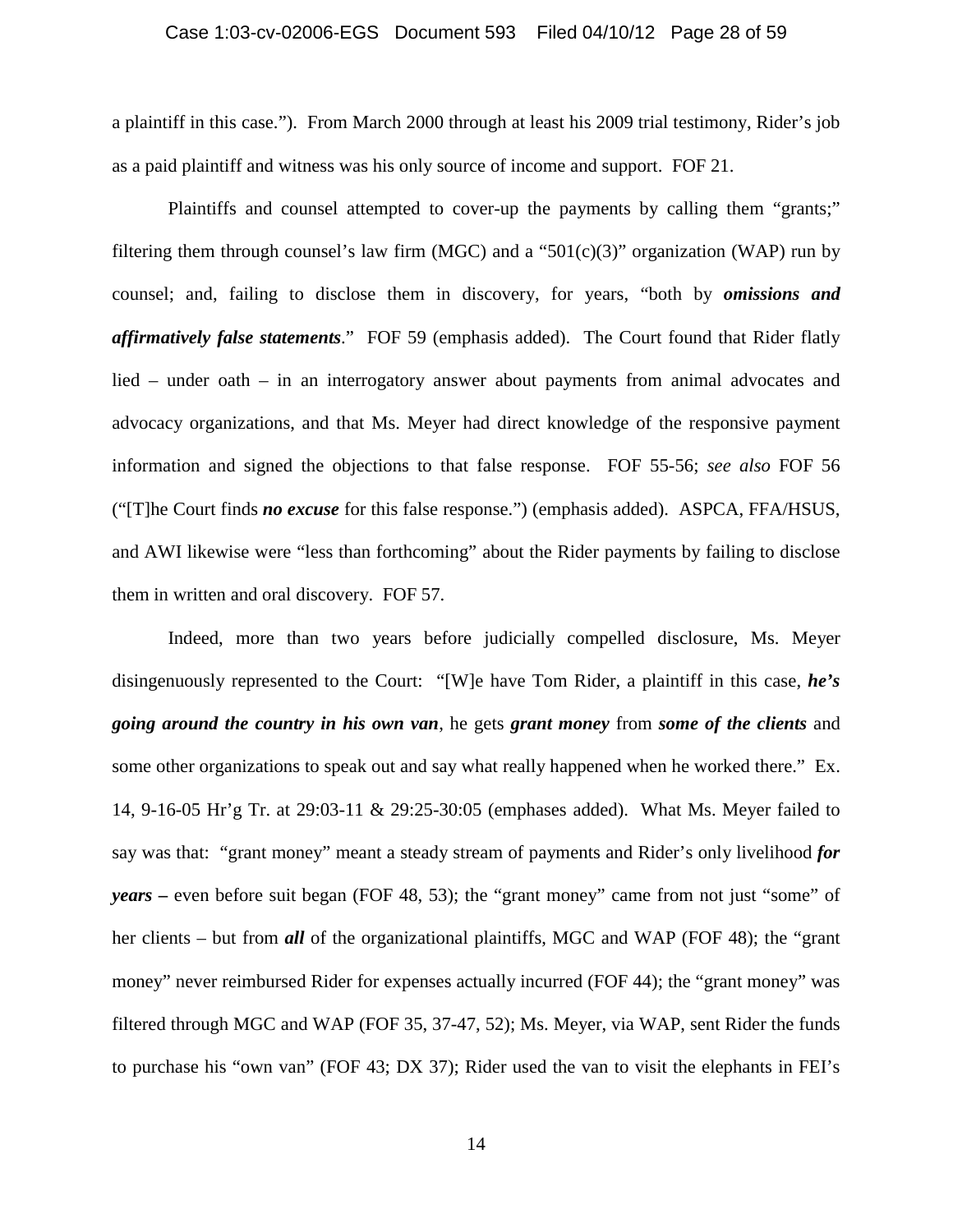#### Case 1:03-cv-02006-EGS Document 593 Filed 04/10/12 Page 29 of 59

circus (which he originally claimed he had to "refrain" from) but did not use the van to visit Rebecca or Minnie (which he claimed he would readily do once they were out of the circus) (FOF 67; COL 6); and Rider's efforts to "speak out" were intermittent at best (FOF 48-50). Ms. Meyer's statement also came after FEI specifically had asked for information about the Rider payments in discovery, and had received false and misleading responses. Only with *a court order* years later did the fraud and its concealment come out. FOF 57 ("The true nature and extent of the payments the organizational plaintiff had made to Mr. Rider directly or through MGC or WAP was not fully disclosed until after the Court's order of August 23, 2007, granting FEI's motion to compel the disclosure of such information.")*.*

# **E. The Parties, Claims and Requests for Relief Were Moving Targets Through Trial**

Plaintiffs abruptly came and went. Former FEI employee Glen Ewell, a party to the December 1998 60-day notice letter to FEI, disappeared just three weeks after the original complaint was filed. *Compare* No. 00-1641, DE 1 *with* DE 7; PWC 91. API, the sole organizational plaintiff to make it through trial, did not appear until late 2005, almost two years after discovery started, even though API had opposed FEI's elephant treatment since 1998. DE 55; *ASPCA II*, 659 F.3d at 18. FEI expended resources taking discovery (necessitating a motion to compel and court order) from original plaintiffs ASPCA, AWI, and FFA/HSUS, *since 2004*, only to learn *at trial, in 2009*, that those organizations no longer advanced standing arguments or sought any relief. DE 559 at 17-18 n.10; *see also* 3-18-09 p.m. at 3:14-4:03. These plaintiffs actually filed a meritless motion to exclude *themselves* as trial witnesses, which was a transparent attempt to avoid testifying about their Rider payments. *See* DE 349.

In a March 2007 ploy (demonstrating their awareness that the organizational standing allegations were inadequate, and that Rider's purchased testimony was vulnerable to fatal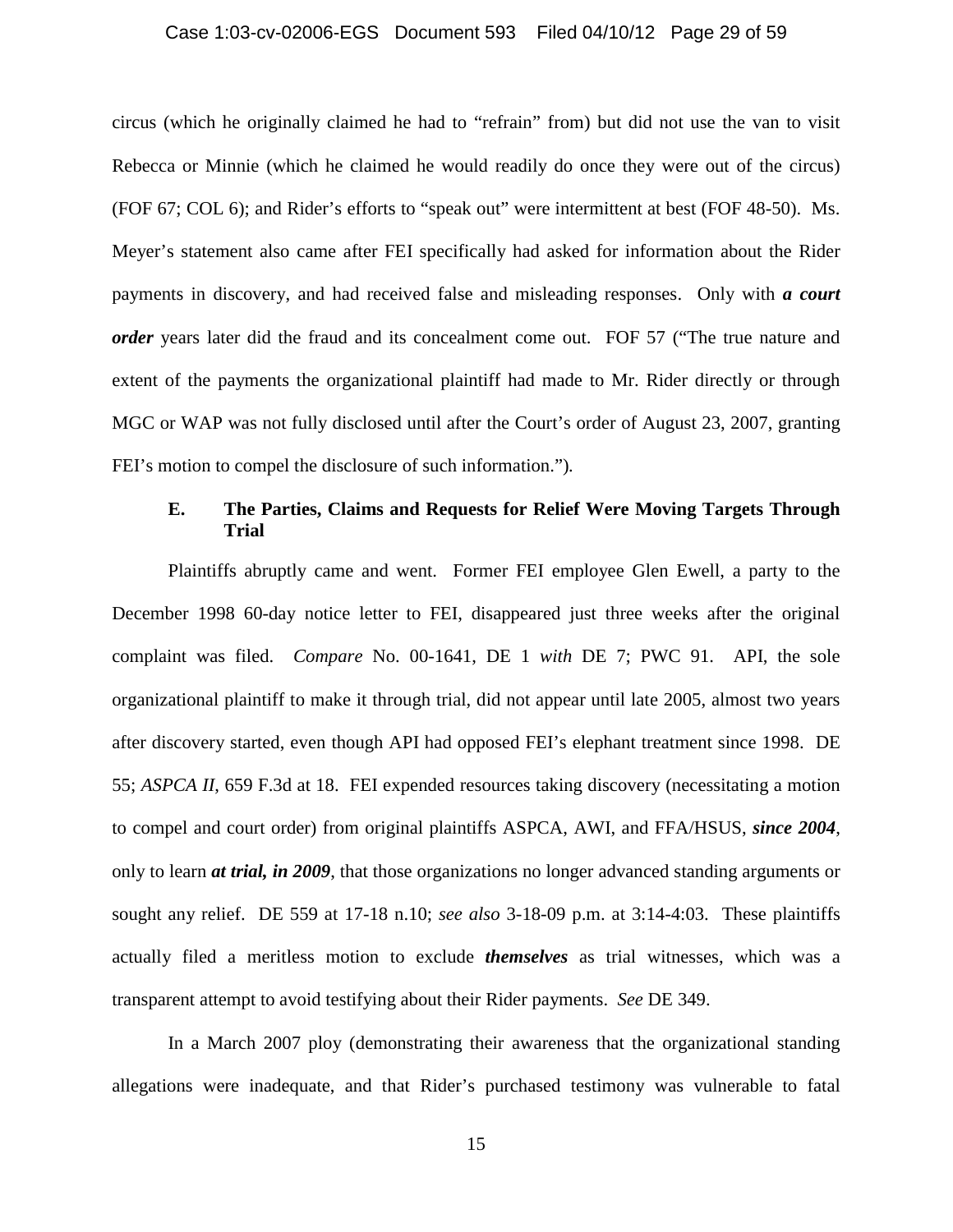#### Case 1:03-cv-02006-EGS Document 593 Filed 04/10/12 Page 30 of 59

impeachment), counsel sent FEI 60-day notice letters on behalf of three former FEI "Red Unit" employees (Archele Hundley, Robert and Margaret Tom). Tellingly, these parties waited months after these claims became ripe before seeking to join the case, and did so just days after the Court significantly narrowed the case through summary judgment. DE 181. Magically, all three proposed plaintiffs, none of whom had worked with elephants, pleaded the same sort of elephant "attachments" and "aesthetic injuries" as Rider. DE 181-1 ¶¶ 3-5, 9-11, 15-17. When the Court refused to add these parties, their threatened lawsuit evaporated. *Cf.* DE 181 at 1 (movants "could file their own related lawsuit against defendant"). If Hundley and the Toms truly were "attached" to the elephants and "aesthetically injured" by their treatment, they would have sued FEI on day 61. But they never did; they were merely pawns, like Rider himself.

Plaintiffs' claims for relief likewise shifted.15 *In final argument*, plaintiffs radically changed the remedial theory pleaded by abandoning their request for immediate injunctive relief. DE 559 at 8 n.6; *cf.* DE 341 at 38-39 (pre-trial, six of nine requests for relief were injunctive). (Plaintiffs did, however, keep alive their request for attorneys' fees. 3-18-09 a.m. at 15:21-22 (Meyer)). Other than admitting that an injunction was not "realistic," *id.* at 15:3, plaintiffs could not intelligibly articulate what relief they *were* seeking: "sort of a cross between declaratory judgment and an injunction." DE 559 at 8 n.6.Counsel backed away from her own witnesses' testimony that *any* use of the bullhook was a "take," arguing only that using a bullhook to get an elephant to do a "circus trick" was unlawful. 3-18-09 a.m. at 11:20-12:3 (Meyer). Counsel likewise did not oppose elephant chaining *per se*, just the way FEI used chains to transport

<sup>&</sup>lt;sup>15</sup> Plaintiffs dropped the forfeiture claim shortly before the first trial date. DE 559 at 8 n.6. Plaintiffs asserted this claim even though their own lawyers had handled another ESA case where it had been rejected as a matter of law. *See PETA v. Babbitt*, No. 93-1836, Mem. Op. (2-25-05) (D.D.C.) (Ex. 15 hereto). Plaintiffs evidently dropped it here, however, because FEI argued that forfeiture, if even available, required a jury trial, Ex. 16, 6-11-08 Hr'g Tr. at 17:10-18, which plaintiffs presumably wanted to avoid. Furthermore, even though none of the notice letters (which define the Court's ESA jurisdiction) mentioned any of these subjects, plaintiffs submitted evidence on tuberculosis, standing on hard surfaces, hot shots, rail transportation, forced defecation, circus tricks, and watering, all of which FEI was forced to defend. *See* 3-18-09 p.m. at 78:1-81:10; PWC 91.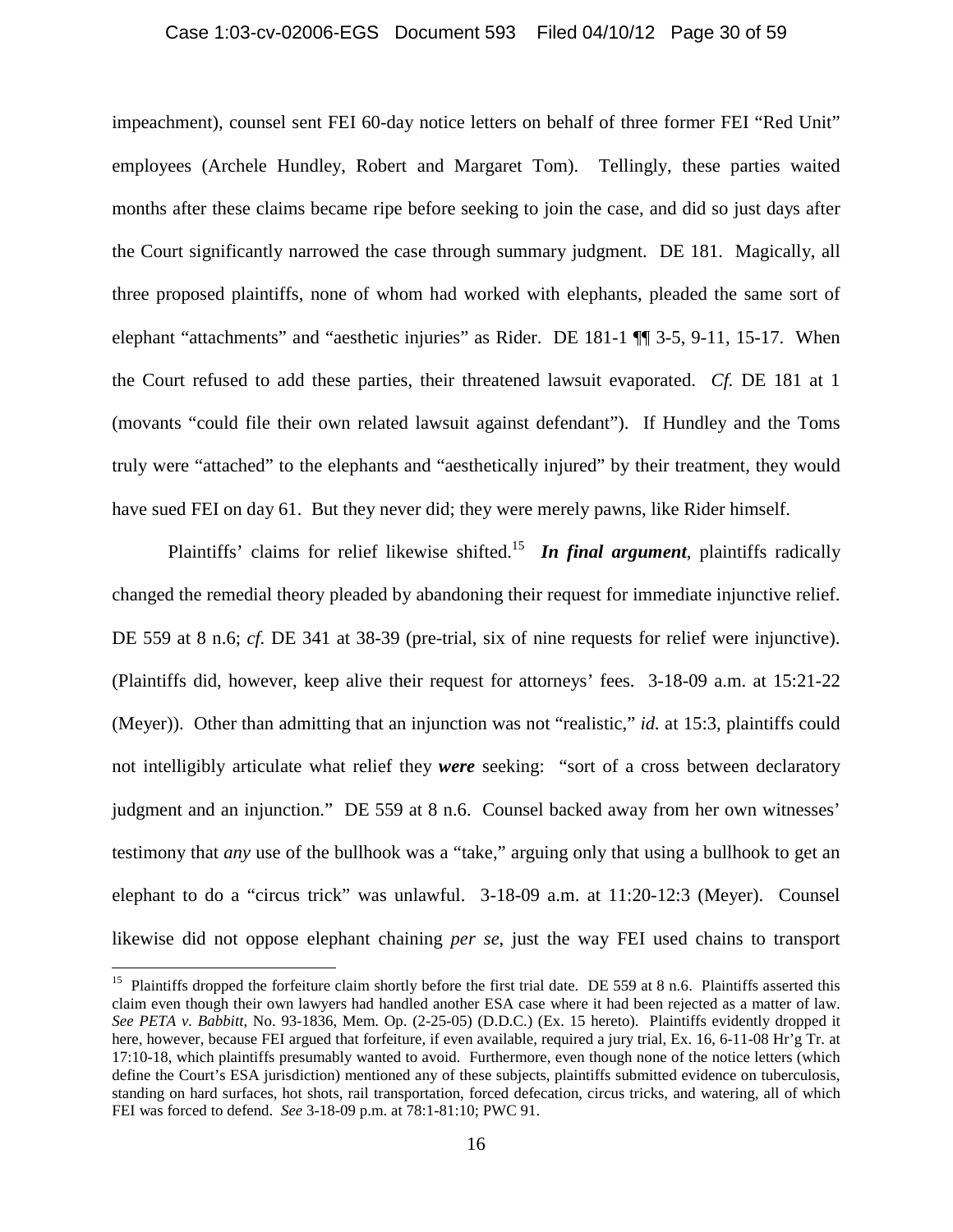#### Case 1:03-cv-02006-EGS Document 593 Filed 04/10/12 Page 31 of 59

elephants by rail for the circus. *Id*. at 67:4-68:11; *cf.* DE 297 at 34 n.22 (requesting total ban on chaining, except for veterinary care). Both shifts confirmed the unreasonable and vexatious nature of this case.

Plaintiffs asked the Court to enter "findings" and extend the litigation further by requiring FEI to seek a permit. 3-18-09 a.m. at 15:11-20. While this would have kept this dispute alive for *years* (preserving its potential for publicity, fund-raising and attorneys' fees), what it would never do is redress Rider's supposed aesthetic and emotional injury – the basis for his claimed standing, and hence, the litigation itself. Indeed, the only two remedies that could have done that were forfeiture and an injunction. *See* DE 559 at 17; COL 13 ("[C]entral to the [D.C. Circuit's] analysis was plaintiffs' request for an injunction. The Court proceeded on the premise that the remedy sought would, if granted, bring a 'cessation of the defendant's actions.'"). But plaintiffs had *withdrawn* both requests before this case was ripe for decision.

This about-face in the  $59<sup>th</sup>$  minute of the eleventh hour was outrageous, particularly since, in May 2008, less than one year prior, plaintiffs boldly proclaimed that they were likely to prevail on the merits of their chaining claim and sought preliminary injunctive relief. DE 297. The Court found the timing and substance of the motion "curious" since it sought "emergency" relief *on only one issue* almost *eight years* after the case was filed (and almost *ten years* after the first notice letter). Ex. 17, 5-22-08 Hr'g Tr. at 2:14-24; PWC 91. Since Rider was the main purported eyewitness, had the case really been about elephant chaining, plaintiffs would not have waited for years to seek a preliminary injunction against chains. And were the case really about "taking" elephants, plaintiffs certainly would not have abandoned injunctive relief entirely in favor of years of future administrative wrangling over a permit that, if granted, would simply allow FEI to "take" its elephants indefinitely.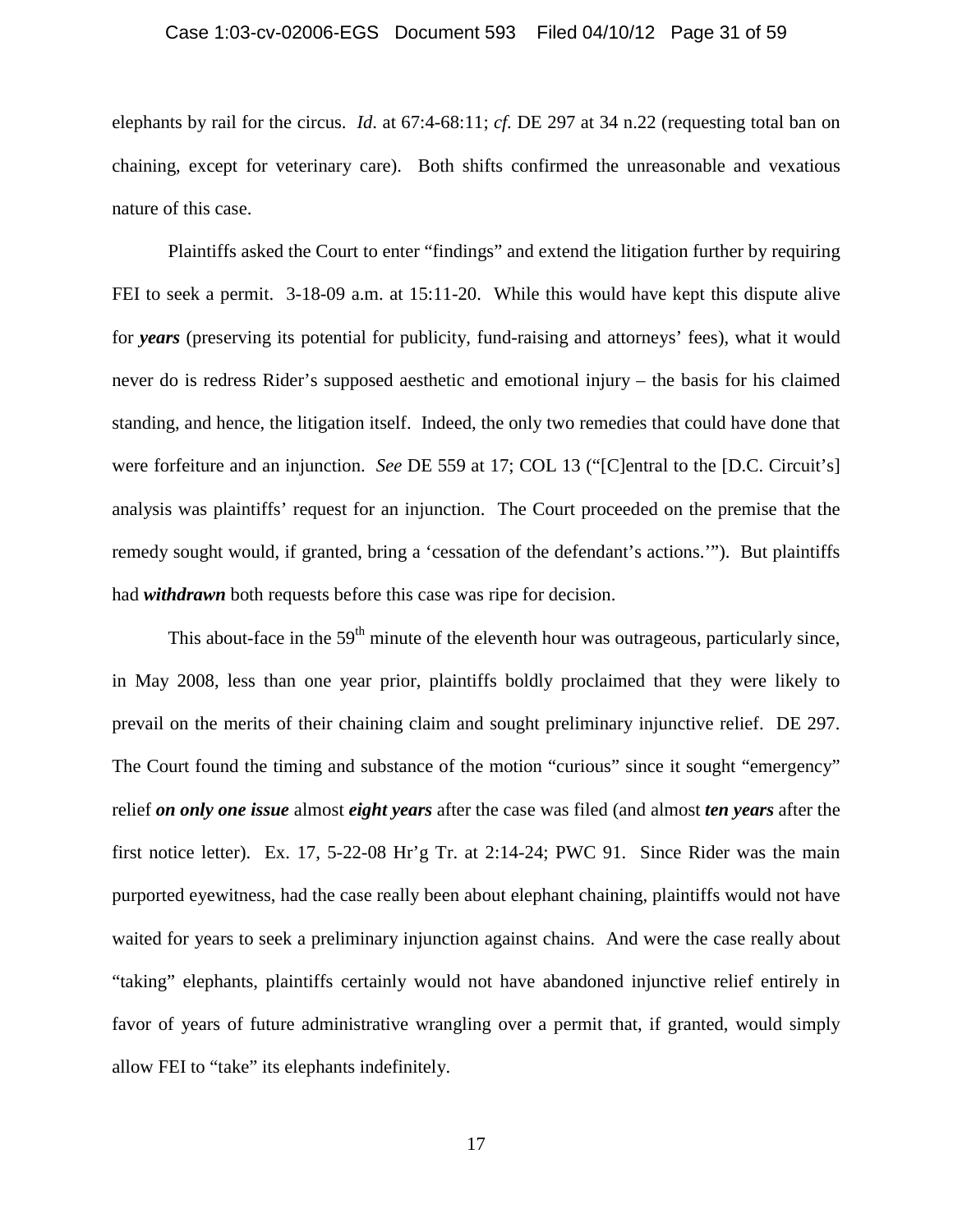None of these contortions would have occurred had there been a legitimate plaintiff with a real injury. These maneuvers, however, demonstrated that plaintiffs and their counsel would do anything to keep this action alive. The pleadings were patently false, and this case should never have been brought.

# **F. At Trial, Rider was Discredited and API Had No Evidence of Injury**

While Rider's fiction survived a motion to dismiss, it evaporated on cross-examination, where plaintiffs' and counsel's sham collapsed like a house of cards. Rider's credibility was "pulverized." "The impeachment of Mr. Rider was indeed overwhelming, prompting the Court to question counsel several times over the course of the remainder of the trial regarding Mr. Rider's standing, his credibility, and what weight to give his testimony." DE 559 at 19 n.12. Not only was Rider overwhelmingly impeached, he failed to present any evidence regarding the redressability of his alleged injury, *i.e.*, whether he could detect the effects of an injunction: "There was no evidence as to Mr. Rider's powers of perception in this regard." COL 15. Astoundingly, more than eight years after suit began, Rider had no evidence on an indispensible part of his case. The truth is what plaintiffs and counsel knew or should have known from the outset: Rider had no standing; he served simply as a vessel to carry made-up standing allegations.

API's claims likewise were frivolous and without evidentiary support. API failed to present any evidence of its alleged "informational" and "economic" injuries – matters totally within its own control and which, if they did exist, had to exist at the outset of litigation. *Laidlaw*, 528 U.S. at 191. Even if FEI were obligated to provide API with information (which the Court *again* held, and the D.C. Circuit agreed, FEI is not obligated to do), API presented *no* evidence of any additional "information" that it would receive that it did not already have. FOF 103 ("API has not demonstrated that a Section 10 proceeding would yield any information from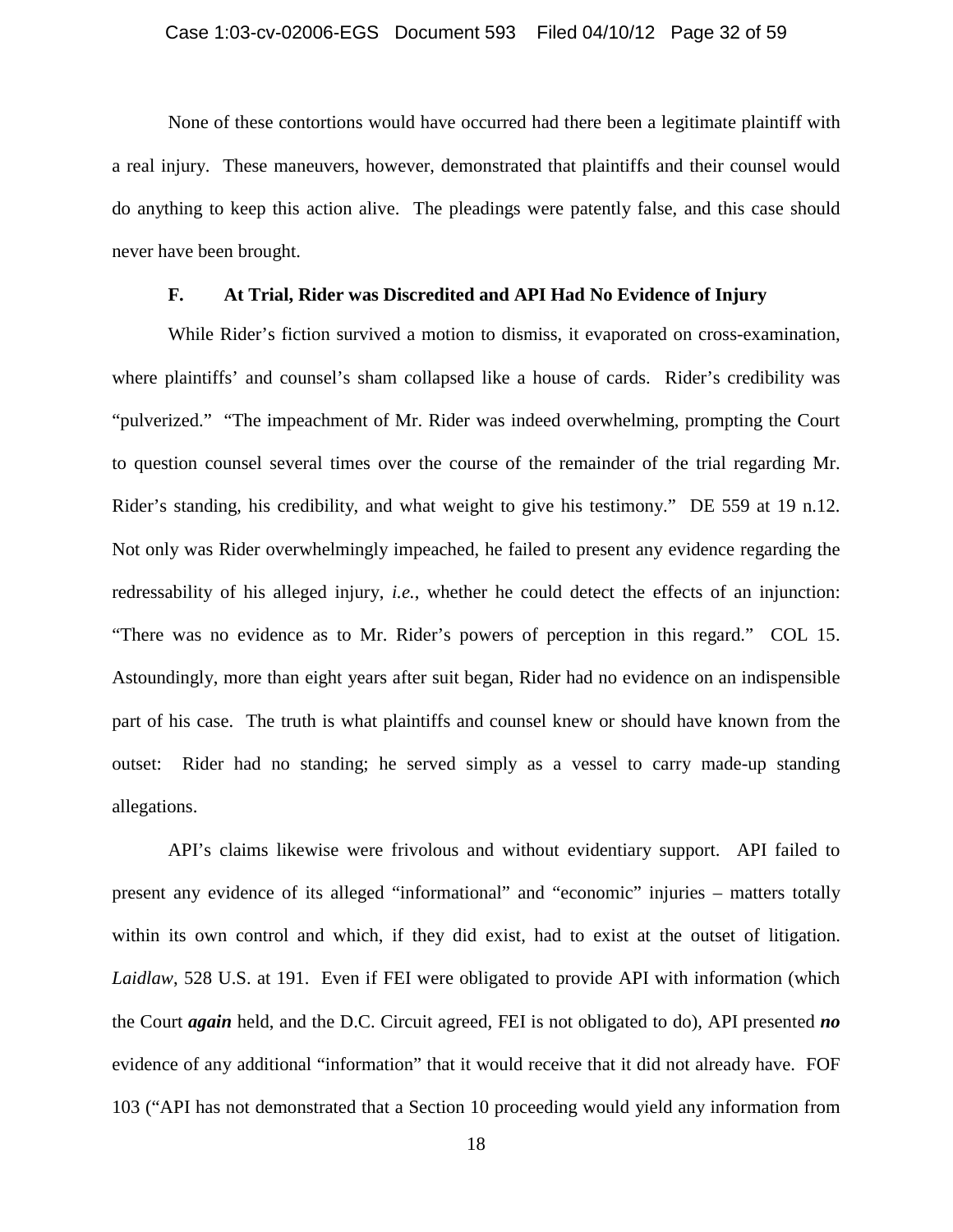#### Case 1:03-cv-02006-EGS Document 593 Filed 04/10/12 Page 33 of 59

FEI that API has not already received in this litigation."); *see also* COL 28. Like Rider, it is inconceivable that if API really had an injury – the very reason it claimed to be in court – it could not say so in response to questioning at trial. Moreover, API failed to support its "economic" injury with any competent evidence. COL 31 ("There was no testimony that API would actually spend less resources on captive animal issues or even on elephants in circuses were FEI's practices to be declared a 'taking.'") API grasped at additional straws on appeal by asserting that it had standing due to the resources it allegedly spends countering the alleged "public misperception" caused by FEI's elephant handling. *ASPCA II*, 659 F.3d at 27. This also failed for total lack of proof. *Id*. at 27-28.

Trial demonstrated what became clear through years of discovery: plaintiffs' standing claims were baseless (and in Rider's case, also fraudulent). During the Rule 52(c) argument, the Court itself stated that Rider was "pulverized" and questioned whether plaintiffs needed him. 2- 26-09 p.m. at 85:13-16 ("The Court: Do you need Rider? Mr. Glitzenstein: Do we need Rider? I think we'd like to have Rider. The Court: How do you keep Rider in this case?") & 90:23- 91:04 ("The Court: Maybe I shouldn't use that word, but it was – there was powerful crossexamination."). Yet, plaintiffs and counsel obstinately embraced Rider's lies to the very end, despite clear warnings throughout the case that FEI intended to seek recovery of all fees. *E.g.*, DE 4 at 14; DE 63 at 5; DE 100 at 25; DE 342 at 44; DE 391 at 46; DE 536 at 34; DE 541 at 20.

#### **II. FEI IS ENTITLED TO ATTORNEYS' FEES**

Plaintiffs' and counsel's "ends justifies the means," "win at all costs" strategy to this case cost FEI more than \$20 million in attorneys' fees, a number which continues to grow. The "ends" failed after it was revealed that the "means" were fraudulent. The conduct in this case is egregious, and, based on FEI's research, is far worse than the conduct reported in any caselaw in this Circuit, or any other. This case is unprecedented, but for the worst of reasons. Hiring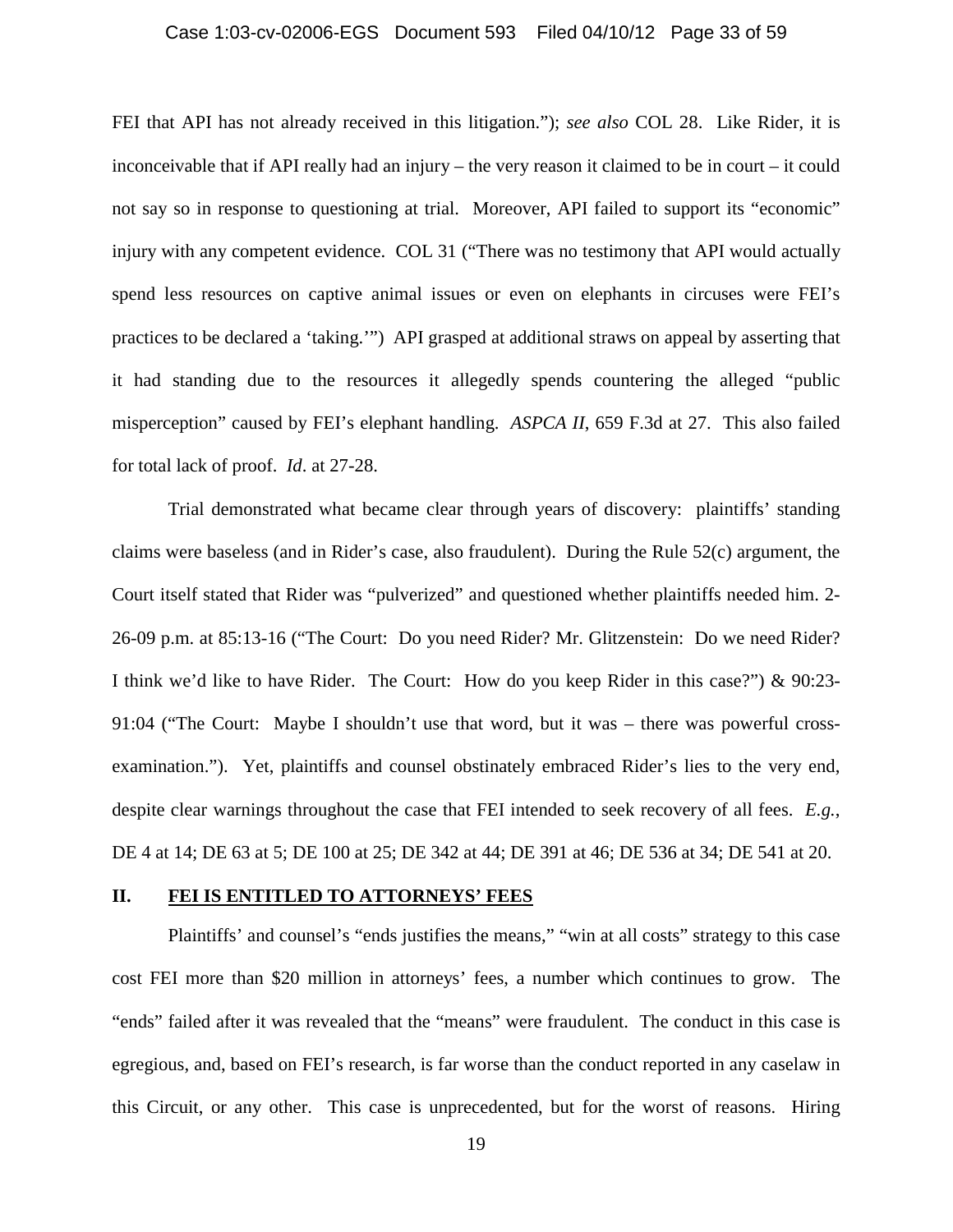#### Case 1:03-cv-02006-EGS Document 593 Filed 04/10/12 Page 34 of 59

someone to testify falsely as to a jurisdictional predicate perverts the ESA, undermines the integrity of the federal judicial process, and violates the duties owed by any officer of the court. Justice requires that the expense that FEI incurred now be shifted to those who willfully and wantonly caused it. That plaintiffs and their counsel claim to act in the name of the "public interest" is irrelevant to the present motion. Non-profits and their counsel are subject to the law just like everyone else.

#### **A. The Court Should Award FEI Attorneys' Fees Pursuant to § 11 of the ESA**

#### *1. Section 11 of the ESA Provides for a Fee Award to FEI*

The ESA empowers the Court to "award costs of litigation (including reasonable attorney and expert witness fees) to *any party*, whenever … such award is appropriate." 16 U.S.C. §  $1540(g)(4)$  (emphasis added).<sup>16</sup> The statute does not require that the claimant be a "prevailing" party." *See id*. Nor has the D.C. Circuit read such a requirement into environmental fee-shifting statutes. *See Sierra Club v. EPA*, 322 F.3d 718, 725 (D.C. Cir. 2003). However, FEI clearly prevailed in this case. Ex. 1 at 15:1 ("[W]e lost. We recognize that.") (Glitzenstein). The Court entered judgment for FEI and dismissed the case against Rider with prejudice after a six-week trial on the entire case, and this judgment was affirmed in its entirety. COL 20; DE 558; *ASPCA* 

<sup>&</sup>lt;sup>16</sup> That plaintiffs ultimately had no standing does not deprive the Court of jurisdiction over FEI's motion. "[A] court may lack authority to resolve the merits of a claim yet have jurisdiction to award costs and attorneys' fees to the prevailing party." *Citizens for a Better Env't v. Steel Co.*, 230 F.3d 923, 926 (7th Cir. 2000) ("*Steel Co.*"); *see also Cooter & Gell v. Hartmarx Corp.*, 496 U.S. 384, 395 (1990) ("It is well established that a federal court ... may award costs after an action is dismissed for want of jurisdiction.") (Rule 11); *U.S. ex rel. Grynberg v. Praxair, Inc.*, 389 F.3d 1038 (10th Cir. 2004) (jurisdiction retained over attorneys' fees motion despite dismissal for lack of jurisdiction, because the defendant "has expended significant funds . . . [as a] result of a frivolous lawsuit, an alleged injustice which may be redressed by an award of attorney fees as contemplated by statute."). Moreover, since attorneys' fees under the ESA are awarded as costs, 16 U.S.C. § 1540(g), the court retains jurisdiction under 28 U.S.C. § 1919.

Indeed, defendants often have obtained fee awards in cases dismissed for want of jurisdiction. *See, e.g.*, *U.S. ex rel. Vuyyuru v. Joadhav*, 555 F.3d 337 (4th Cir. 2009) (False Claims Act); *Md. Minority Contractors Ass'n, Inc. v. Lynch*, 2000 U.S. App. LEXIS 1636 (4th Cir. Feb. 7, 2000) (*per curiam*) (civil rights action); *Hispanos Unidos v. Scab Rock Feeders, Inc.*, 1995 U.S. App. LEXIS 9091 (9th Cir. Apr. 18, 1995) (Clean Water Act); *Sierra Club v. Shell Oil Co.*, 817 F.2d 1169 (5th Cir. 1987) (Clean Water Act); *Wisdom v. Centerville Fire Dist., Inc.,* 2009 U.S. Dist. LEXIS 124614 (D. Idaho May 11, 2009) (Title VII); *Access Now, Inc. v. Town of Jasper*, 2004 U.S. Dist. LEXIS 905 (E.D. Tenn. Jan. 7, 2004) (ADA).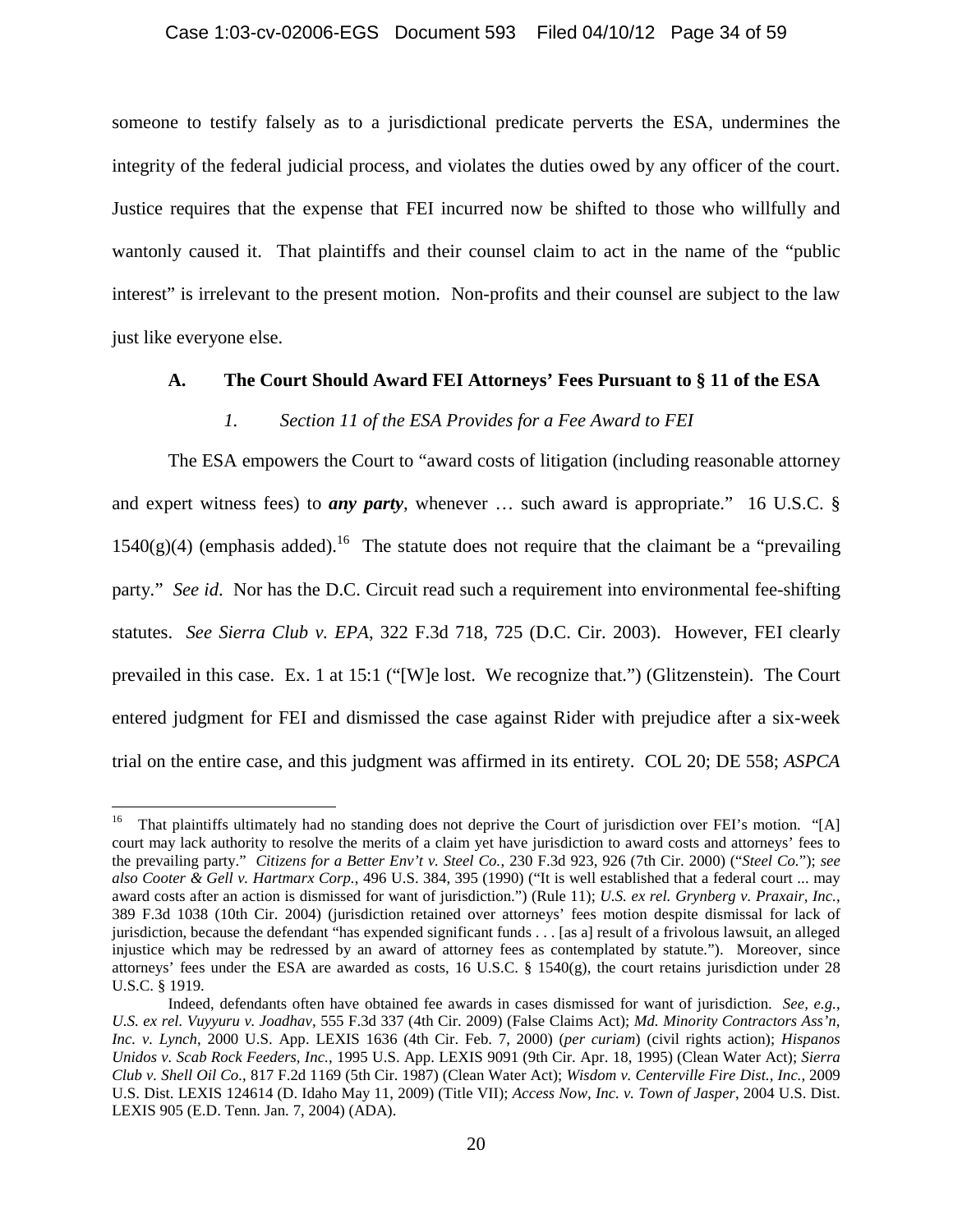#### Case 1:03-cv-02006-EGS Document 593 Filed 04/10/12 Page 35 of 59

*II*, 659 F.3d at 28. That the judgment turned on plaintiffs' lack of standing is irrelevant. The elements of standing "are not mere pleading requirements but rather an indispensable part of the plaintiff's case." *Lujan v. Defenders of Wildlife*, 504 U.S. 555, 561 (1992). A judgment that the plaintiff is forever barred from bringing suit due to lack of standing can be as rewarding for a defendant as a favorable judgment on the merits. *See Dist. of Columbia v. Jeppsen*, 514 F.3d 1287, 1290 (D.C. Cir. 2008). This Court's judgment for FEI "was a triumph in the war, not just in a battle or even a campaign." *Steel Co.*, 230 F.3d at 930.

Neither the Supreme Court nor the D.C. Circuit has defined when it is "appropriate" to award attorneys' fees to an ESA defendant. The Supreme Court has suggested that environmental fee-shifting statutes be interpreted similarly to their civil rights counterparts. *See Pennsylvania v. Delaware Valley Citizen's Council*, 478 U.S. 546, 559-60 (1986). This is because, *inter alia*, these provisions share common purposes: (1) to enable plaintiffs of limited means to bring *meritorious* suits, and, *equally importantly*, (2) to deter plaintiffs from filing lawsuits that are baseless or harassing. *Christiansburg Garment Co. v. EEOC*, 434 U.S. 412, 420 (1978) (Civil Rights Act); *Marbled Murrelet v. Babbitt*, 182 F.3d 1091, 1095 (9th Cir. 1999) (ESA). *Marbled Murrelet* followed this rationale to hold that courts should "apply to the ESA the civil rights standard for awarding fees to prevailing defendants." 182 F.3d at 1095. This standard allows a defendant to recover fees when "the plaintiff's action was frivolous, unreasonable, or without foundation," or that "the plaintiff continued to litigate after it clearly became so." *Christiansburg*, 434 U.S. at 421-22.

Whether *Christiansburg* applies in this or any other ESA case is not a foregone conclusion in this Circuit. *See Fogerty v. Fantasy, Inc.*, 510 U.S. 517, 534 (1994) (rejecting *Christiansburg*'s application to prevailing Copyright Act defendant's fee claim because

21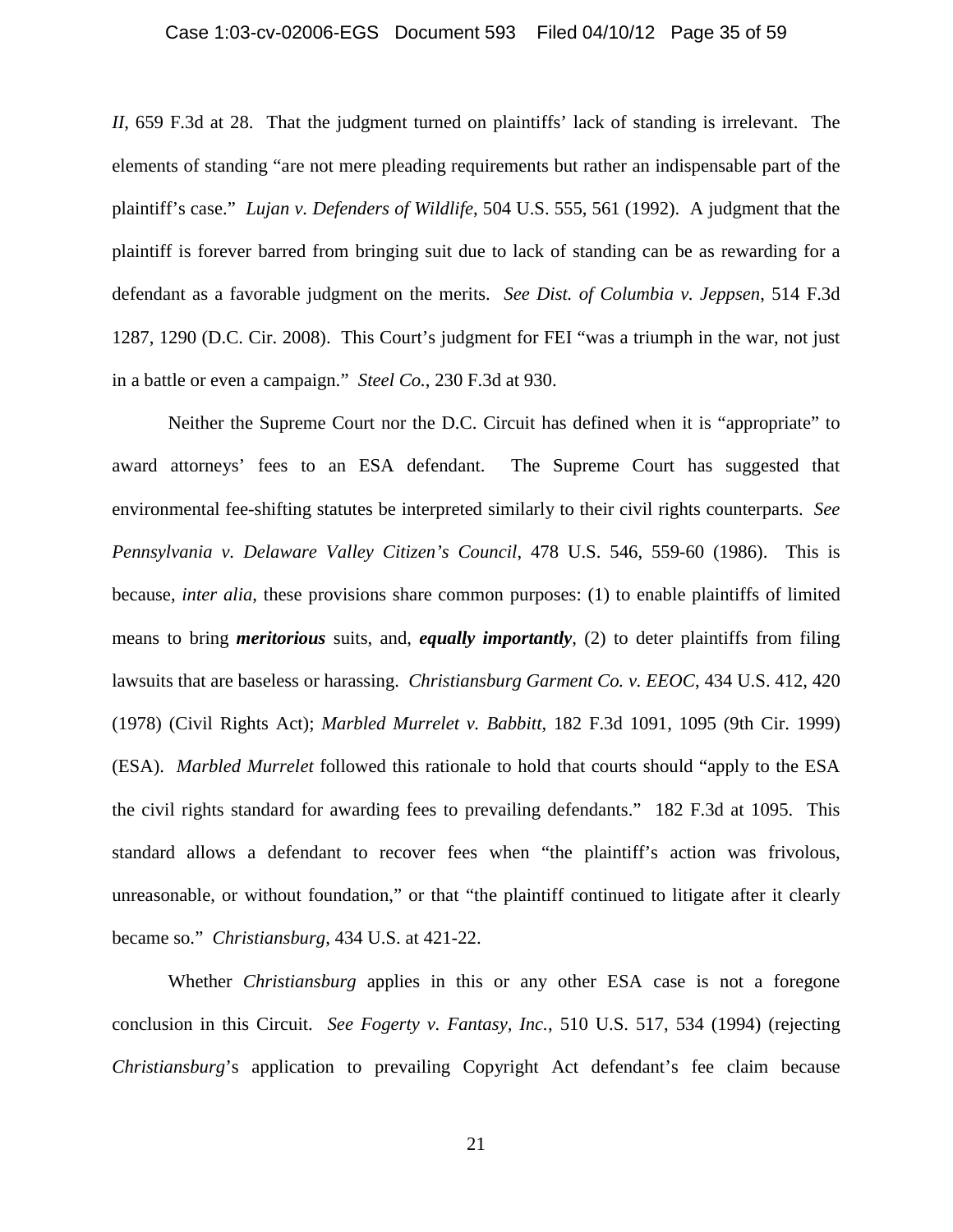#### Case 1:03-cv-02006-EGS Document 593 Filed 04/10/12 Page 36 of 59

prevailing plaintiffs and defendants should be treated even-handedly). *Fogerty* emphasized that copyright cases do not always involve the same power disparity between plaintiffs and defendants that justifies the dual standard in civil rights cases: '"entities which sue for copyright infringement as plaintiffs can run the gamut from corporate behemoths to starving artists; the same is true of prospective copyright infringement defendants.'" *Id*. at 524 (quoting *Cohen v. Virginia Elec. & Power Co.*, 617 F. Supp. 619, 622-23 (E.D. Va. 1985)); *see also Cohen*, 617 F. Supp. at 622 ("Who may be a plaintiff and who may be a defendant doesn't define the difference between good guys and bad guys. Nor can we assume that plaintiffs are inherently impecunious while defendants have deep pockets."). The instant case was not an individual, citizen conservationist suing to restrain the powers of the federal government. It was brought by sophisticated, national "animal rights" organizations with more than a *quarter billion dollars* in aggregate net assets, Ex. 18 hereto, who could well afford to pay Rider \$190,000 as a hired plaintiff. The *Christiansburg* rationale loses meaning in such a scenario, and the Circuit, which has yet to rule on the issue, may well agree. Nonetheless, even if *Christiansburg*'s "frivolous, unreasonable, or without foundation" standard applies here, the facts as found by the Court after a full trial easily satisfy it.

*Christiansburg* does not require a showing of bad faith. 434 U.S. at 419 (Congress did not intend to "giv[e] the private plaintiff substantial incentives to sue, while foreclosing to the defendant the possibility of recovering his expenses in resisting even a groundless action unless he can show that it was brought in bad faith."). However, "needless to say, if a plaintiff is found to have brought or continued such a claim in bad faith, there will be an even stronger basis for charging him with the attorney's fees incurred by the defense." *Id.* at 422.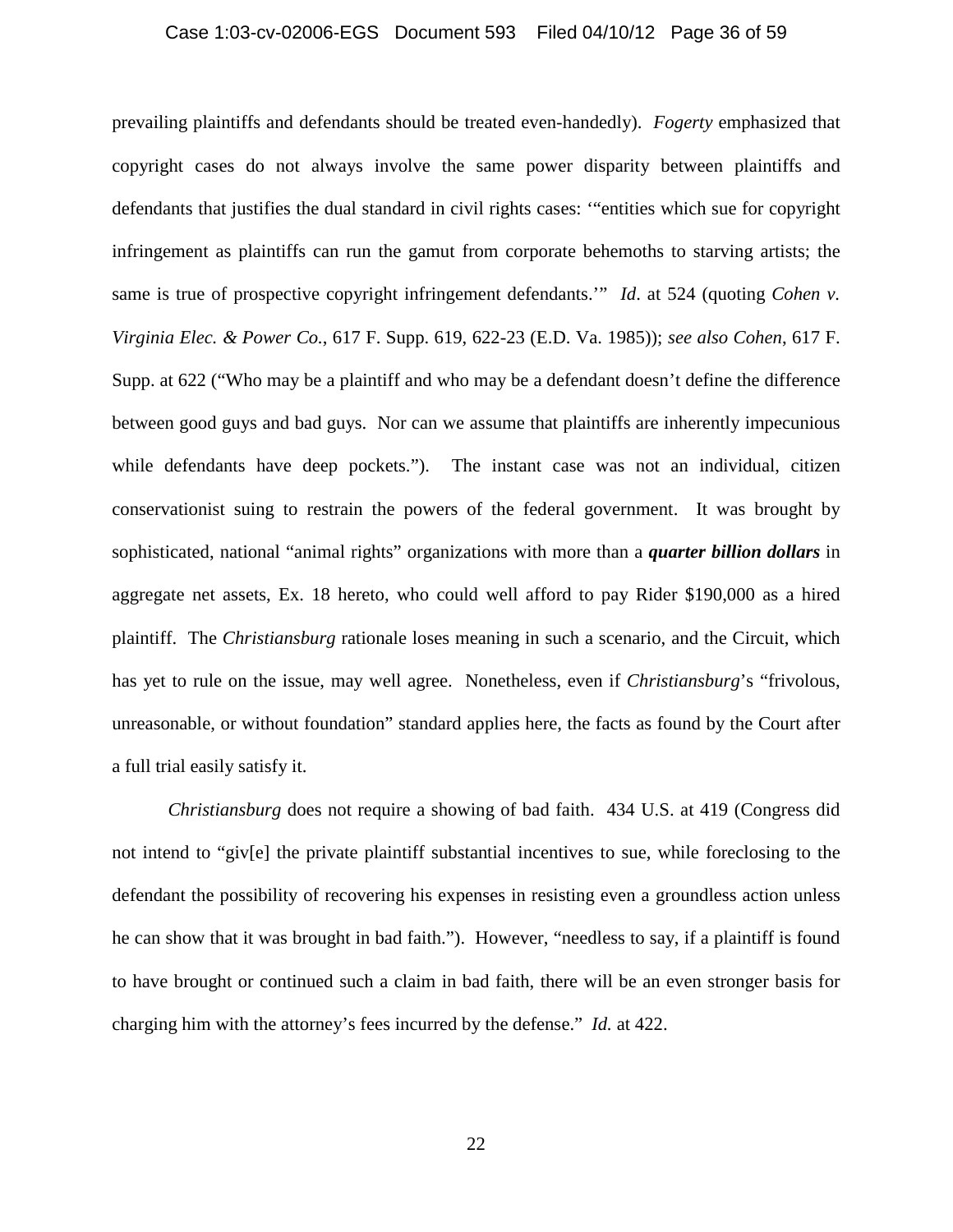# *2. An Award of FEI's Attorneys' Fees is Appropriate*

It is difficult to imagine a more "appropriate" case for a defense award of attorneys' fees: a fraud was perpetrated on the courts by plaintiffs, together with their counsel, who paid a pawn to lie about an aesthetic injury he never had (FOF 1); then collectively covered up and lied about those payments (FOF 52, 55-57, 59); and ultimately forced FEI to spend more than eleven years and over \$20 million in fees to win this case twice.<sup>17</sup> Much less egregious conduct has warranted fee awards against plaintiffs under *Christiansburg*: where the plaintiff's claim was so baseless it never should have been brought;<sup>18</sup> the plaintiffs failed to prove any injury-in-fact, and the individual, "nominal plaintiff" was involved solely "to conjure up and invent some basis for [the organization] to have standing";<sup>19</sup> the plaintiff was found to be not credible and to be conducting a vendetta against the defendant; $^{20}$  and, the plaintiff purposely tried to obscure the truth of facts and events relevant to her claim.<sup>21</sup> Defense fee awards were "appropriate" in each of these cases. What makes this case unlike any other, and a fee award uniquely "appropriate," is that FEI had to defend itself against *all of the above*, and much more.

# a. Plaintiffs and Counsel Filed and Pursued Claims that were Frivolous, Unreasonable, and/or Without Foundation

Pursuing a case with no legal or factual basis is "frivolous," "unreasonable," "without foundation" and "groundless." *Harris*, 662 F.2d at 874; *see also U.S. ex rel. J. Cooper & Assoc., Inc. v. Bernard Hodes Group, Inc.*, 422 F. Supp. 2d 225, 238 (D.D.C. 2006) ("A claim is

<sup>17</sup> *Cf. Murphy v. Bd. of Educ.*, 420 F. Supp. 2d 131, 135 (W.D.N.Y. 2006) ("if ever there were a case in which fees should be awarded to a prevailing defendant, this is it. From its inception, this case was meritless and without foundation ... Furthermore, ... plaintiff brought and pursued this litigation in bad faith, for the improper purpose of attacking the [defendants] about matters that had nothing to do with the original basis for this lawsuit.").

<sup>18</sup> *Harris v. Group Health Ass'n, Inc.*, 662 F.2d 869 (D.C. Cir. 1981).

<sup>19</sup> *Access Now,* 2004 U.S. Dist. LEXIS 905, at \*26-27.

<sup>20</sup> *Copeland v. Martinez*, 603 F.2d 981 (D.C. Cir. 1979).

<sup>21</sup> *Fisher v. Fashion Inst. of Tech.*, 491 F. Supp. 879 (S.D.N.Y. 1980).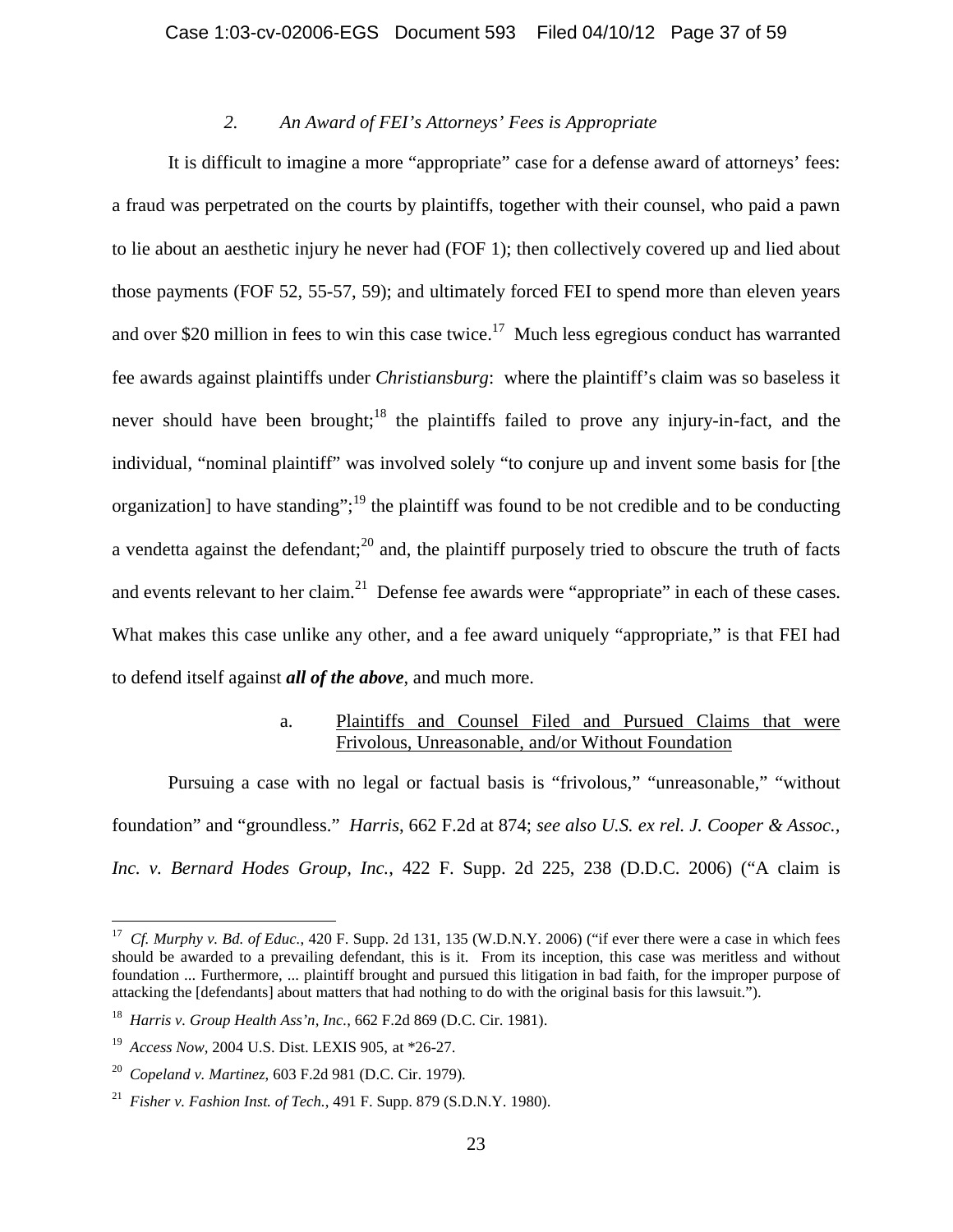# Case 1:03-cv-02006-EGS Document 593 Filed 04/10/12 Page 38 of 59

frivolous if it is utterly lacking in legal merit and evidentiary support."); *Moss v. ITT Cont'l Baking Co.*, 468 F. Supp. 420, 421 (E.D. Va. 1979) ("The total absence of any basis for suit renders its filing frivolous."). The ESA Action was just that. Plaintiffs had no possibility of a favorable outcome on the merits because no plaintiff ever had standing, "an indispensable part of [] plaintiff[s'] case." *Lujan*, 504 U.S. at 561; COL 1. *Cf. Harris*, 662 F.2d at 873-74 (awarding defendant fees for the entirety of plaintiff's appeal, which "should not have been taken," because the "record as established in the trial court was barren of any possible justification for a favorable outcome to appellant."). Here, plaintiffs and their counsel knew, or should have known, that all plaintiffs' standing arguments lacked legal merit and evidentiary support from the start.

As to Rider, the Court found that actions "undertaken long before this lawsuit was filed" revealed that his claim of emotional attachment to the FEI elephants was not credible. COL 4. Information about these "actions," including Rider's own bullhook use, his continued employment at multiple circuses using the bullhook, and his "attachment" to the Chipperfield elephants, was known or available to plaintiffs and counsel before the complaint was filed. *See supra*, at 10-13; Ex. 10, No. 1, 2, 5. The Court cited numerous examples of Rider's actions, inactions, and inabilities demonstrating he never had a "strong, personal attachment" to FEI's Blue Unit elephants. *See* FOF 12, 20, 60, 62-73; COL 3-10, 18.1. Furthermore, even if Rider's false allegations of elephant attachment had been believable, *he had no injury*: from witnessing bullhook use (*see* FOF 4-9, 15-18, 20; COL 4, 5, 18.2); from "refraining from" visiting the elephants (*see* FOF 61; COL 6, 11, 18.4); or from his paid visits (*see* FOF 77-85; COL 11,  $18.4$ ).<sup>22</sup> Rider's standing claim also foundered on complete lack of proof of redressability. FOF

1

<sup>&</sup>lt;sup>22</sup> Nor could Rider detect elephant mistreatment through observation, FOF 76; COL 18.4, a requisite for his standing claim. *See* COL 15 (The D.C. Circuit assumed that Rider "can detect the effects of the mistreatment by observing the elephants' behavior and likewise could detect the effects on that behavior of an injunction against the bullhook and chains. However, at trial, Mr. Rider was required to prove this allegation. He did not do so.").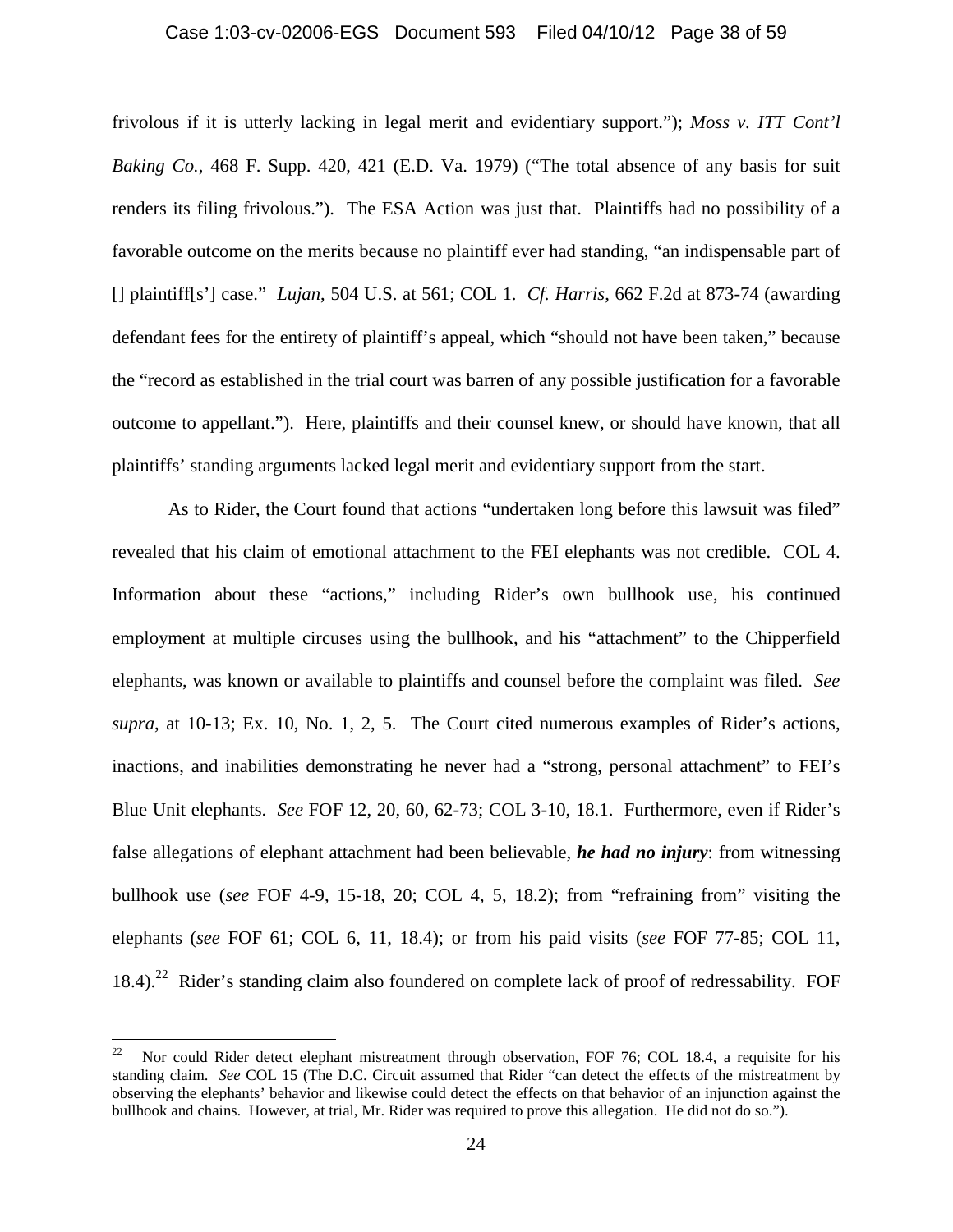#### Case 1:03-cv-02006-EGS Document 593 Filed 04/10/12 Page 39 of 59

74-76; COL 12-17, 18.4, 18.5. If the bullhook and chains were enjoined, the two Rider "girls" still on the road would have to go to the CEC with the other five, where Rider would never see them again because he has no access. FOF 74, 75; COL 16, 17, 18.5. Because Rider never had a redressable injury – one of the "irreducible constitutional minimum[s]" of standing, *Lujan*, 504 U.S. at 560, – his claim was frivolous, unreasonable, and without foundation.

The organizational plaintiffs' "informational" and "economic" injury standing arguments were also "utterly lacking in legal merit and evidentiary support." *See J. Cooper*, 422 F. Supp. 2d at 238; *see also* COL 1 (organizational plaintiffs lack standing); COL 21, 23 (API has not suffered any "injury in fact" "as a result of anything that FEI has done or failed to do"; "API's 'informational injury' stems from FWS's action or inaction, not from any action or inaction of FEI."). This Court rejected the "informational" injury theory in 2001 on legal grounds that were just as applicable in 2011 when the D.C. Circuit affirmed this Court's *second* rejection of the same argument. *See* No. 00-1641, DE 20 at 12; *ASPCA II*, 659 F.3d at 22, 24; *see also* FOF 101 (API attempted to establish standing based on same injury the Court rejected in 2001). API's "informational" injury claim failed for the most elementary of reasons – FEI has no duty to provide any information. FOF 102; COL 21, 24, 27. Thus, "*there [was] no legal basis to sustain [API's] approach*," COL 30 (emphasis added). API's "informational injury" also had no factual foundation, as this Court found that API already had all of the information it claimed it lacked. FOF 103; COL 28.

API's "economic injury," amounting to a claim that it was injured by its own advocacy, fared no better. Cases decided before suit commenced made clear that pure advocacy is not an injury-in-fact. *See, e.g.*, *Sierra Club v. Morton* 405 U.S. 727, 739-40 (1972); *Nat'l Treas. Employee's Union v. U.S.*, 101 F.3d 1423, 1429 (D.C. Cir. 1996). Even if it were legally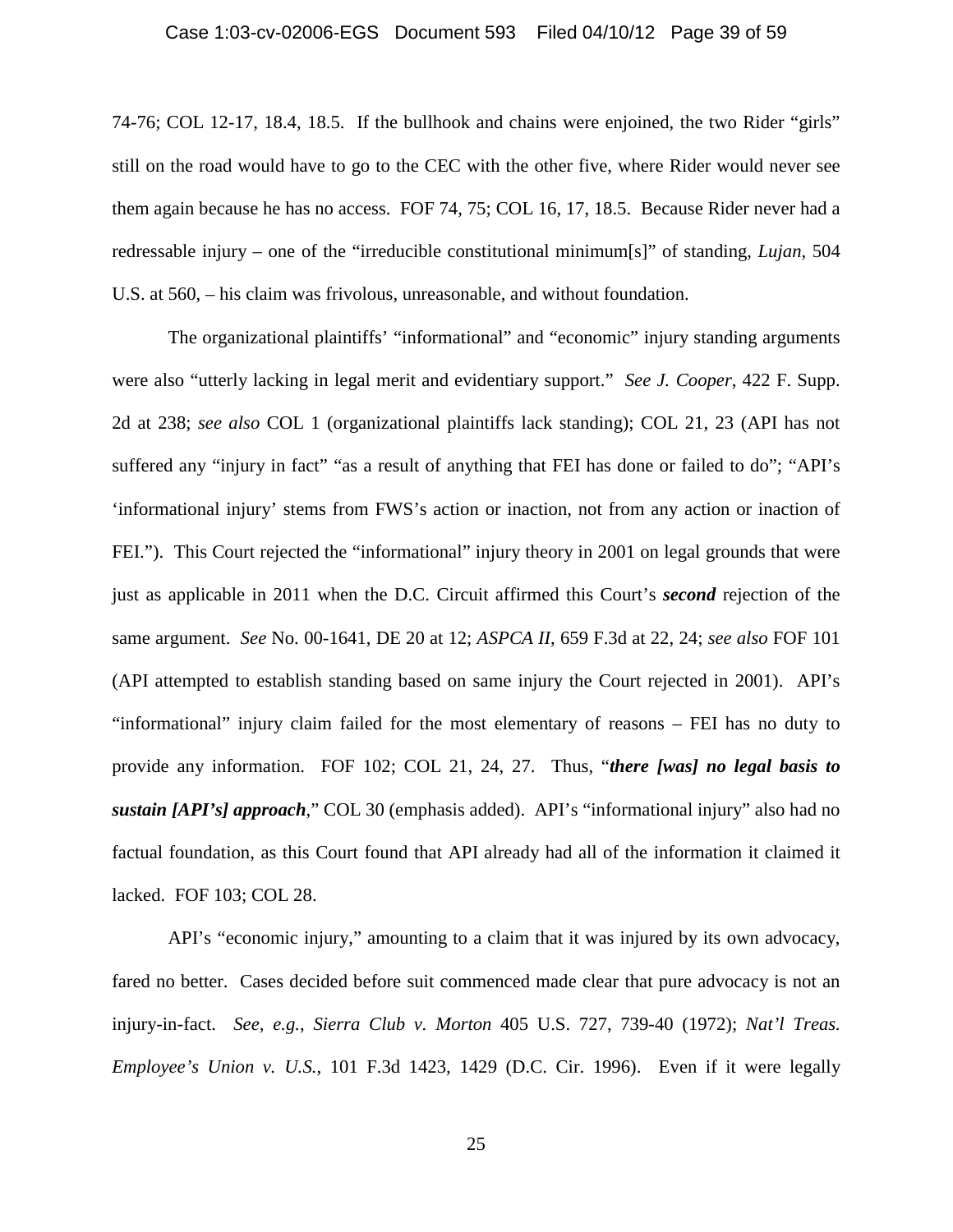#### Case 1:03-cv-02006-EGS Document 593 Filed 04/10/12 Page 40 of 59

cognizable, however, API presented no evidence of such an injury*. See* FOF 102; COL 31 ("API has not established that it would actually spend less of its resources on circus elephant related issues than it does now"; this claim "is not supported by any competent evidence."). During Rule 52(c) argument, counsel for plaintiffs pivoted, arguing cryptically that API was injured by expending funds to counter a public misperception created by FEI. However, API had not put on any evidence at trial that (1) FEI had created any public misperception or (2) that API spent any money countering it. *ASPCA II*, 659 F.3d at 27-28. Evidence of the second, if it existed (*e.g.* API's spending records), would have been within API's control throughout the case. That no evidence was produced demonstrates that none existed. Since ASPCA, AWI, and FFA/HSUS completely abandoned their own claims *at trial*, the organizational standing theories died with API. FOF 100. The outcome for the organizations demonstrates what the Court found: they knew they had no standing, which is why they hired Rider. FOF 48, 52, 53, 59; COL 5.

While bringing a case that is "without foundation" is sufficient in and of itself to make an award of attorneys' fees to a defendant "appropriate," *see Christiansburg*, 434 U.S. at 421-22,<sup>23</sup> plaintiffs' conduct here went much further. Plaintiffs used Rider to compensate for their own lack of standing to get them through the federal courthouse door. Very similar facts in *Access Now* resulted in a defense award of fees under *Christiansburg*. 24 There the organizational plaintiff (Access Now) and an individual sued a city for alleged ADA violations. Defendant deserved fees because "it should have been obvious to an objectively reasonable litigant … that the plaintiffs clearly lacked standing," but plaintiffs "unreasonably persisted in litigating and

<sup>23</sup> *See also EEOC v. Peoplemark*, *Inc.*, 2011 U.S. Dist. LEXIS 38696, at \*7 (W.D. Mich. Mar. 31, 2011) (defendant awarded fees under *Christiansburg* because "the complaint turned out to be without foundation from the beginning," and once the EEOC knew or should have known that, "it was unreasonable for [it] to continue to litigate on the basis of that claim, driving up defendant's costs, because it knew it would not be able to prove its case.").

<sup>&</sup>lt;sup>24</sup> That Access Now was a "not-for-profit corporation" "engage[d] in activities and litigation designed to ... correct ADA violations," *Access Now*, 2004 U.S. Dist. LEXIS 905, at \*10, was no defense.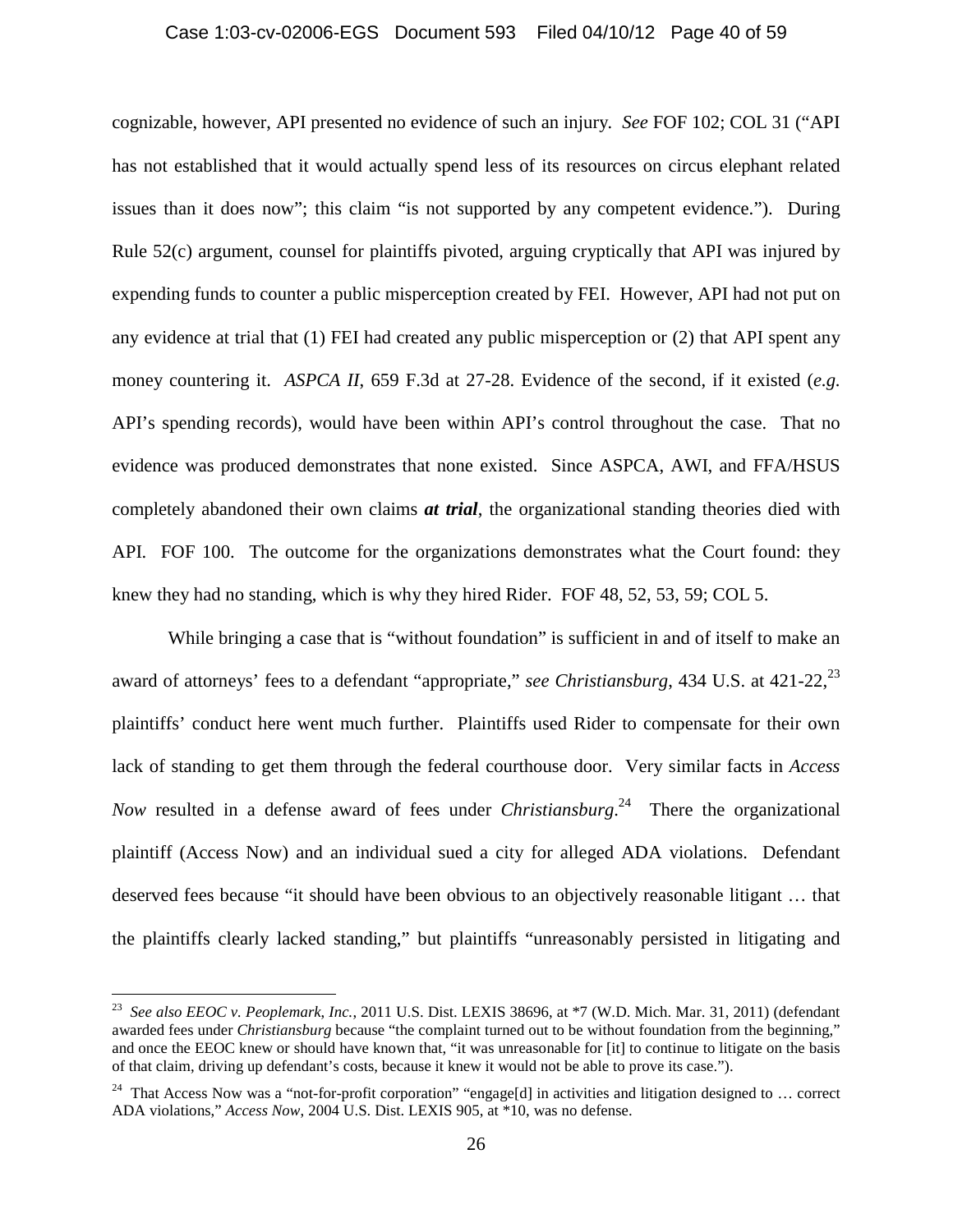#### Case 1:03-cv-02006-EGS Document 593 Filed 04/10/12 Page 41 of 59

pursuing [the claim] right up to the eve of trial." 2004 U.S. Dist. LEXIS 905, at \*9. Indeed, the court determined that the individual plaintiff was only named in the case to "conjure up and invent some basis for [the organization] to have standing … ." *Id*. at \*26-27. Filing the claim when Access Now *either knew or reasonably should have known that it did not have sufficient facts to establish standing*," made the claim "frivolous, unreasonable, and groundless from its inception." *Id*. at \*15-16 (emphasis added). This was inexcusable, because Access Now's prior litigation experience made it "very familiar with the requirement that it must be prepared to prove standing when filing lawsuits in federal district court … ." *Id*. at \*15. *See* Exs. 3 & 4.

Similarly here, experienced and sophisticated organizational plaintiffs and counsel were abundantly familiar with standing requirements. That is precisely why they knew they needed Rider to "conjure up" a basis for standing. In fact, Ms. Meyer lectured on a panel in 2006 entitled "Legal Standing for Animals and Advocates," and was introduced as "one of the most experienced attorneys in the United States when it comes to the issue of standing for animal advocates." Ex. 4 at 62. Ms. Meyer's lecture described the "trick" to coming up with a "standing theory" for Rider, a "novel argument" that plaintiffs used to jump through the standing "hoops." *See id.* at 74-75. Plaintiffs' and counsel's pursuit of claims that no party had standing to bring was not an innocent mistake borne from inexperience; it was a calculated and improper maneuver designed to circumvent Article III.

What makes this case even worse than *Access Now* is that here the other plaintiffs and their counsel *paid Rider* to play. FOF 1 ("The Court finds that Mr. Rider is essentially a paid plaintiff and fact witness … ."); FOF 28 ("… *after accepting money and other things of value from PAWS, Mr. Rider agreed to be a plaintiff in this case*") (emphasis added); FOF 48 ("the primary purpose [for the payments] is to keep Mr. Rider involved with the litigation, because he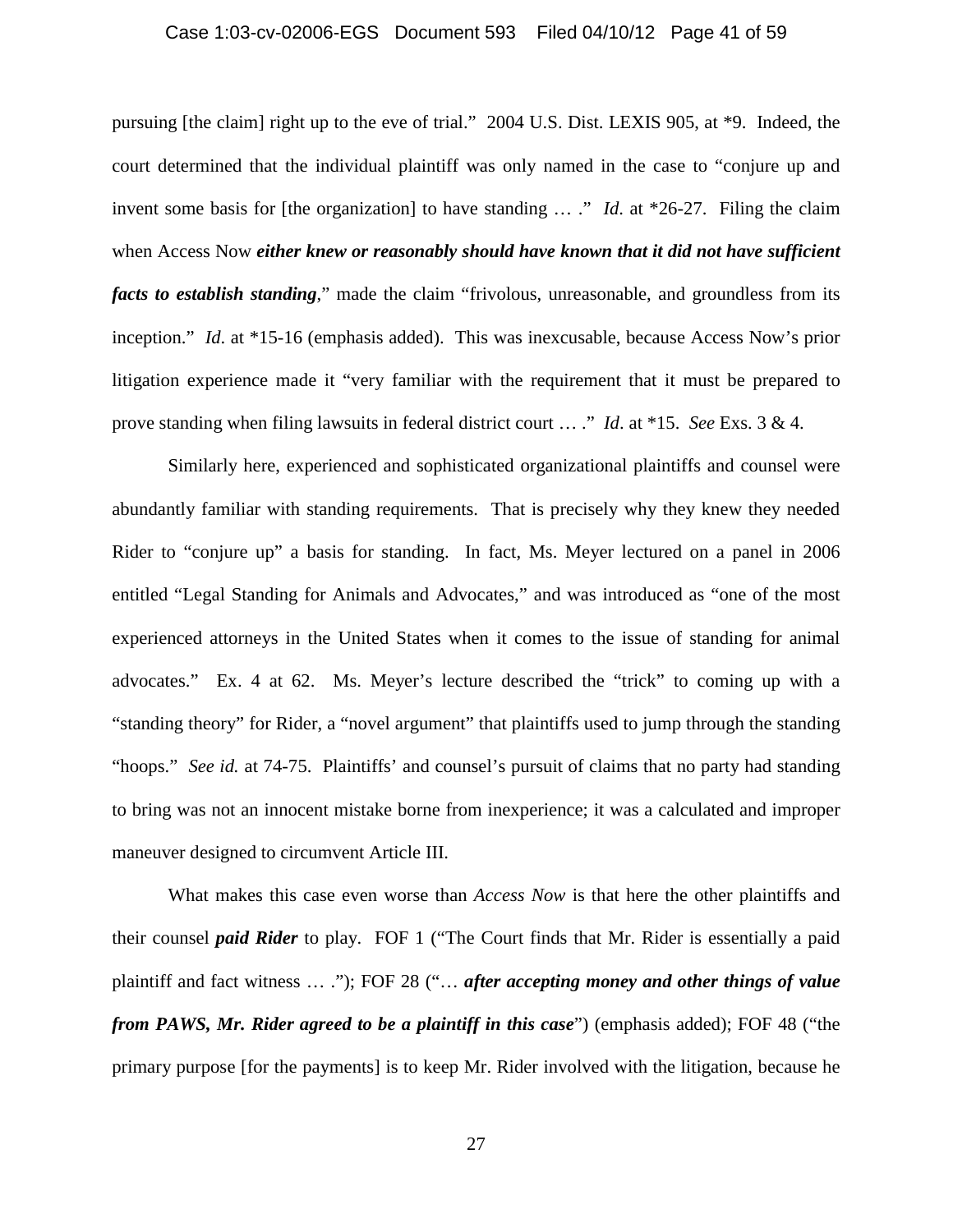#### Case 1:03-cv-02006-EGS Document 593 Filed 04/10/12 Page 42 of 59

is the only plaintiff who alleges a personal and emotional attachment to the elephants and an aesthetic injury … ."); FOF 53 ("the primary purpose of the funding … was to secure Mr. Rider's initial and continuing participation as a plaintiff in this litigation.").<sup>25</sup>

These payments were Rider's sole source of income for at least nine years, and ensured that Rider would continue the fraudulent case as long as he was getting paid. FOF 21 ("At no point in the period after March 2000 has Mr. Rider held a job or had any source of income or financial support other than the money and other financial benefits that Mr. Rider has received from animal advocacy organizations or others sympathetic to such groups."); FOF 52 ("these payments were primarily intended to – and indeed did – keep Mr. Rider involved with the litigation … ."); FOF 51 ("Mr. Rider testified that he has no expectation of further payments from either the organizational plaintiffs or WAP once the litigation has been concluded, assuming the plaintiffs prevail.").

But plaintiffs and counsel did not stop there. Not only did they try to subvert Article III by getting into federal court with a paid stand-in, they used a *Laidlaw*-modeled script that was never true. Rider's standing allegations about his emotional attachment to FEI's elephants and his *Laidlaw* "refraining from" injury, the "sole" basis for the D.C. Circuit's reversal, FOF 53, were adjudicated to be not truthful. *See* DE 559 at 19 ("The Court concludes that Rider's evidence … was not credible with respect to the allegations the Court of Appeals had to accept as true … to support Rider's Article III standing to sue."); FOF 60-73 ("Mr. Rider Has No Aesthetic or Emotional Injury"); COL 4 (Rider's own actions showed his allegations of attachment to FEI's elephants are not credible); FOF 61; COL 6, 11, 18.4 (Rider's "refraining

<sup>&</sup>lt;sup>25</sup> See generally FOF 21-59 (subsection header: "Prior to Becoming a Plaintiff in this Lawsuit and Throughout the Entire Nine Years of this Litigation, Mr. Rider's Sole Source of Income Has Been Provided By Animal Advocacy Organizations Involved With This Lawsuit"); *see also* COL 19 (finding Rider to "not be a credible witness" based *inter alia*, on "the timing, amount, and circumstances surrounding the payments that Mr. Rider has received from the plaintiff organizations and WAP throughout the courts of this litigation").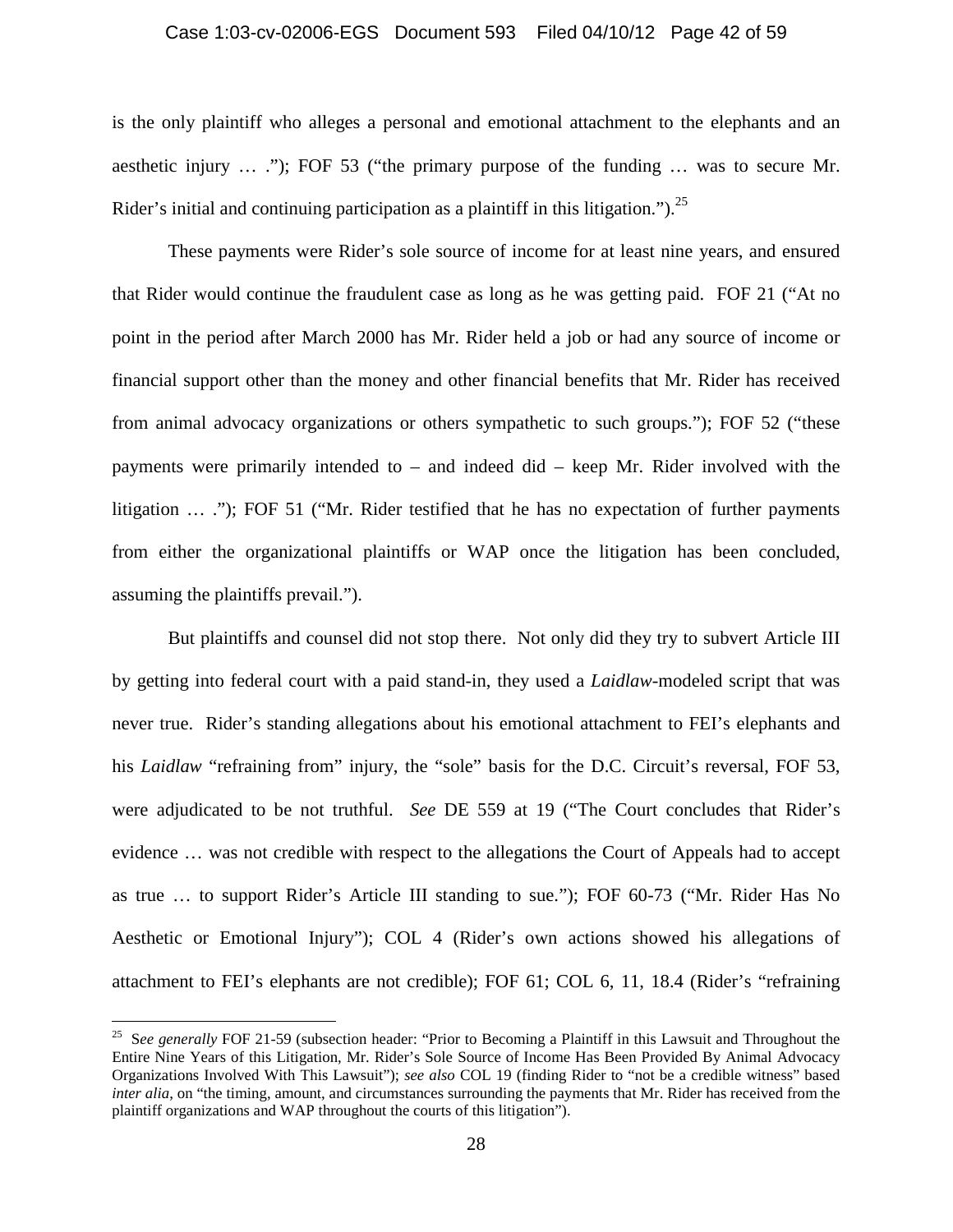#### Case 1:03-cv-02006-EGS Document 593 Filed 04/10/12 Page 43 of 59

from" allegations not true). The D.C. Circuit has affirmed an attorneys' fee award under *Christiansburg* where, as here, the district court found, post-trial, that the plaintiff had no evidence other than her own incredible allegations. *Copeland*, 603 F.2d at 983; *see also Fisher*, 491 F. Supp. at 883 (Title VII defense fee award under *Christiansburg* where the plaintiff's testimony was "incredible," "evasive and untrustworthy").

The misrepresentations about Rider's standing allegations were not the only untruthful acts perpetrated by plaintiffs and counsel. They also made misrepresentations about the existence and purpose of the Rider payments. FOF 48 (plaintiffs misrepresented purpose of payments); FOF 55 (Rider's false interrogatory answer regarding payments); FOF 56 (no excuse for Rider's false answer because attorney who signed objections, Ms. Meyer, "was a principal in two of the entities ... that had paid Mr. Rider ... ."); FOF 57 (organizational plaintiffs "less than forthcoming" about payments); FOF 59 (plaintiffs attempted to conceal the Rider payments *inter alia*, "by both omissions and affirmatively false statements" in discovery). Intentional deception about facts going to the heart of the case is the embodiment of unreasonableness. *Cf. Fisher*, 491 F. Supp. at 888 (awarding fees to defendant where plaintiff "purposely tried to obscure the truth by claiming ignorance of, or that she could not recall, facts and events relevant to her claim.").

Finally, while *Christiansburg* does not require bad faith, there was bad faith here because the litigation lacked a proper purpose. *Compare id.* (awarding fees to defendants where it "became increasingly apparent during the course of the trial" that the plaintiff brought the suit for improper purposes) *with* FOF 52 (Rider payments were "were primarily intended to – and indeed did – keep Mr. Rider involved with the litigation *and advance the organizational plaintiffs' purposes for this litigation*") (emphasis added). It does not matter what plaintiffs' "purposes for this litigation" were, because it is clear that they did not bring the case for the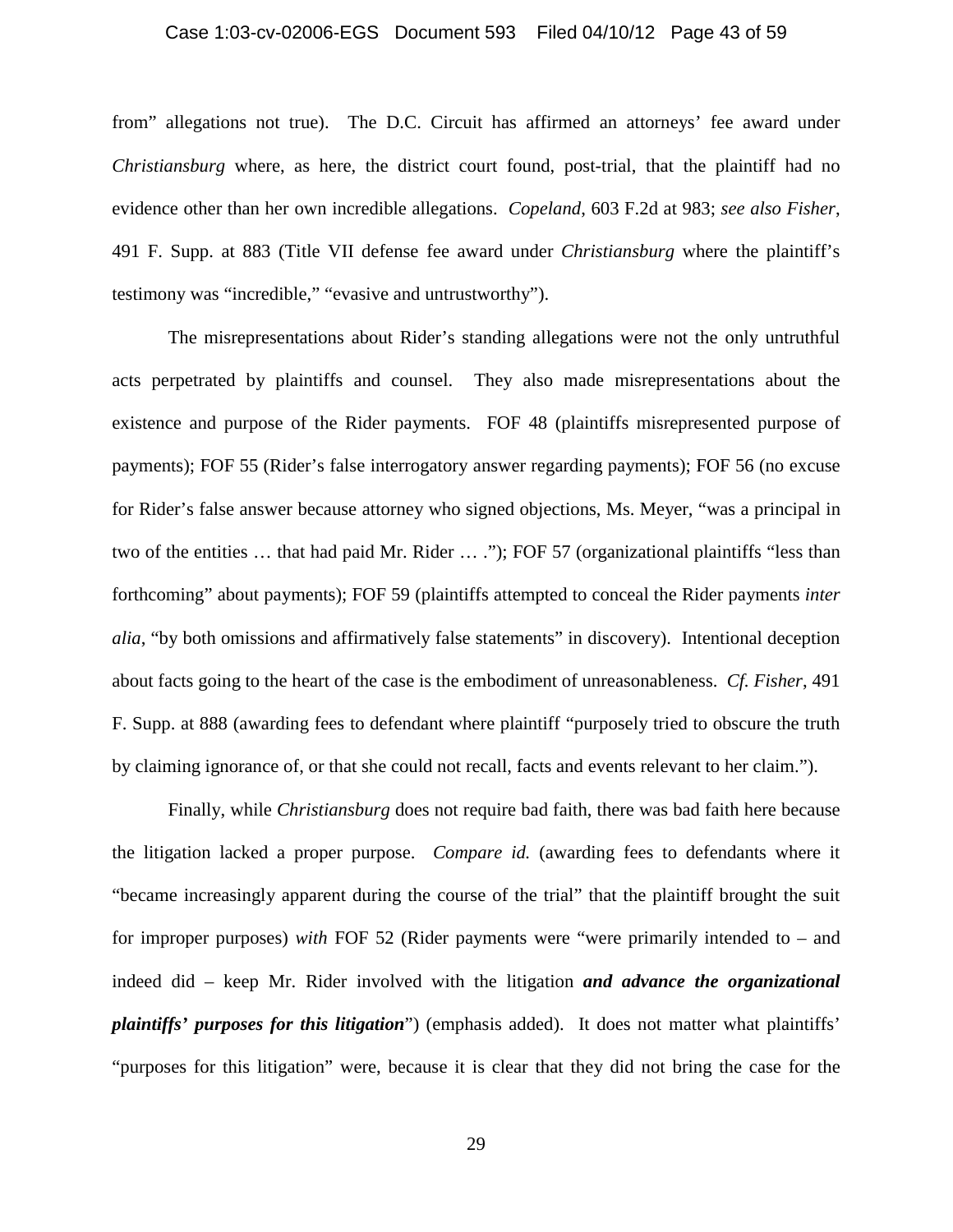#### Case 1:03-cv-02006-EGS Document 593 Filed 04/10/12 Page 44 of 59

stated purpose of enjoining an alleged ESA "taking." If this case was really about "taking" elephants, plaintiffs never would have abandoned the only two remedies (forfeiture and injunction) that can stop a "take." That plaintiffs did not sue for a proper purpose highlights the manifest unreasonableness of the case, and why FEI is entitled to recoup its fees.

A case without standing has no foundation. A claim of any kind lacking legal merit and evidentiary support is frivolous. Paying a plaintiff to push a manufactured theory of Article III jurisdiction while lying to courts about the essential facts and the money facilitating the fraud is beyond unreasonable. That an award of fees in these circumstances would be "appropriate" is a profound understatement.

# b. Plaintiffs and Counsel are Not Immune from Responsibility for **Fees**

While plaintiffs and counsel may believe that it is unfair that they be held accountable for their actions, non-profits, like all other litigants, are not immune from assessments of attorneys' fees when they pursue actions that are frivolous, unreasonable, or without foundation. *See, e.g.*, *Sierra Club*, 817 F.2d 1169 (affirming Clean Water Act attorneys' fee award against non-profit); *Sierra Club v. Cripple Creek,* 509 F. Supp. 2d 943 (D. Colo. 2006) (assessing attorneys' fees under Clean Water Act against non-profit for continuing to litigate case after it became clear that the claim was without foundation); *Access Now*, 2004 U.S. Dist. LEXIS 905 (ADA attorneys' fee award against non-profit).

Nothing in the legislative history of the ESA or other environmental fee-shifting provisions shows that Congress intended to create an exception for public interest organizations or attorneys. Congress, however, *did* anticipate plaintiff abuse of citizen-suit provisions. That is why defendants can recover fees in certain cases. *See Marbled Murrelet*, 182 F.3d at 1095 ("*Christiansburg* … adopted the frivolity standard for prevailing defendants because the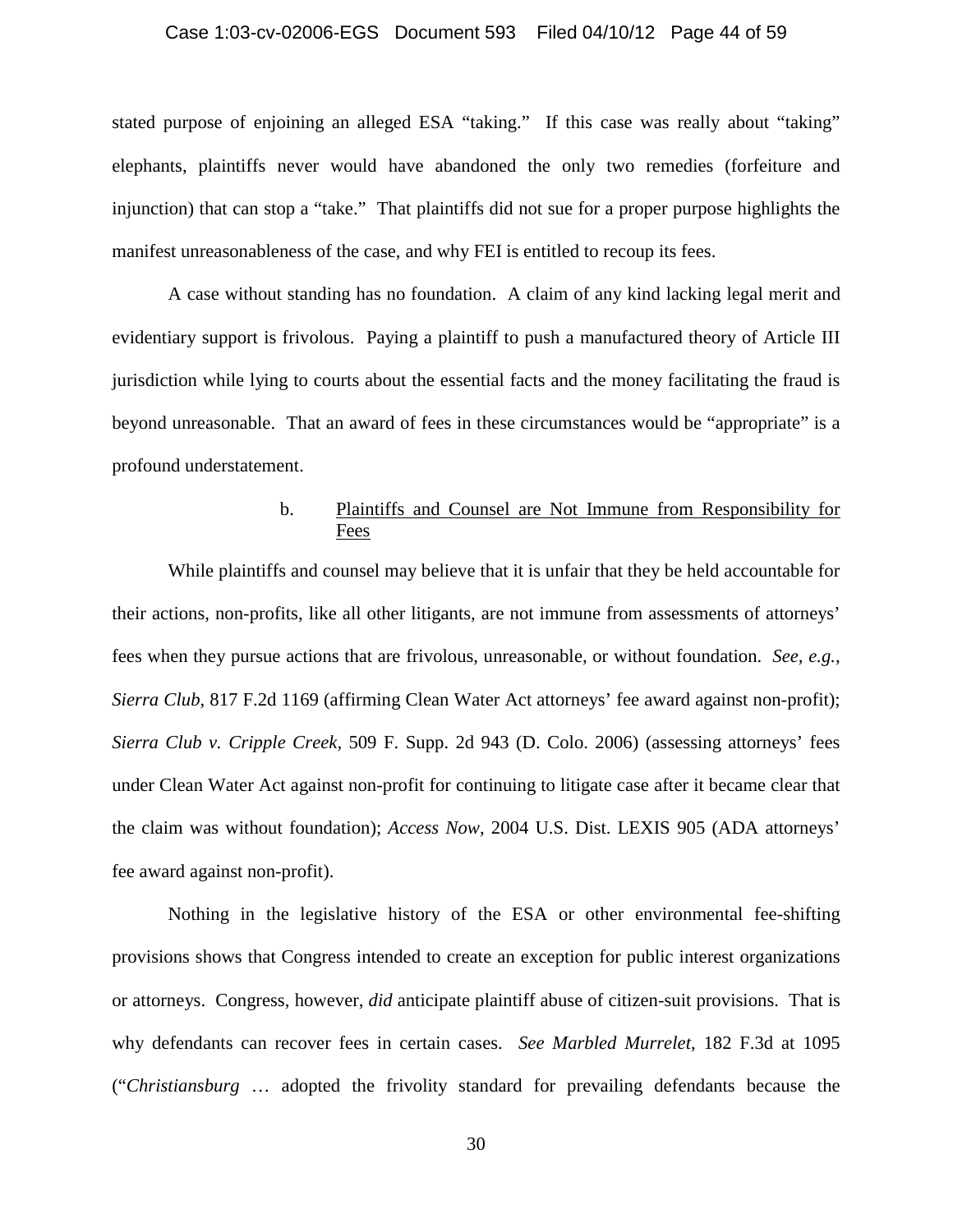#### Case 1:03-cv-02006-EGS Document 593 Filed 04/10/12 Page 45 of 59

legislative history of the Civil Rights Act indicated Congress' desire to prevent 'frivolous' or 'unjustified' suits. The legislative history of the ESA suggests a similar desire on the part of Congress.") (citation omitted); *see also Ruckelshaus v. Sierra Club*, 463 U.S. 680, 692-93 (1983) (the "central purpose" of the Clean Air Act fee-shifting provision "was to check the multiplicity of potentially meritless suits that Congress feared would follow the authorization of suits under the Clean Air Act.") (quotation omitted); *Clean Air Council v. Sunoco, Inc.*, 2003 U.S. Dist. LEXIS 5346, at \*23-24 (D. Del. Apr. 2, 2003) (Congress recognized "that the broad access provided for by the [Clean Air Act] citizen suit provision could result in 'frivolous and harassing litigation' against private parties.") (*citing* 116 Cong. Rec. 33103 (remarks of Sen. Muskie)); *Waterkeeper Alliance, Inc. v. Hudson Farm et al.*, No. WMN-10-487 (D. Md. filed Mar. 1, 2012 at 3) (Ex. 20) (expressing concerns about Clean Water Act plaintiff's motivations and warning that Act grants the Court authority to award attorney's fees to a prevailing defendant).

A substantial fee award in this case advances the deterrent purpose of the ESA feeshifting provision. *Andrade v. Jamestown Hous. Auth.*, 82 F.3d 1179, 1193 (1st Cir. 1996) (the award must be substantial enough to "fulfill the deterrent purpose of [the Civil Rights feeshifting statutes] in discouraging plaintiffs from bringing frivolous claims."). '"A fee must be assessed which will serve the deterrent purpose of the statute, and no fee will provide no deterrence.'" *Kreager v. Solomon & Flanagan, P.A.*, 775 F.2d 1541, 1544 (11th Cir. 1985) (quoting *Durrett v. Jenkins Brickyard, Inc.*, 678 F.2d 911, 917 (11th Cir. 1982)). It is "important to remember that the amount of the fees incurred by defendant  $\lceil \cdot \rceil$  was plaintiff $\lceil s \rceil$  own doing. [Their] filing and prosecution of this frivolous lawsuit caused the fees to be as high as they are. [They] must recognize that there are consequences to such improper actions." *Murphy*, 420 F. Supp. 2d at 139. If plaintiffs and their counsel are allowed to file a complaint based on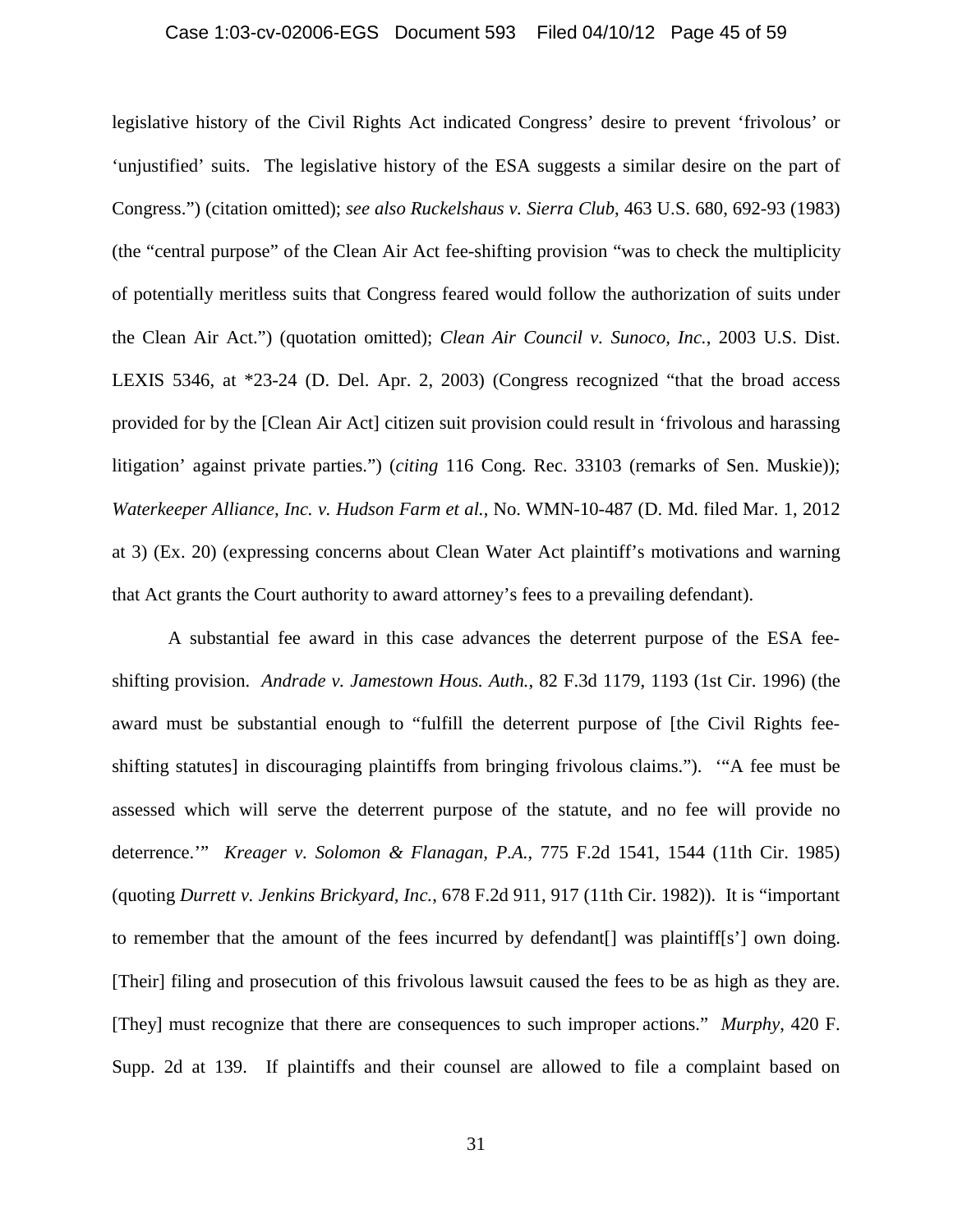#### Case 1:03-cv-02006-EGS Document 593 Filed 04/10/12 Page 46 of 59

knowingly false standing allegations with impunity, "the risks associated with the filing of [such] a complaint would be significantly diminished; and as the price of such misconduct fell, of course, its frequency would rise." *See Danik, Inc. v. Hartmarx Corp.*, 875 F.2d 890, 894 (D.C. Cir 1989) (Rule 11); *see also Moss*, 468 F. Supp. at 421 ("Plaintiffs cannot be suffered to file baseless, groundless, frivolous suits, without circumspection or without consideration of the costs, expense, trouble, time, and effort which will have to be expended by defendant, by Court personnel, [and] by opposing counsel"). The public, the next defendant targeted with such a case, and the judicial system all suffer if this kind of meritless litigation is not deterred.<sup>26</sup>

And while it is clear that the ESA Action was the product of sophisticated counsel, the plaintiffs cannot avoid liability by blaming their attorneys. Where a party has

> [v]oluntarily chose[n] th[ese] attorney[s] as his representative[s] in the action … he cannot … avoid the consequences of the acts or omissions of th[ese] freely selected agent[s]. Any other notion would be wholly inconsistent with our system of representative litigation, in which each party is deemed bound by the acts of his lawyer-agent and is considered to have notice of all facts, notice of which can be charged upon the attorney[s].

*Pioneer Inv. Servs. Co v. Brunswick Assocs. L.P.,* 507 U.S. 380, 397 (1993) (citations and internal quotation omitted); *see also Murphy*, 420 F. Supp. 2d at 137 ("The law is well established … that reliance on the advice of one's attorney is no defense to a motion for attorney's fees, because it is the *litigant* that is ultimately responsible for the filing and prosecution of the action."). This is especially true here since the decision-makers and/or

<sup>&</sup>lt;sup>26</sup> Nor would such an award "chill" legitimate citizen suits. Any alleged "chill" "on potentially valid litigation would occur only if [plaintiffs] with meritorious ... suits believed that courts were likely so to mischaracterize those suits as to find them not only without merit, but wholly vexatious as well. We do not believe either that courts are likely so thoroughly to misapprehend the character of claims or that prospective plaintiffs are likely to expect such errors." *Copeland*, 603 F.2d at 990-91. Moreover, fraudulent litigation *should* be "chilled."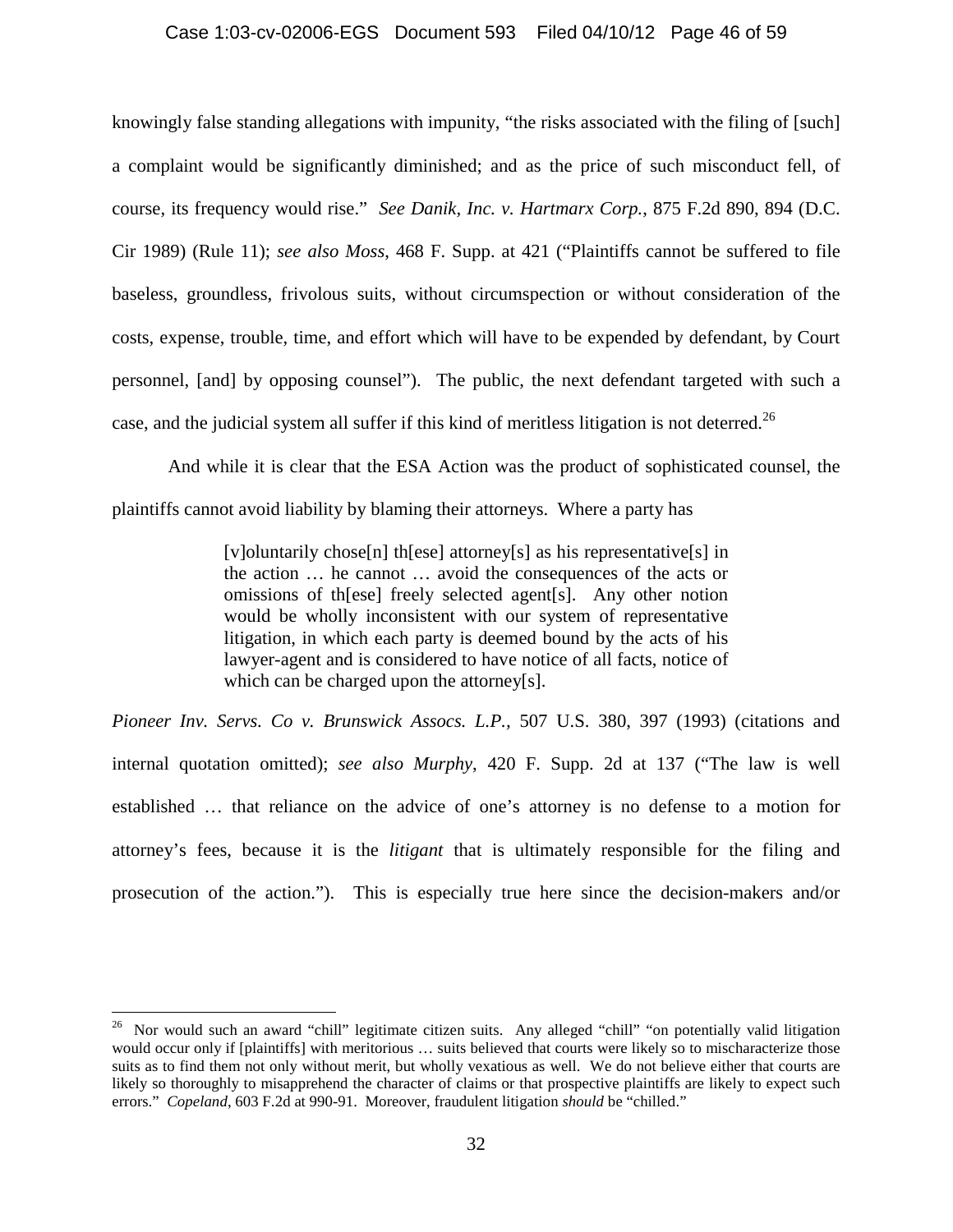representatives for the organizational plaintiffs were, in many instances, attorneys themselves.<sup>27</sup> Awarding attorneys' fees to FEI is clearly appropriate because it would serve one of the main purposes behind the ESA fee-shifting statute by deterring future frivolous and unjustified suits.

# **B. The Court Should Award FEI Attorneys' Fees Pursuant to its Inherent Authority**

As the foregoing demonstrates, the Court's December 30, 2009 findings of fact and conclusions of law provide more than ample basis for shifting attorneys' fees under the ESA to plaintiffs. That could be the end of the matter. But the conduct here also was a fraud on the court and "bad faith" litigation, both of which are sanctionable under the Court's inherent authority.28 *Auode v. Mobil Oil Corp.*, 892 F.2d 1115, 1119 (1st Cir. 1989) ("There is an irrefragable linkage between the courts' inherent powers and the rarely encountered problem of fraud on the court." ); *In re Nat'l Student Mktg. Litig.*, 78 F.R.D. 726, 728 (D.D.C. 1978), *aff'd Lipsig v. Nat'l Student Mktg.*, 663 F.2d 178 (D.C. Cir. 1980) ("One [exception to the American Rule], drawn from the inherent power of the courts … allows the assessment of fees against a losing party who has 'acted in bad faith, vexatiously, wantonly, or for oppressive reasons … .'").

"As old as the judiciary itself, the inherent power enables courts to protect their institutional integrity and to guard against abuses of the judicial process." *Shepherd*, 62 F.2d at 1472. "When rules alone do not provide courts with sufficient authority to protect their integrity and prevent abuses of the judicial process, the inherent power fills the gap." *Id.* at 1474 (citation omitted). While the Court's inherent powers are "poten[t]" and "must be exercised with restraint

 $27$  Organizational representatives were attorneys Lisa Weisberg (ASPCA); Tracy Silverman (AWI); and Nicole Paquette (API). Two former MGC partners, who remain counsel of record for all plaintiffs (Jonathan Lovvorn and Kimberly Ockene), are now in-house counsel for HSUS.

<sup>28</sup> Inherent authority "encompasses the power to sanction attorney or party misconduct." *Shepherd v. Am. Broad. Co., Inc.*, 62 F.3d 1469, 1474 (D.C. Cir. 1995).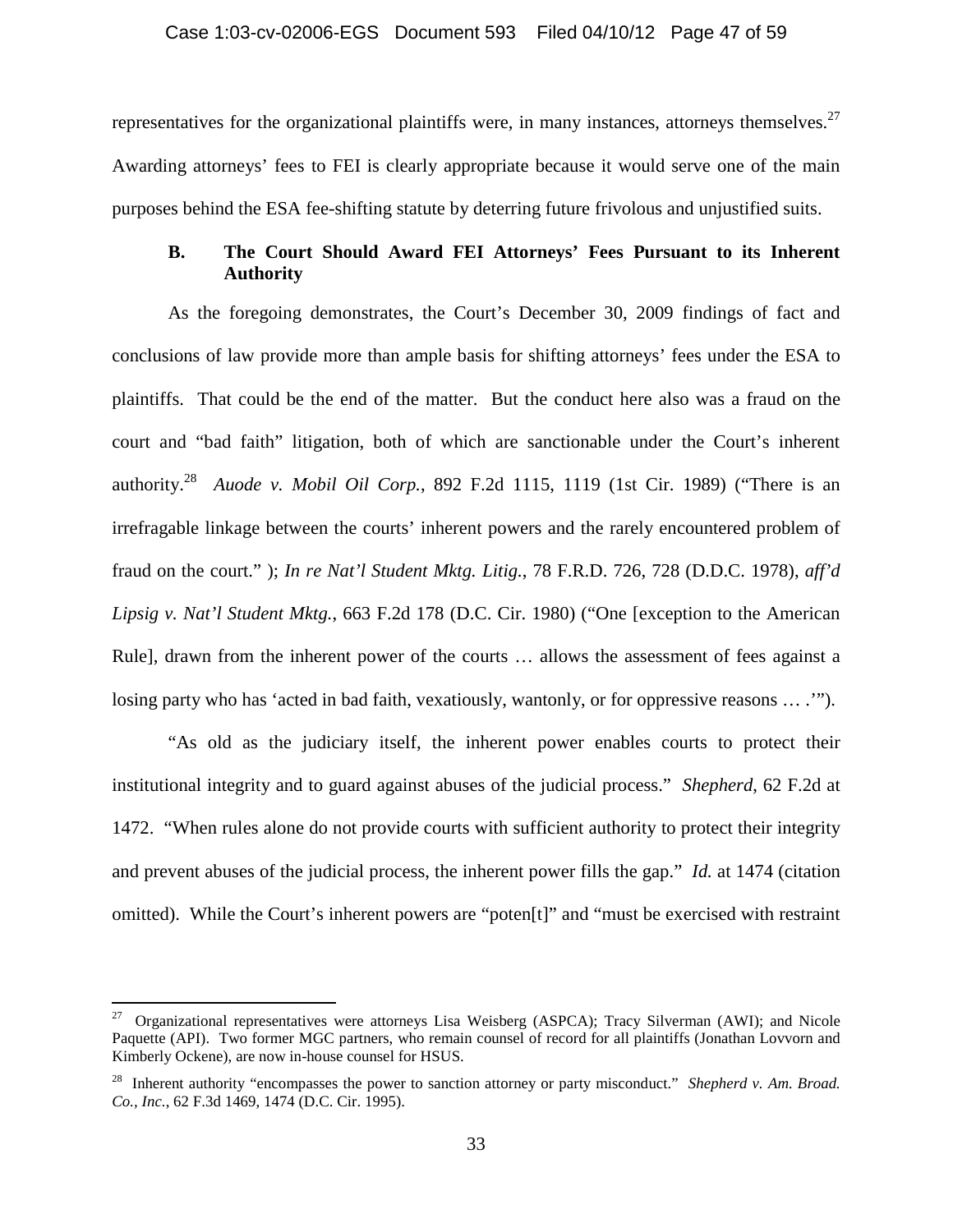#### Case 1:03-cv-02006-EGS Document 593 Filed 04/10/12 Page 48 of 59

and discretion," the egregious facts of this case warrant their application here. *Chambers v. NASCO, Inc.*, 501 U.S. 32, 44 (1991).<sup>29</sup>

# *1. Plaintiffs and Counsel Perpetrated a Fraud on the Court*

Where, as here, "the very temple of justice has been defiled," *Universal Oil Prod. Co. v. Root Ref. Co.*, 328 U.S. 575, 580 (1946), an award of attorneys' fees is warranted. "'Fraud upon the court' ... embrace[s] only that species of fraud which does or attempts to, subvert the integrity of the court itself, or is a fraud perpetrated by the officers of the court so that the judicial machinery cannot perform in the usual manner its impartial task of adjudging cases ... ." *Synanon Church v. U.S.*, 579 F. Supp. 967, 974 (D.D.C. 1984), *aff'd*, 820 F.2d 421 (D.C. Cir. 1987). "Not all fraud is 'fraud on the court.'" *Great Coastal Express, Inc. v. Int'l Bhd. of Teamsters*, 675 F.2d 1349, 1356 (4th Cir. 1982). While "fraud between the parties or fraudulent documents, false statements or perjury," in and of themselves, are not fraud on the court, "fraud which is directed to the judicial machinery itself" is. *Baltia Air Lines, Inc. v. Transaction Mgmt.*, *Inc.*, 98 F.3d 640, 642 (D.C. Cir. 1996). "[E]gregious misconduct directed to the court itself," includes "bribery of a judge or jury or fabrication of evidence by counsel." *Pfizer v. Int'l Rectifier Corp.*, 538 F.2d 180, 195 (8th Cir. 1976). Fraud on the court undeniably occurred here, where a paid plaintiff told critical lies upon which the courts had to rely, and counsel sat at the center of those lies and payments.

The judicial machinery in this case was activated by the fraud. Plaintiffs, together with their counsel, lied about the jurisdictional predicate for this case in the July 2000 complaint, repeated those lies in filings with this Court, and repeated them again to the D.C. Circuit. They actually paid Rider *not* to be a *Laidlaw*-like "refraining from" plaintiff, and then falsely claimed

<sup>29</sup> Other inherent power sanctions available to the Court include, *inter alia*, fines, contempt citations, and disqualifications or suspensions of counsel. *Shepherd*, 62 F.3d at 1475.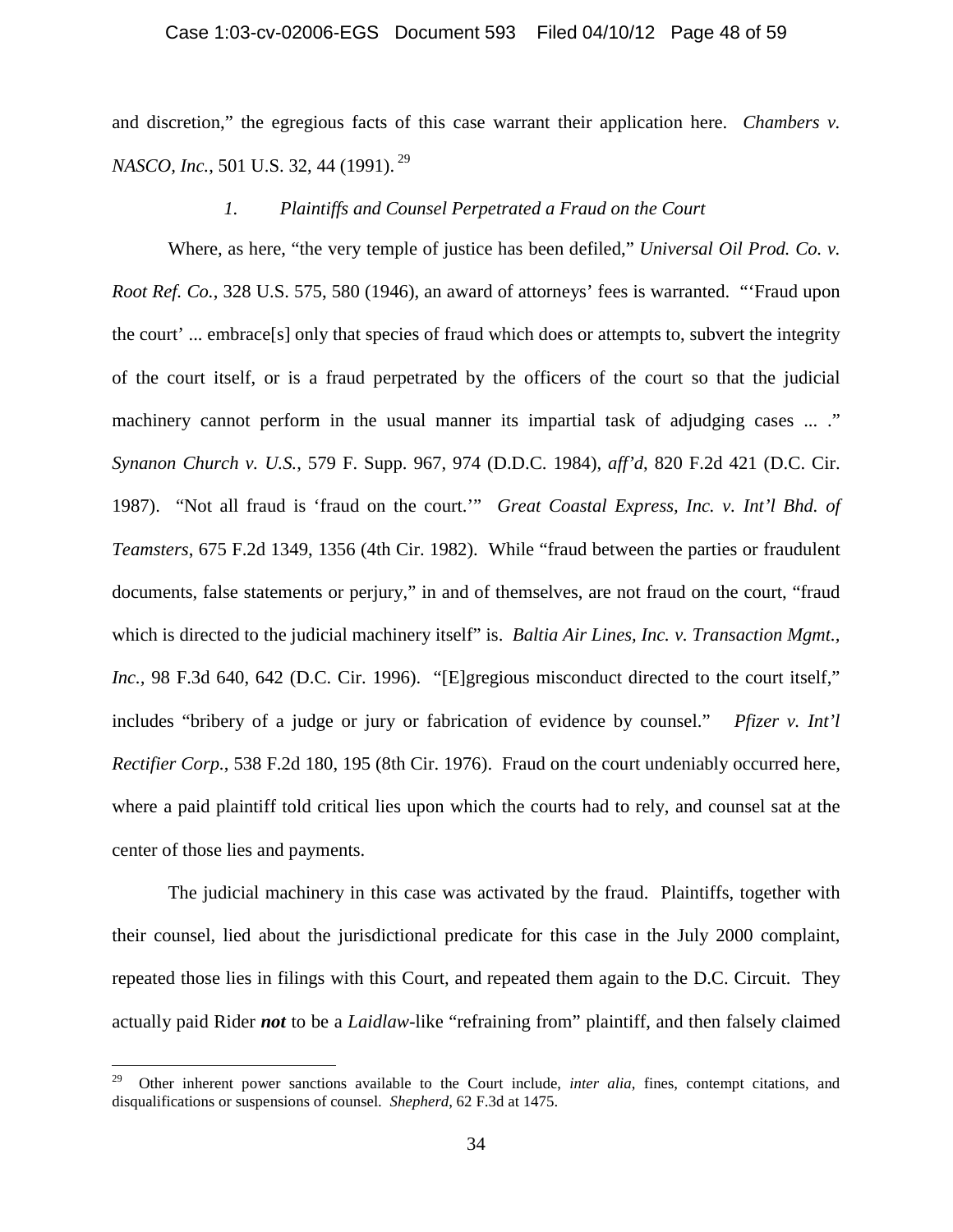#### Case 1:03-cv-02006-EGS Document 593 Filed 04/10/12 Page 49 of 59

that he was one. FOF 60-61; COL 6, 11, 18.4; *see supra*, at 5-7, 9. Rider's false and purchased standing allegations capitalized on the  $12(b)(6)$  requirement of assumed truth and were relied upon by both courts. Federal jurisdiction was manufactured where none existed. FOF 53.

Rider's standing allegations were made with an "intent to deceive or defraud the court," and they did just that. *Cobell v. Norton*, 334 F.3d 1128, 1150 (D.C. Cir. 2003) (citation omitted). FEI, as well as the courts themselves, which had to accept Rider's paid falsities as truth, were all victims of the fraud. *See Hazel-Atlas Glass Co. v. Hartford-Empire Co.,* 322 U.S. 238 (1944) (fraud on the court where circuit court relied on fraudulent article created and submitted by counsel); *In re Levander*, 180 F.3d 1114, 1120 (9th Cir. 1999) (fraud on the court where bankruptcy court relied on perjury and non-disclosure in deposition testimony); *Fraige v. Vinyl Prod. Mfg.*, 996 F.2d 295, 295 & 298 (Fed. Cir. 1993) (fraud on the court where district court relied on false and forged documentation in, *inter alia*, denying preliminary injunction). As in *Hazel-Atlas*, *Levander*, and *Fraige*, plaintiffs and their counsel "deliberately planned and carefully executed a scheme to defraud" both courts. *Hazel-Atlas*, 322 U.S. at 245.30

Plaintiffs' and counsel's fraudulent conduct went directly "to the heart of the case." *Landmark Legal Found. v. EPA*, 272 F. Supp. 2d 70, 87 (D.D.C. 2003) (awarding attorneys' fees where destruction of the very FOIA documents requested and subject to a preliminary injunction went "to the heart of the case"); *cf. Baltia Air Lines*, 98 F.3d at 643 (no fraud on the court where "any misrepresentations to the District Court were not relevant to the Court's decision"). False allegations on an issue "pivotal" or "material" to the theory of the case, such as the false standing allegations that were "indispensable," *Lujan*, 504 U.S. at 561, to Rider's case, are fraud on the

<sup>30</sup> The fraud here was not ordinary fraud, *cf. Bowie v. Maddox*, 677 F. Supp. 2d 276, 279 n.2 (D.D.C. 2010), nor was it "simply between the parties." *Cf. Lockwood v. Bowles*, 46 F.R.D. 625, 632 (D.D.C. 1969). And, this is not a case of an "isolated incidence of perjury" by Rider, where his co-plaintiffs and counsel did not know about it or were not involved in it. *Cf. Synanon Church*, 579 F. Supp. at 972.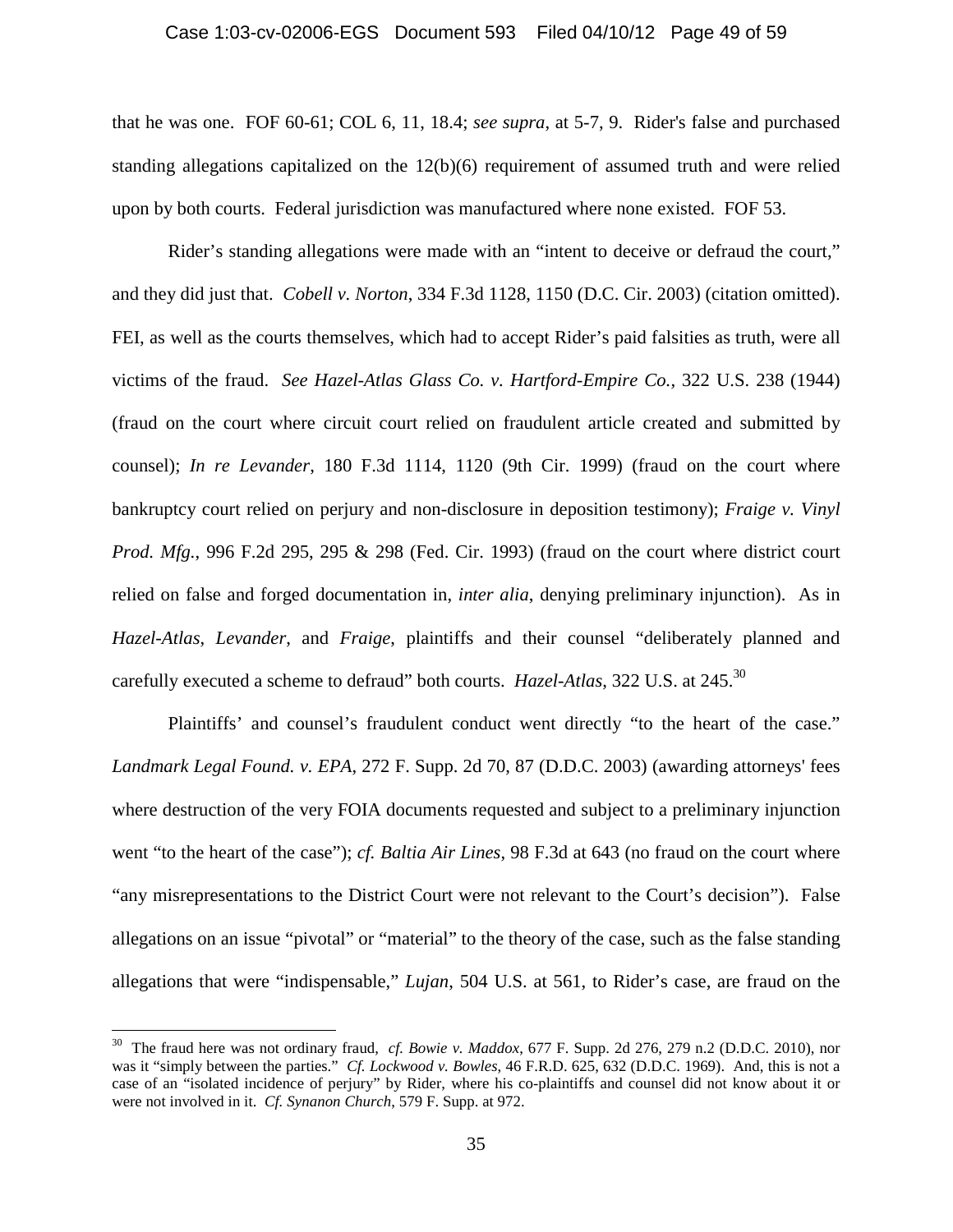#### Case 1:03-cv-02006-EGS Document 593 Filed 04/10/12 Page 50 of 59

court. *Nichols v. Klein Tools, Inc.*, 949 F.2d 1047, 1049 (8th Cir. 1991) (fraud on the court where plaintiff "repeatedly and pointedly lied under oath regarding *the* pivotal issue in the case"); *Auode*, 892 F.2d at 1120 (fraud on the court where plaintiff attached fraudulent document to the complaint "when [plaintiff] and his counsel … plainly thought it material").

That counsel are at the center of the conduct makes this a fraud on the court.<sup>31</sup> *Cleveland Demolition Co. v. Azcon Scrap Corp.*, 827 F.2d 984, 986 (4th Cir. 1987) ("the involvement of an attorney, as an officer of the court, in a scheme to suborn perjury should certainly be considered fraud on the court") (quotation omitted); *see also Lockwood*, 46 F.R.D. at 632 (fraud on the court includes "the involvement of an attorney (an officer of the court) in the perpetration of the fraud"). Counsel filed the original complaint knowing that Rider's "refraining from" injury allegations were false, pursued those arguments on appeal and presented his zero-credibility testimony at trial, all the while funneling payments to Rider, from his co-plaintiffs, via their law firm and a  $501(c)(3)$  organization they operated.<sup>32</sup> DX 48A; *cf. Synanon Church*, 579 F. Supp. at 975 (seriousness of misconduct "magnified" by "complicity" of in-house counsel).

"[T]ampering with the administration of justice in the manner indisputably shown here involves far more than an injury to a single litigant. It is a wrong against the institutions set up to protect and safeguard the public, institutions in which fraud cannot complacently be tolerated consistently with the good order of society." *Hazel-Atlas*, 322 U.S. at 246. Plaintiffs' and

 $31$  While an attorney "should represent his client with singular loyalty that loyalty obviously does not demand that he act dishonestly or fraudulently; on the contrary his loyalty to the court, as an officer thereof, demands integrity and honest dealing with the court. And when he departs from that standard in the conduct of a case he perpetrates a fraud on the court." *Kuperman v. Consol. Research & Mfg. Corp.*, 459 F.2d 1072, 1078 (2d Cir. 1972) (quoting Moore's 7 Fed. Practice § 60.33 (1971)).

<sup>32</sup> *Cf. Schreiber Foods, Inc. v. Beatrice Cheese, Inc.*, 402 F.3d 1198, 1205 (Fed. Cir. 2005) ("Once counsel became aware that highly material false statements had been made by a witness, in pleadings submitted to the court and in response to discovery requests, and that highly material documents had not been produced as requested, [plaintiff] and its counsel were under an obligation to promptly correct the record.").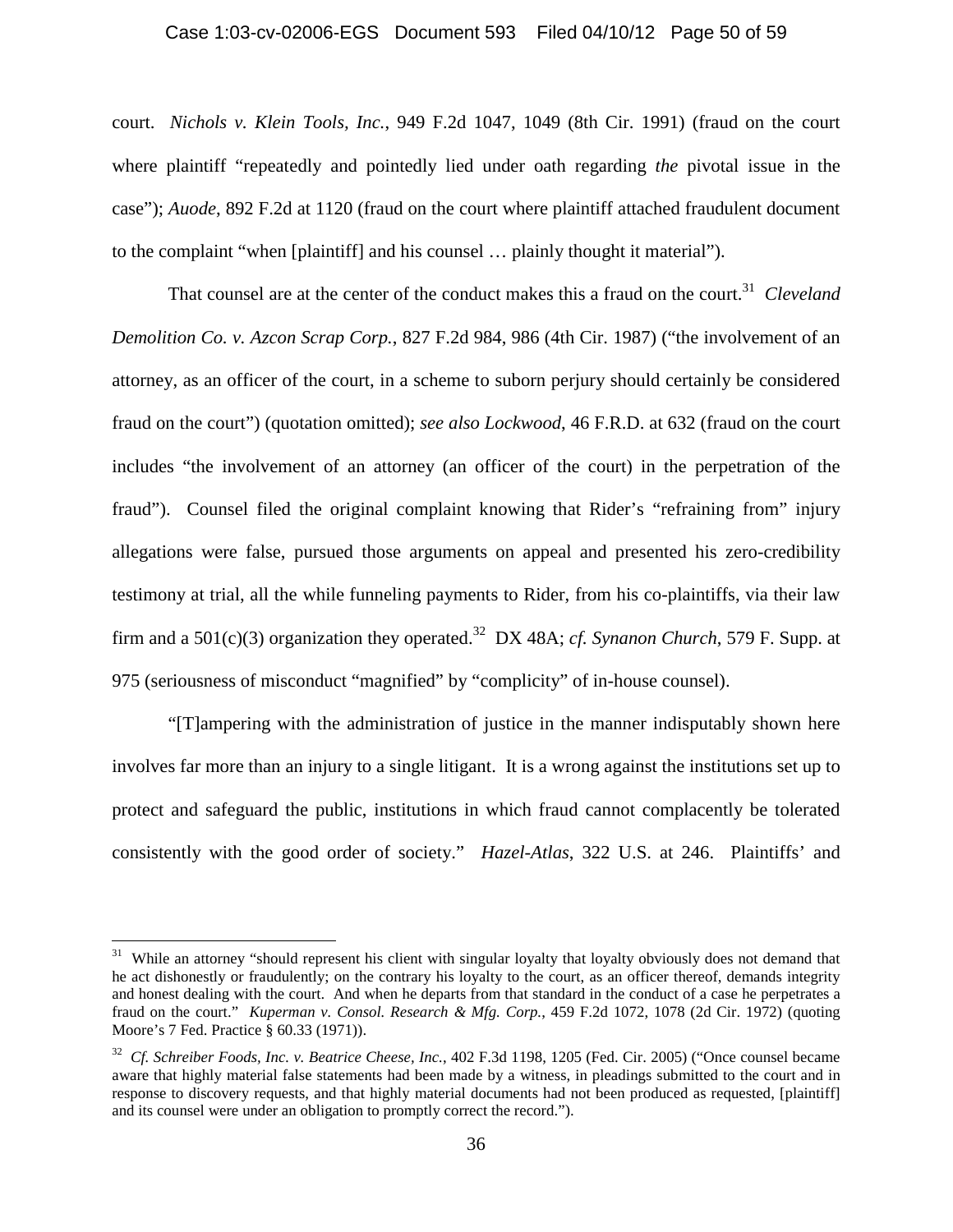#### Case 1:03-cv-02006-EGS Document 593 Filed 04/10/12 Page 51 of 59

counsel's "unconscionable plan" to pay Rider to make false standing allegations (and then lie about such conduct) is a fraud on the court and fully justifies an award of attorneys' fees.

# *2. Plaintiffs and Counsel Acted in Bad Faith, Vexatiously, Wantonly and for Oppressive Reasons*

Courts have inherent authority to assess fees when a party has "acted in bad faith, vexatiously, wantonly, or for oppressive reasons … .'" *Chambers*, 501 U.S. at 45-46 (quotation omitted). Bad faith litigation "may be found, not only in the actions that led to the lawsuit, but also in the conduct of the litigation." *Hall v. Cole*, 412 U.S. 1, 4 (1973); *see also Am. Hosp. Ass'n v. Sullivan*, 938 F.2d 216, 219-20 (D.C. Cir. 1991) (bad faith includes "the filing of a frivolous complaint or meritless motion, or discovery-related misconduct"). Bad faith occurred here over the entire course of the litigation, from filing through trial (and appeal), for all of the reasons that this case is a fraud on the court. Moreover, plaintiffs and counsel relied on Rider's perjured testimony and filed and pursued the baseless claims of the organizational plaintiffs. This is not a case where plaintiffs and counsel merely took aggressive litigation postures. *Lipsig*, 663 F.2d at 181. Indeed, plaintiffs and counsel were "substantially motivated by vindictiveness, obduracy [and] mala fides." *Id*. at 182*.*

Rider's false, misleading, and purchased standing allegations (including, *inter alia*, his "refraining from" injury allegations), were the "key 'fact[s]'" used to "instigate [the] litigation," *Ellipso, Inc. v. Mann*, 594 F. Supp. 2d 40, 44 (D.D.C. 2009), and key facts that kept the case alive after the initial appeal through trial. Those facts were "patently false." *Id*. As in *Ellipso*, plaintiffs and counsel in this case "repeatedly made [Rider's] false [standing] allegations" to this Court and the D.C. Circuit, and they "were the critical fact[s] upon which the litigation turned," because without them the litigation would have ended. *Id*.; *cf.* FOF 53. The "central allegation[s] that gave rise to the plaintiff[s'] claims" were untrue, and those falsities were relied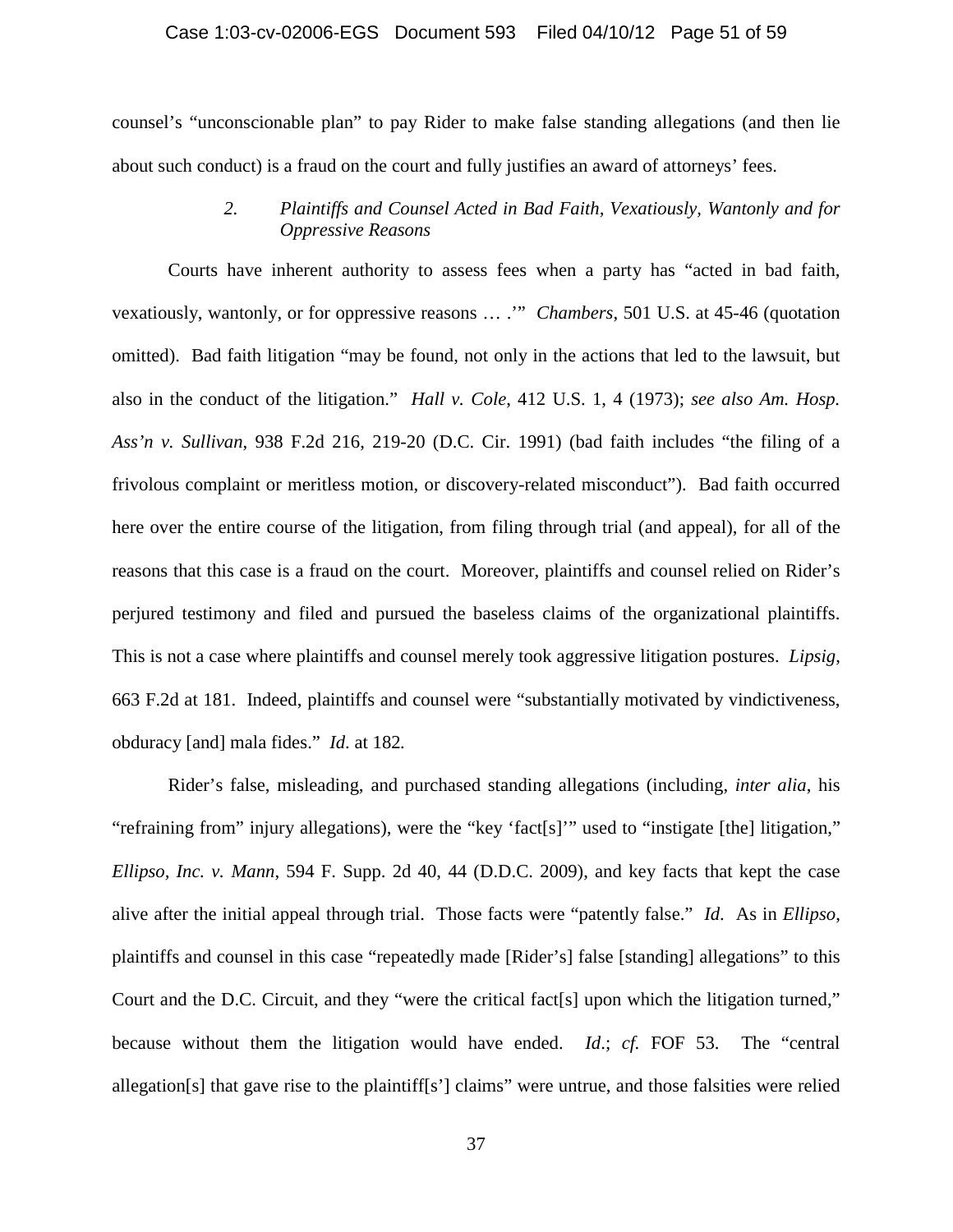#### Case 1:03-cv-02006-EGS Document 593 Filed 04/10/12 Page 52 of 59

upon by both courts. *Id.* at 43 & 44 n.5; *cf.* FOF 60-73; COL 4-11. Had the case only involved the organizations, it would have ended with the first dismissal. But Rider's false claims, dependent entirely on his witness credibility, guaranteed that the matter would have to be tried.

The organizational plaintiffs and counsel also made false statements regarding the Rider payments to the Court and to FEI in discovery responses. *See supra*, at 14-15; FOF 55-57, 59. Such deliberate and repeated falsities, on a central issue (Rider's standing and its financial underpinning), constitute bad faith. *Compare Richardson v. Union Oil Co.*, 167 F.R.D. 1, 2-3 & 5 (D.D.C. 1996) (awarding attorneys' fees due to, *inter alia*, defendants' false interrogatory answer and direct misrepresentations in a court filing – all on the "*central*" issue)<sup>33</sup> *with Assoc. of Am. Physicians & Surgeons v. Clinton,* 187 F.3d 655, 661 (D.C. Cir. 1999) (reversing fee award where an alleged misrepresentation "if false, was *not material* and therefore [could not] be characterized as made in bad faith"); *Shepherd,* 62 F.3d at 1480 (reversing default judgment where defendant's alleged document alteration had only a *"tangential connection"* to the merits).

Moreover, this case involved a coordinated scheme to purchase testimony "on the dispositive facts underlying [this] lawsuit." *Young v. U.S. Senate Sergeant at Arms,* 217 F.R.D. 61, 70 (D.D.C. 2003) (dismissing action where plaintiff unsuccessfully attempted to purchase the testimony of two witnesses). In *Young*, the attempt to purchase testimony was unsuccessful. Here, it actually happened. FOF 1. When sanctioning the *Young* plaintiff, Judge Friedman noted that "[c]oercing or seeking to obtain or manufacture false testimony '*strikes at the heart of the judicial system*. Lying cannot be condoned in any formal proceeding. … Our legal system is dependent on the willingness of the litigants to allow an honest and true airing of the real facts.'"

1

<sup>33</sup> In *Richardson*, defendant's "bad faith" conduct actually was exposed by plaintiff before trial. Fees, however, were still awarded. *Richardson,* 167 F.R.D. at 5.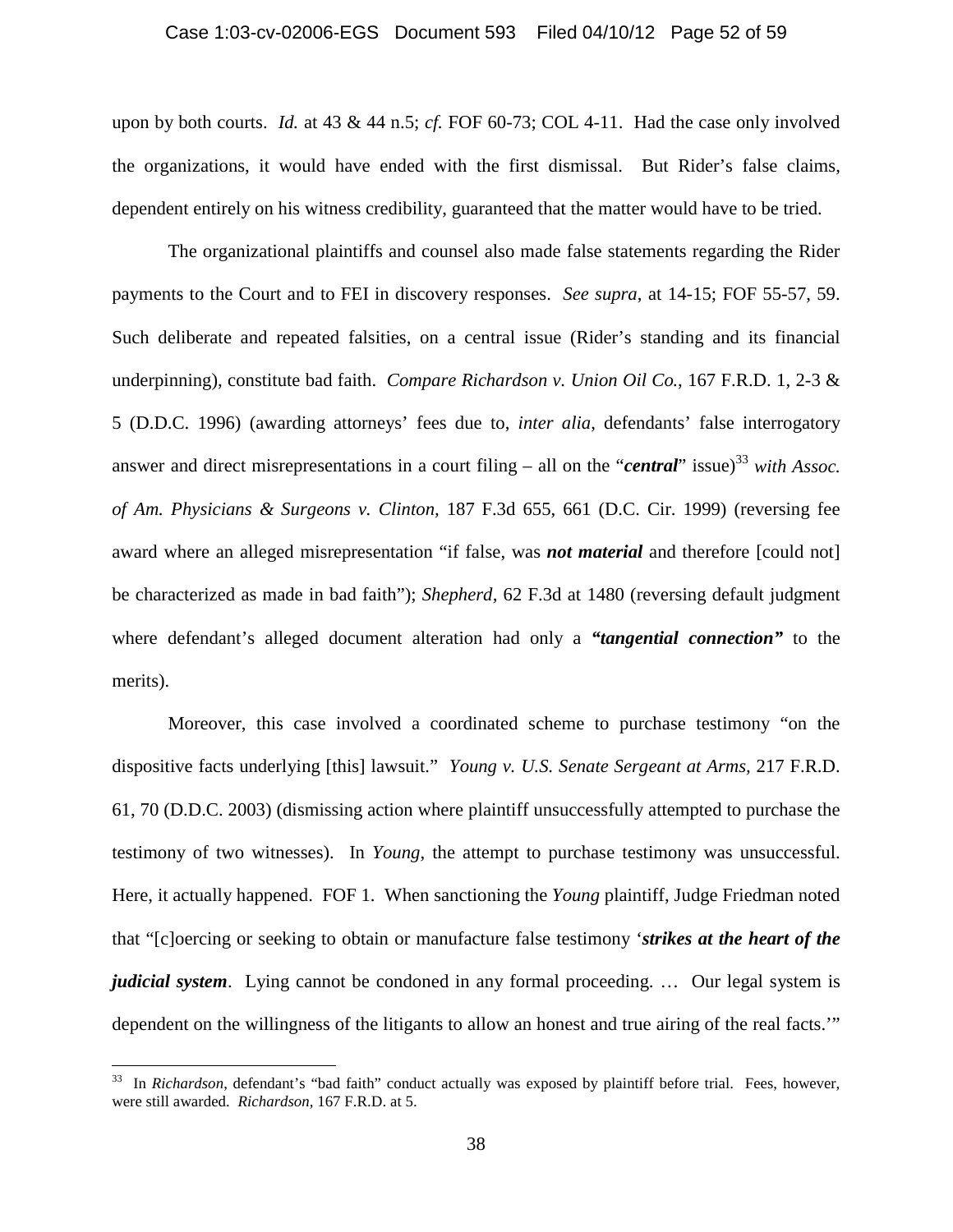#### Case 1:03-cv-02006-EGS Document 593 Filed 04/10/12 Page 53 of 59

*Id.* at 71 (citation omitted) (emphasis added). In this case, "an honest and true airing" of Rider's lies did not occur until trial, more than eight years after the case was first filed. Like the *Young* plaintiff, plaintiffs here – together with their counsel – not only "sought to undermine," but also "jeopardized the integrity of the judicial process" itself. *Id*.

Apart from the payments, Rider's perjury *alone* warrants awarding attorneys' fees under the bad faith exception.<sup>34</sup> *Whitney Bros. Co. v. Sprafkin*, 60 F.3d 8, 14 (1st Cir. 1995) ("[w]hen a party [] materially perjure[s] himself, this, standing alone, is sufficient grounds for finding bad faith"). This Court totally rejected Rider's standing testimony because it was incredible or unpersuasive *eighteen* times. The Third Circuit has held that it is an abuse of discretion for a district court *not* to award attorneys' fees pursuant to the bad faith exception where a plaintiff, like Rider, "lied about matters going to the heart of the case." *Perichak v. Int'l Union of Elec. Radio & Mach. Workers*, 715 F.2d 78, 83 n.9 (3d Cir. 1983) (Plaintiff's "materially false statements [made] under oath are, having been critical to the success of his case, alone, are enough to support a finding of bad faith."); *see also Carrion v. Yeshiva Univ.*, 535 F.2d 722, 728 (2d Cir. 1976) (trial testimony that was "an unmitigated tissue of lies" justified fee award).

*Blue v. U.S. Army*, 914 F.2d 525, 542 (4th Cir. 1990), affirmed a bad faith attorneys' fee award where, as here, "the resolution of [the] case turned upon far more than routine credibility determinations."<sup>35</sup> Although not "every instance in which a district court credits one side's witnesses over another's" justifies sanctions, the *Blue* plaintiffs perjured themselves and their testimony, like Rider's, "reveal[ed] contradictions and evasions on the most central of issues." Id. at 543-44. One plaintiff's story was "a tortured path of inconsistent, evasive and wholly

<sup>34</sup> As discussed *supra* at 34, while perjury alone, without attorney involvement, may not be fraud on the court, *Baltia Air Lines,* 98 F.3d at 642, it *is* bad faith.

<sup>35</sup> The *Blue* district court invoked several bases (Rule 11, Rule 16, 28 U.S.C. § 1927, and bad faith). The Fourth Circuit noted that "[i]n a proper case, several of the theories can be invoked to justify punishment of the same conduct," but found no need to "dissect the particulars of each theory." 914 F.2d at 534.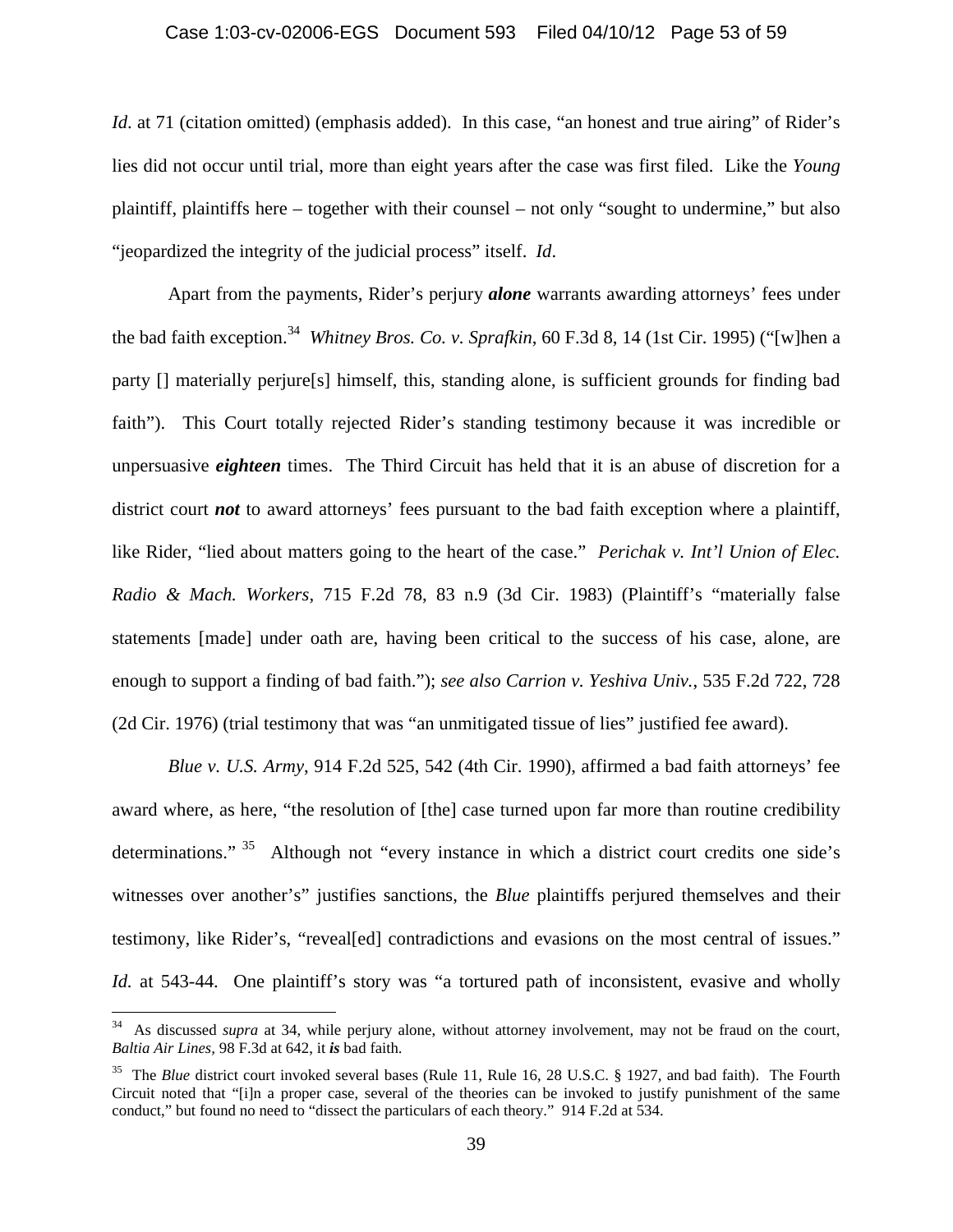incredible explanations … ." *Id.* at 544. The other's contained "insidious and less than subtle

shift[s]." *Id.* The Fourth Circuit's summation of *Blue* parallels the instant case:

This case is not one of a district court sanctioning attorneys and their clients for forwarding novel legal claims. Rather, it is a case in which a district court imposed sanctions because the parties and counsel pressed on a massive scale insubstantial claims unsupported by any credible evidence. The parties were found not to have abandoned their frivolous claims until the very eve of trial, to have maintained plainly baseless suits, and to have perjured themselves on the witness stand, all in an effort to harass the defendant. Counsel was found to have shirked its responsibility to explore the factual bases for the clients' suits and to examine the materials obtained in discovery, instead charging forward with the litigation in disregard of its manifest lack of merit. Such conduct cannot be condoned.

914 F.2d at 550. Rider was "pulverized" on the most central of issues, such as his own bullhook use on elephants (FOF 16-18), his claimed emotional attachment to the "killer" "bitch" elephant Karen (FOF 73), and whether he "desired" to "visit" "his girls." FOF 66-69. Rider did not even truthfully answer questions on issues like his work history (*i.e.*, the reason he left working for CB-CB (FOF 2), the reason he left working for Raffo (FOF 19-20)) or the reasons he received written warnings while employed with FEI. FOF 10-11. Like *Blue*, Rider's allegations were "unsupported by any credible evidence." 914 F.2d at 550.

It was not just Rider who "maintained [a] plainly baseless suit[]." *Blue*, 914 F.2d at 550. The organizational plaintiffs' claims were legally and factually hollow from the start, which is why they hired Rider in the first place. *See supra*, at 18-19 & 25-26; *Am. Hosp. Ass'n*, 938 F.2d at 219-20 (bad faith includes "the filing of a frivolous complaint"); *Nepera Chemical, Inc. v. Sea-Land Serv., Inc.*, 794 F.2d 688, 702 (D.C. Cir. 1986) (bad faith to bring or maintain an unfounded suit). At trial, API had *no* evidence of its "injuries." FOF 102-03; COL 28, 31. Such an "absence of evidentiary support" *at trial* of an injury required to exist at the outset of litigation shows that the organizational claims were "known to be bogus from the beginning." *Lockary v. Kayfetz*, 974 F.2d 1166, 1175 (9th Cir. 1992).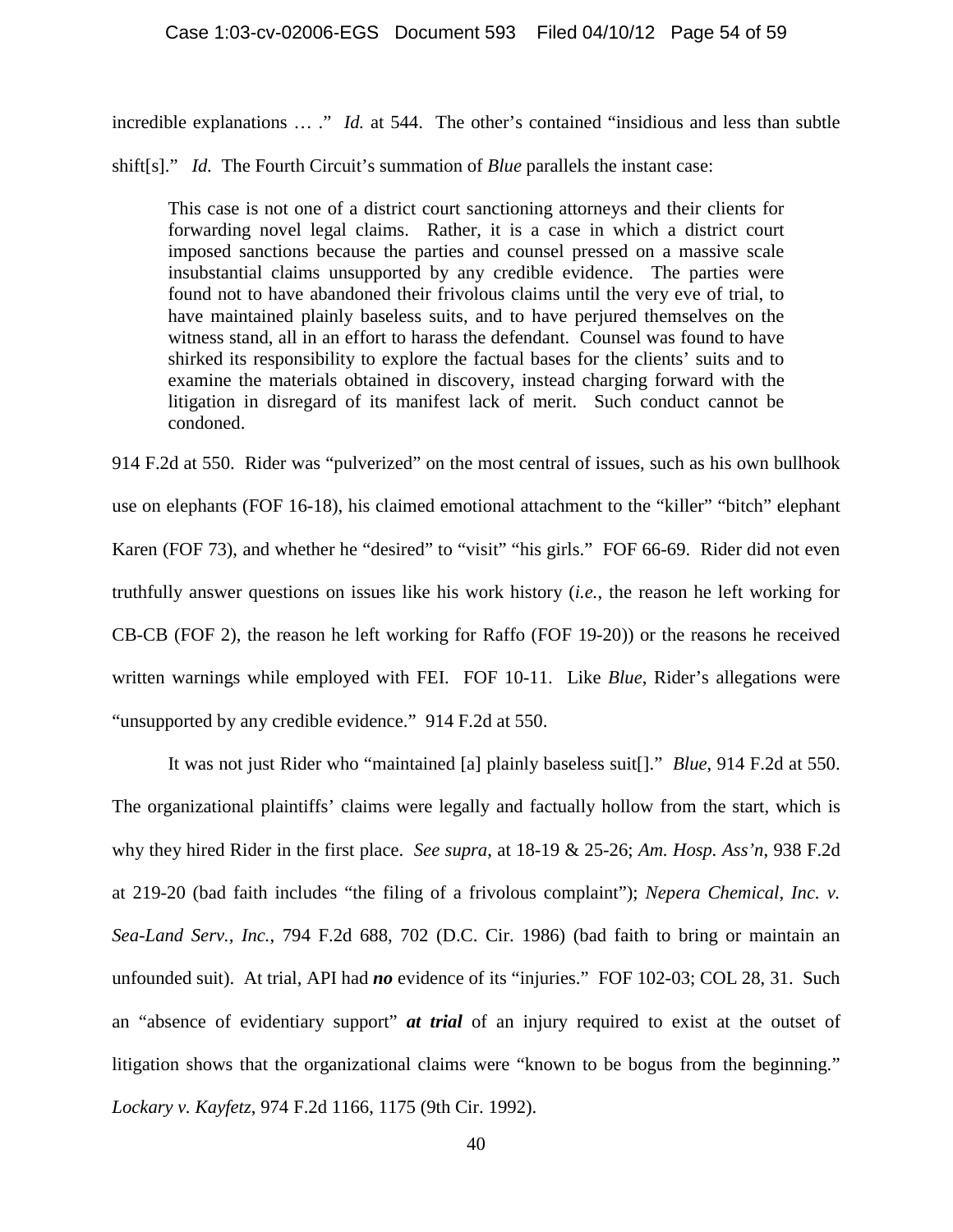Nor can plaintiffs or their counsel claim non-profit or "public interest" special treatment. The inherent authority sanction leveled in *Blue* stood against prominent civil rights attorneys. *See* 914 F.2d at 547; *see also Oliveri v. Thompson*, 803 F.2d 1265, 1280 (2d Cir. 1986) (rejecting argument that attorney handling unpopular civil rights claims should be given "special treatment" in the context of fee awards). "'*[S]tatus as a public interest law firm or the nature of a claim does not confer immunity from attorneys' fees for bringing and maintaining frivolous lawsuits*.'" *Lockary*, 974 F.2d at 1172 (emphasis added) (quoting *Avirgan v. Hull*, 932 F.2d 1572, 1582-83 (11th Cir. 1991)); *see also Lockary*, 974 F.2d at 1171 (non-profit's use of "the nominal plaintiffs [as] merely pawns or puppets" in its effort to create precedent merited sanctions). Accordingly, for all of the reasons stated above, plaintiffs' and counsel's conduct constituted bad faith, and an award of attorneys' fees is warranted.

# **C. The Court Should Sanction Counsel Pursuant to 28 U.S.C. § 1927**

Counsel of record also should be sanctioned under 28 U.S.C. § 1927, which affords this Court discretion to sanction "[a]ny attorney … who [] multiplies the proceedings in any case unreasonable and vexatiously … ." *id.*; *U.S. v. Wallace*, 964 F.2d 1214, 1218 (D.C. Cir. 1992) ("Section 1927 recognizes by statute a court's power to assess attorney's fees against an attorney who frustrates the progress of judicial proceedings."). Conduct must be "at least reckless" to be sanctionable under § 1927. *Wallace*, 964 F.2d at 1217; *see also Healey v. Labgold*, 231 F. Supp. 2d 64, 68 (D.D.C. 2002) (recklessness under § 1927 "is less than the bad faith required to authorize a court's invocation of its inherent authority"). 36

<sup>&</sup>lt;sup>36</sup> The award should be made against MGC and attorneys Meyer, Ockene, Sanerib, Winders, Glitzenstein, Crystal, Lovvorn and Saltzburg, because all of them were listed as counsel of record for plaintiffs at least through the 2009 trial of this action where Rider's lies became crystal clear. *See* Civil Docket Sheet in No. 00-1641 and 03-2006. Furthermore, several of these lawyers participated in the Rider payments and the discovery misconduct about those payments detailed above, as well as the false and/or frivolous filings that were made with the courts. *See supra*, at 6-10, 13-19, 23-30, 34-39 & n.27 and *infra* 43-45; No. 00-1641, DE 1, 22; No. 03-2006, DE 1, 180, 181, 181-1, 297, 349; DX 16, 18-R, 19, 20-R, 37, 51, 53, 65, 67; Ex. 7 hereto. Moreover, counsel may be held jointly and severally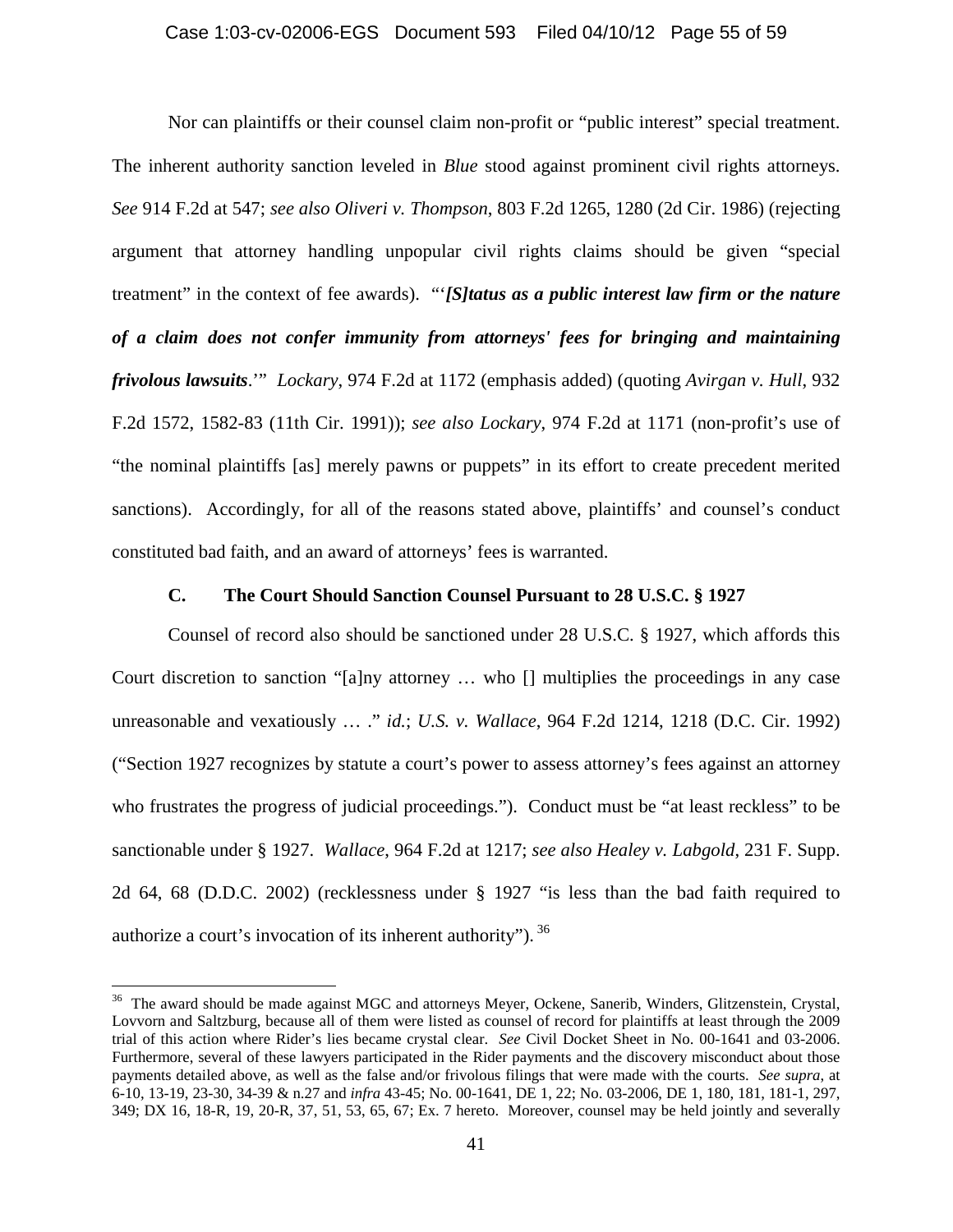#### Case 1:03-cv-02006-EGS Document 593 Filed 04/10/12 Page 56 of 59

While proving "recklessness" is a "high threshold" that "requires deliberate action in the face of a known risk, the likelihood or impact of which the actor inexcusably underestimates or ignores," *Wallace*, 964 F.2d at 1219-20, that standard is met here. Counsel's conduct was not "unintended, inadvertent or [] negligent," and it certainly was "more than a mistake in professional judgment." *Huthnance v. Dist. of Columbia*, 793 F. Supp. 2d 177, 181 (D.D.C. 2011). It was "the kind of purposeful, intentional action" that is sanctionable under § 1927. *Healey*, 231 F. Supp. 2d at 68. Counsel "consciously [chose] a course of action," *Wallace*, 964 F. 2d at 1220, and multiplied the proceedings in this case.

"At its core, this was an opportunistic and attorney-driven lawsuit," and from the start, neither Rider nor the organizational plaintiffs had an actual "injury." *U.S. v. ITT Educ. Svs.*, 2012 U.S. Dist. LEXIS 40646, at \*37 (D. Ind. Mar. 26, 2012). In preparing the complaint, counsel "fabricated testimony" and used a "deceptive style to mask [Rider's] shortcomings," which took FEI *years* to discover. *Avirgan*, 932 F.2d at 1582 (false statements were the "impetus" for two years of discovery); *cf. Alexander v. FBI*, 541 F. Supp. 2d 274, 305 (D.D.C. 2008) ("no evidence" that defendants or their counsel "knowingly submitted false testimony" or that they acted "with an intent to mislead [the] Court"); *Mona v. Hersh*, 1989 U.S. Dist. LEXIS 9651, at \*4 (D.D.C. Aug. 15, 1989) ("no basis for believing the counsel … participated in a scheme to commit perjury or continued to prosecute the case knowing it to be totally lacking in merit"). While certain of Rider's allegations were false, others neither had nor were capable of evidentiary support. FOF 76, 18.4-18.5. The organizational standing arguments likewise were frivolous when made (FOF 101) and were without foundation. FOF 102-103; COL 28, 31. Circuit courts have affirmed § 1927 sanctions where, as here, counsel filed a complaint with

liable for the opposition's attorneys' fees as a § 1927 sanction. *Wilson-Simmons v. Lake Cty. Sheriff's Dept.*, 207 F.3d 818, 825 (6th Cir. 2000).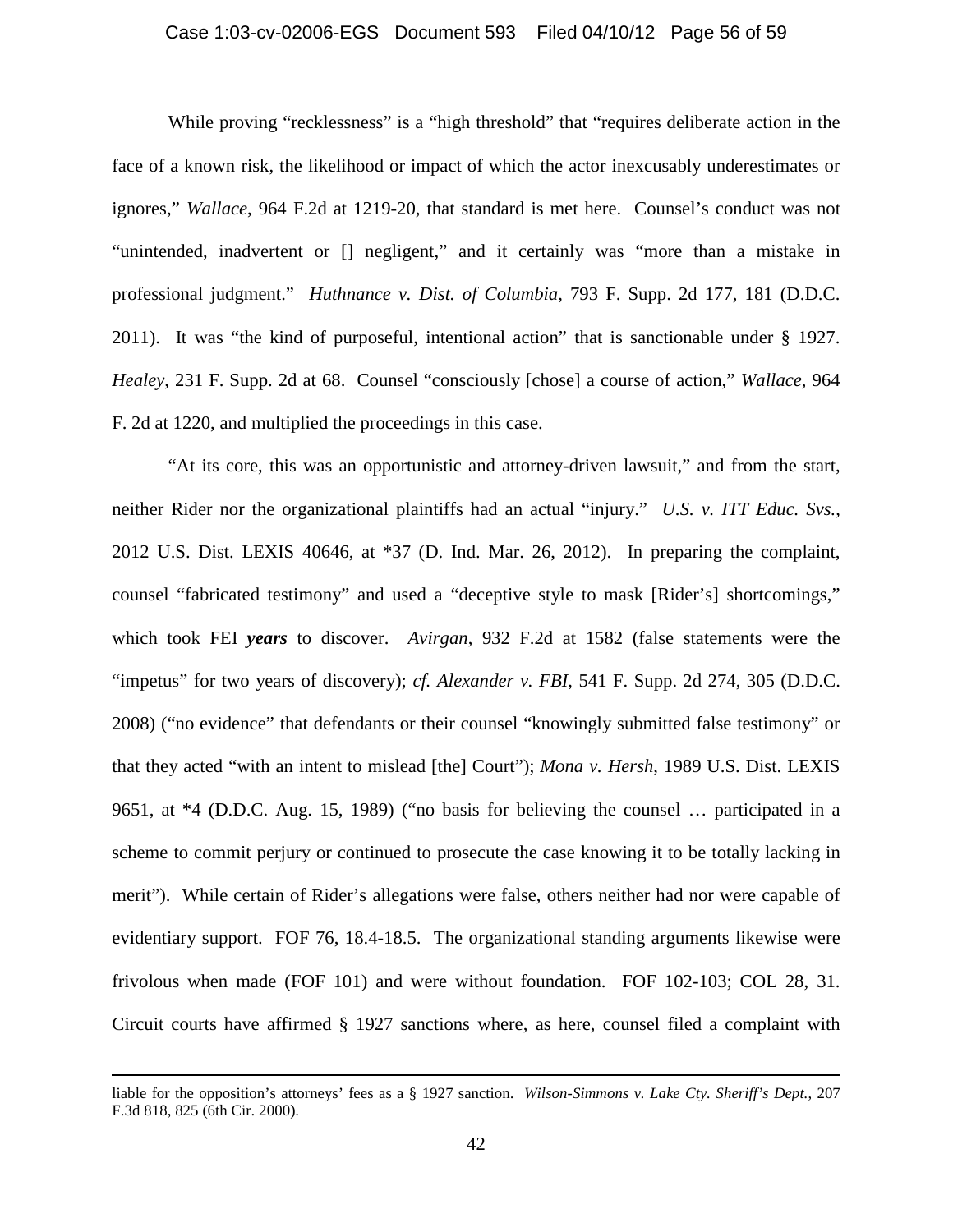#### Case 1:03-cv-02006-EGS Document 593 Filed 04/10/12 Page 57 of 59

false and unsupported allegations. *Cf. Johnson v. Univ. of Rochester Med. Ctr.*, 642 F.3d 121, 124 & 126 (2d Cir. 2011) (counsel knowingly included a false accusation in amended complaint and knowingly and "relentlessly" pursued claims without basis in law or fact); *Footman v. Cheung*, 139 Fed. Appx. 144, 146 (11th Cir. 2005) (counsel, *inter alia*, filed an amended complaint that "contained false and unsupported allegations").

Rider's false, misleading and purchased allegations formed the "sole" basis for reinstatement of this case, FOF 53, and it follows that counsel's conduct "led to additional litigation …, the situation that 28 U.S.C. § 1927 is intended to address." *See Atkins v. Fischer*, 515 F. Supp. 2d 138, 142 (D.D.C. 2007). Indeed, the 500+ docket entries in No. 03-2006 *would never have happened* but for the fraud perpetrated on the courts as to Rider's standing and is, *per se*, an unreasonable and vexatious multiplication of proceedings. Where, as here, a "misrepresentation is responsible for preserving an otherwise meritless suit," such a "factual misrepresentation can form the basis for a punitive award." *Tuf-Flex Glass v. NLRB*, 715 F.2d 291, 298 (7th Cir. 1983); *see also Wang v. Gordon & Inland Real Estate Corp.*, 715 F.2d 1187, 1190 (7th Cir. 1983) (fee award affirmed where plaintiff's complaints "were attempts to manufacture federal claims ... where plaintiff knew or should have known that none existed").

Not only did counsel bring fraudulent (Rider) and frivolous (API) claims, they doggedly pursued them for more than eleven years. In discovery it became patently obvious that Rider had no credibility. *See supra*, at 10-13; Ex. 10. But counsel did not withdraw Rider's claims. Instead, they engaged in various (unsuccessful) attempts to save this case, such as adding additional plaintiffs *after* this court entered summary judgment, and moving for preliminary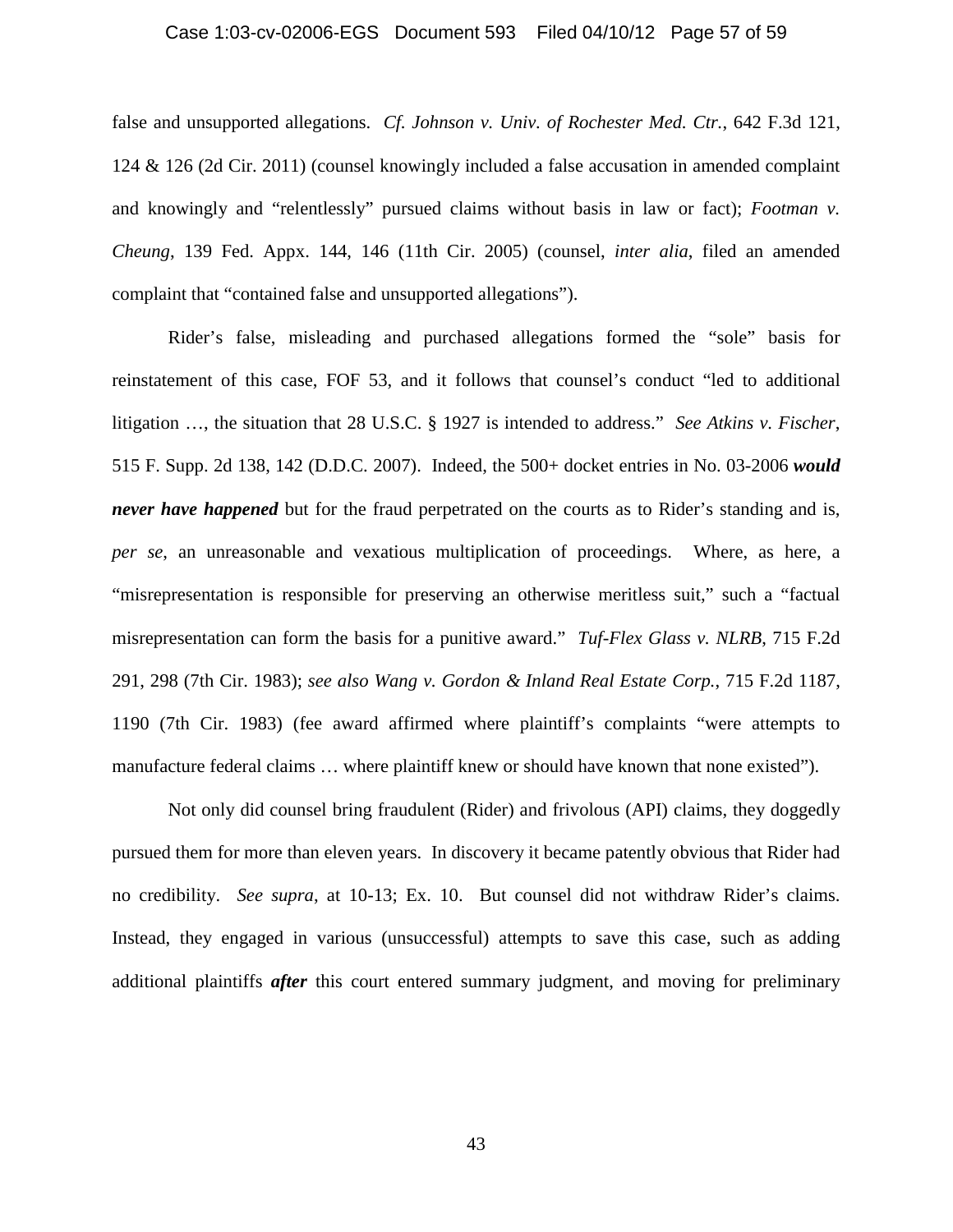#### Case 1:03-cv-02006-EGS Document 593 Filed 04/10/12 Page 58 of 59

injunctive relief on *one* issue (chaining) eight years after the case was filed.<sup>37</sup> When none of these worked, counsel continued on with Rider's and the organizational plaintiffs' claims to trial. Counsel filed an absurd motion to exclude ASPCA, AWI, and FFA/HSUS as witnesses, and shortly thereafter, those plaintiffs abandoned their claims. FOF 100. API's cross-examination at trial revealed that API could not answer fundamental questions about how it was allegedly "injured," prompting the Court, *sua sponte* that very day, to order briefing on API's standing. Minute Order (2-19-09). And, during the Rule 52(c) argument, the Court made it abundantly clear that Rider's credibility was shot.  $2\n-26\n-09$  p.m. at  $85:13\n-16 \& 90:23\n-91:04$ . Even with these red banners, counsel kept on, forcing FEI to proceed with its case and two more weeks of trial. At the conclusion of FEI's case, at closing argument, counsel dropped the only remaining form of relief that could have redressed Rider's claimed injury: an injunction. COL 12-13. Whatever the reason for this maneuver, at this point it was abundantly clear that Rider's "injury" could not be redressed by declaratory relief, but counsel *still* did not drop Rider as a plaintiff. Extensive post-trial briefing and an appeal to the D.C. Circuit followed. At each and every step of the way counsel had an opportunity to drop either Rider or API or both (and put an end to FEI's mounting legal expenses). Yet they did not. Instead, they embraced Rider's lies and API's meritless and hollow allegations, which, at a minimum, "reflect[s] a reckless indifference to the merits of a claim," *Reliance Ins. Co. v. Sweeney*, 792 F.2d 1137, 1138 (D.C. Cir. 1986), and is sanctionable. *Hilton Hotels Corp. v. Banov*, 899 F.2d 40, 45 n.9 (D.C. Cir. 1990) (§ 1927 sanctions follow when attorney "acts in bad faith to continue nonmeritorious litigation."); *see also Cruz v. Savage*, 896 F.2d 626, 634 (1st Cir. 1990) ("[There] is a point beyond which zeal

1

 $37$  Ironically, while plaintiffs' and counsel sought "emergency" relief on chaining in May 2008, in final argument, when asked what relief her clients were seeking, counsel ordered her requests as follows: (1) declaratory relief on the use of the bullhook; *(2) attorneys' fees*; and (3) "and then" relief on chaining. 3-18-09 a m. 14:24-15:24.